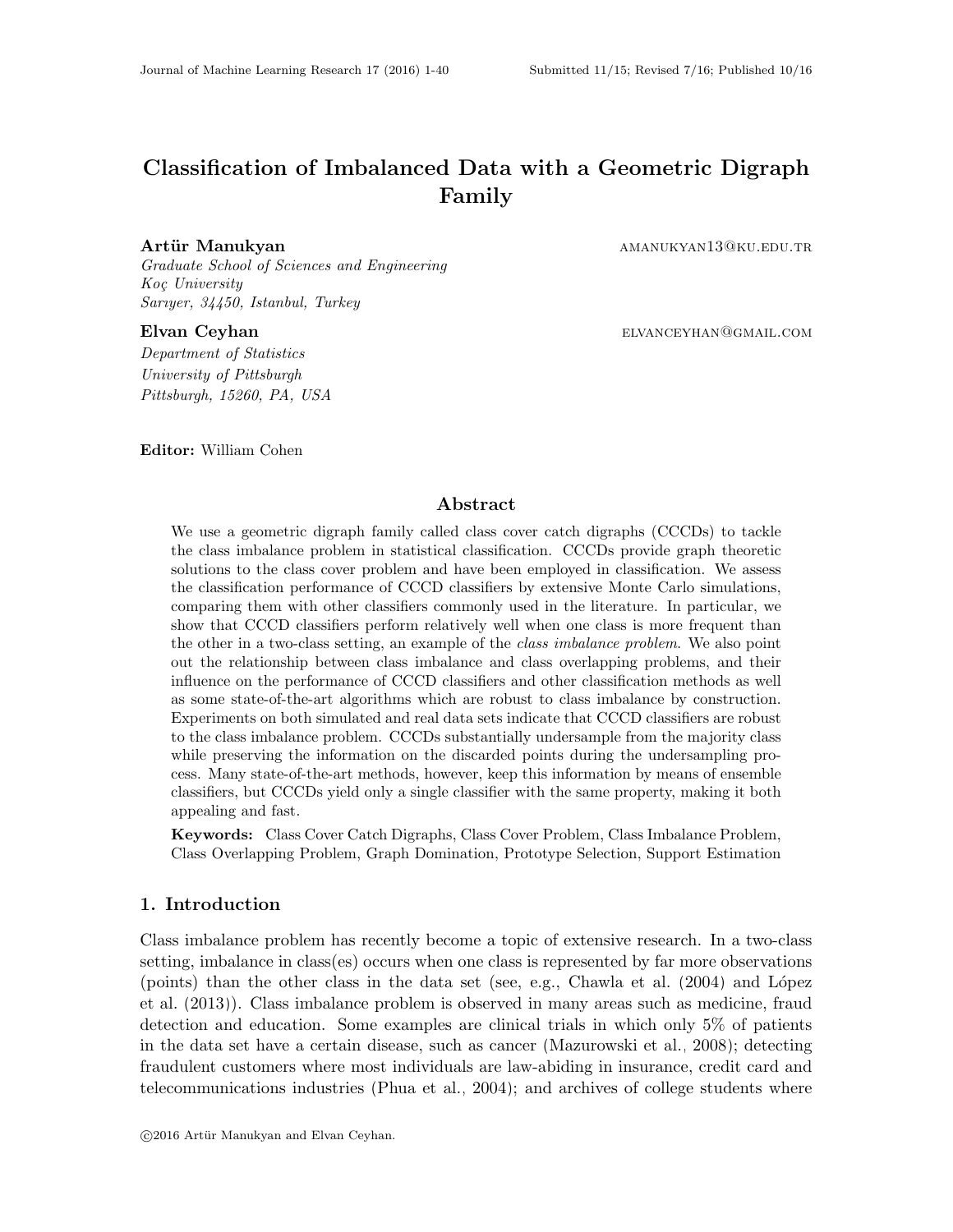mostly the ones who have fair results are kept [\(Thai-Nghe et al., 2009\)](#page-39-0). In these and many other real life cases, majority class (i.e., the class with larger size) confounds the classifier performance by hindering the detection of subjects from the minority class (i.e., the class with fewer points).

The classification methods in machine learning usually suffer from the imbalance of class sizes in the data sets because most of these methods work on the assumption that class sizes are balanced [\(Japkowicz and Stephen, 2002\)](#page-37-0). For example, the commonly used k-nearest neighbor (k-NN) classification algorithm is highly influenced by the class imbalance problem. In the  $k$ -NN approach, a new point is classified as the class of the most frequent one from its first k nearest neighbors [\(Fix and Hodges, 1989;](#page-37-1) [Cover and Hart, 1967\)](#page-36-1). As a result, in a two-class setting where one class substantially outnumbers the other, a point is more likely to be classified as the majority class by the  $k$ -NN classifier. In literature, sensitivity of  $k$ -NN classifier to the class imbalance problem and some solutions on choosing the appropriate  $k$ have been discussed in cases of imbalanced classes (see [Mani and Zhang, 2003;](#page-38-3) García et al., [2008;](#page-37-2) [Hand and Vinciotti, 2003\)](#page-37-3). Decision trees and support vector machines (SVM) are also some of the well known classifiers that are sensitive to the class imbalance in a data set [\(Japkowicz and Stephen, 2002;](#page-37-0) [Tang et al., 2009\)](#page-39-1). SVMs are among the most commonly used algorithms in the machine learning literature due to their well understood theory and high performance among popular algorithms [\(Wu et al., 2008;](#page-39-2) Fernández-Delgado et al., 2014), but these methods have been demonstrated to be inefficient against highly imbalanced data sets, although SVMs are still robust to moderately imbalanced data sets [\(Akbani et al.,](#page-35-0) [2004;](#page-35-0) [Raskutti and Kowalczyk, 2004\)](#page-39-3).

We approach the classification of imbalanced data sets with methods that solve class cover problem (CCP), where the goal is to find a region that encapsulates all the members of the class of interest (i.e., target class). This particular region can be viewed as a cover ; hence the name class cover [\(Cannon and Cowen, 2004\)](#page-35-1). This problem is closely related to another problem in statistics, namely support estimation: estimating the support of a particular random variable defined in a measurable space (Schölkopf et al., 2001). Here, each cover can be realized as estimates of its associated class support. [Priebe et al.](#page-38-4) [\(2001\)](#page-38-4) introduced the class cover catch digraphs (CCCD) to find graph theoretic solutions to the CCP problem, and provided some results on the minimum dominating sets and the distribution of the domination number of such digraphs for one dimensional data. [Priebe](#page-38-5) [et al.](#page-38-5) [\(2003a\)](#page-38-5) applied CCCDs on classification and showed that approximate minimum dominating sets of CCCDs (which were obtained by a greedy algorithm) and radii of the covering balls can be used to establish efficient classifiers. Moreover, [DeVinney et al.](#page-36-3) [\(2002\)](#page-36-3) defined random walk CCCDs (RW-CCCDs) where balls of class covers are more relaxed compared to previously introduced so called pure-CCCDs (P-CCCDs). In P-CCCDs, no member of the non-target class is covered, but RW-CCCDs allow some points of non-target class to be covered by the cover of the target class. Some target class points may also be uncovered in the process. Hence, RW-CCCDs may potentially avoid overfitting. CCCDs have been applied in face detection [\(Socolinsky et al., 2003\)](#page-39-5) and latent class discovery in gene expression data [\(Priebe et al., 2003b\)](#page-38-6). There are several other approaches in the literature to solve the class cover problem, including covering the classes with a set of boxes [\(Bereg et al., 2012\)](#page-35-2) or set of convex hulls [\(Takigawa et al., 2009\)](#page-39-6).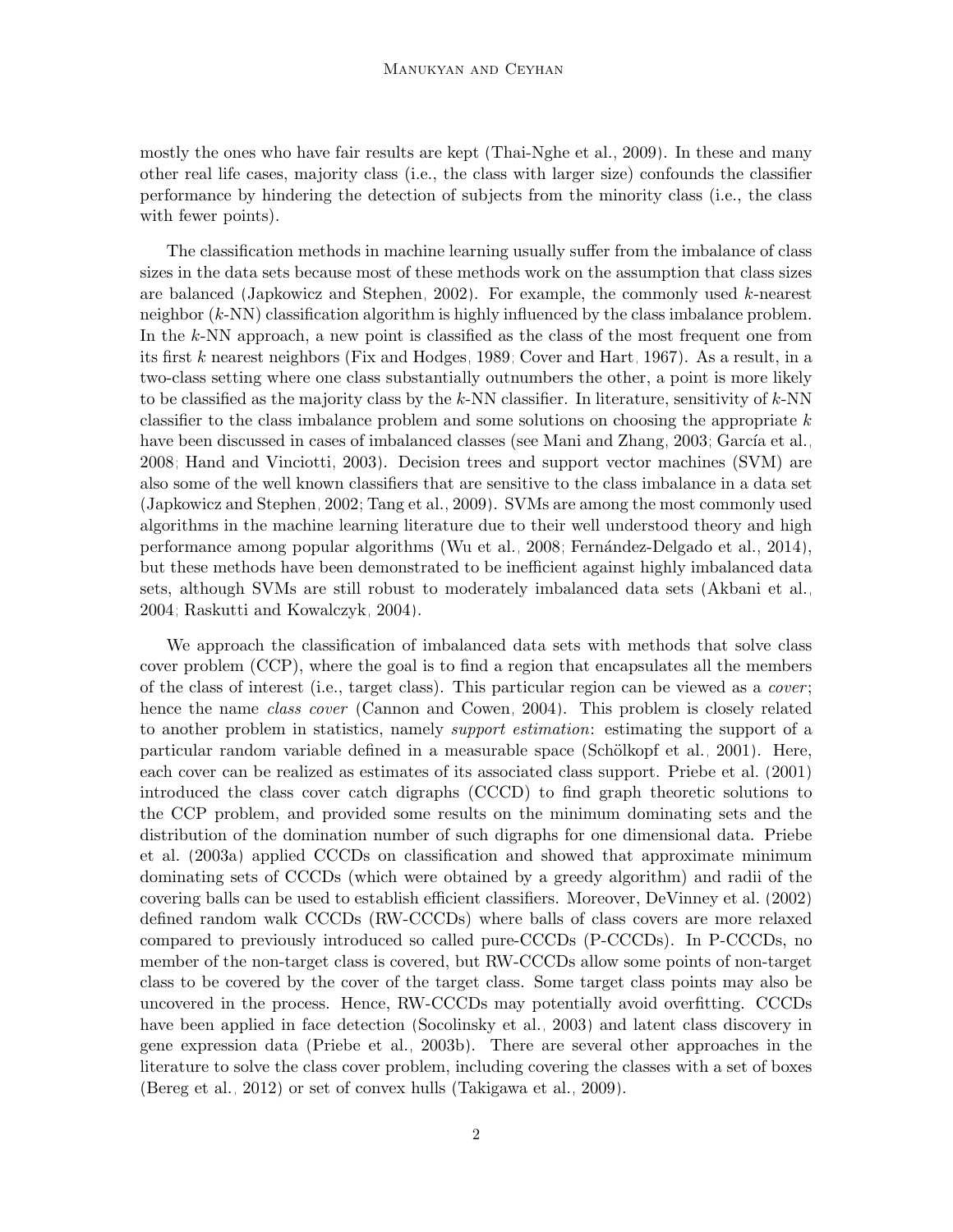### Classification of Imbalanced Data with a Geometric Digraph Family

In this article, we study the effects of class imbalance on two CCCD classifiers, P-CCCD and RW-CCCD. Moreover, we report on the effects of class overlapping problem (which is defined as deterioration of classification performance when class supports overlap) along with the class imbalance problem to further investigate the performance of CCCD classifiers when imbalance and overlapping between classes co-exist. Thus, we show that when there is a considerable amount of class imbalance, whether class supports overlap or not, the CCCD classifiers perform better than the k-NN classifier. We show the robustness of CCCD classifiers to the class imbalance by simulating cases having increasing levels of class imbalance. We also compare CCCD classifiers with SVM classifiers which are potentially robust to moderate levels of class imbalance but not to high levels. With respect to class imbalance problem, the k-NN, SVM and decision tree classifiers may be referred to as "weak" classifiers; that is, these methods perform weakly when there is imbalance in the data set. However, such classifiers can be modified to address the unequal priors in a data set, and hence, can be converted to "strong" classifiers which are potentially robust to the class imbalance problem. We show that CCCD classifiers are also inherently robust (i.e., robust to class imbalance without any modification), and we compare the CCCD classifiers against the state-of-the-art strong classification methods which are constructed to perform well when class imbalance occurs. We consider ensemble learning, cost sensitive learning and resampling schemes in conjunction with k-NN, SVM and decision tree classifiers, and show that RW-CCCDs and P-CCCDs perform comparable to those strong classifiers.

Among the two variations of CCCD classifiers, we show that the RW-CCCD is more appealing in many aspects. For both simulated and real life examples, RW-CCCDs perform better than P-CCCDs and weak classifiers, and perform comparable to strong classifiers when the classes of data sets are imbalanced and/or overlapping. Moreover, we report on the complexity of the two CCCD classifiers and demonstrate that RW-CCCDs reduce the data sets substantially more than the other classifiers, thus increasing the testing speed. But most importantly, while reducing the majority class to mitigate the effects of class imbalances, CCCDs preserve the information on the discarded points of the majority class. CCCDs provide a novel potential solution to the class imbalance problem; that is, they capture the density around prototype points (i.e., members of the dominating sets) as radii of the covering balls. Hence, CCCDs preserve the information while reducing the data set In the literature, only the strong classifiers based on hybrids of ensembles and resampling schemes achieve a similar task which requires multiple classifiers to be employed, and thus, result in lengthy training and testing time. However, CCCDs define single classifiers that undersample the data set with, possibly, a slight loss of information.

We provide a short review of the existing methods for classifying data sets with class imbalance in Section [2,](#page-3-0) introduce P-CCCD and RW-CCCD classifiers in Section [3,](#page-4-0) discuss the balancing effect of CCCD classifiers in Section [4.](#page-11-0) Finally, in Section [5,](#page-13-0) we compare the CCCD classifiers with the classifiers that are both sensitive (weak) and non-sensitive (strong) classifiers to class imbalance by simulated and real data sets, and report on the computational complexity of all weak classifiers.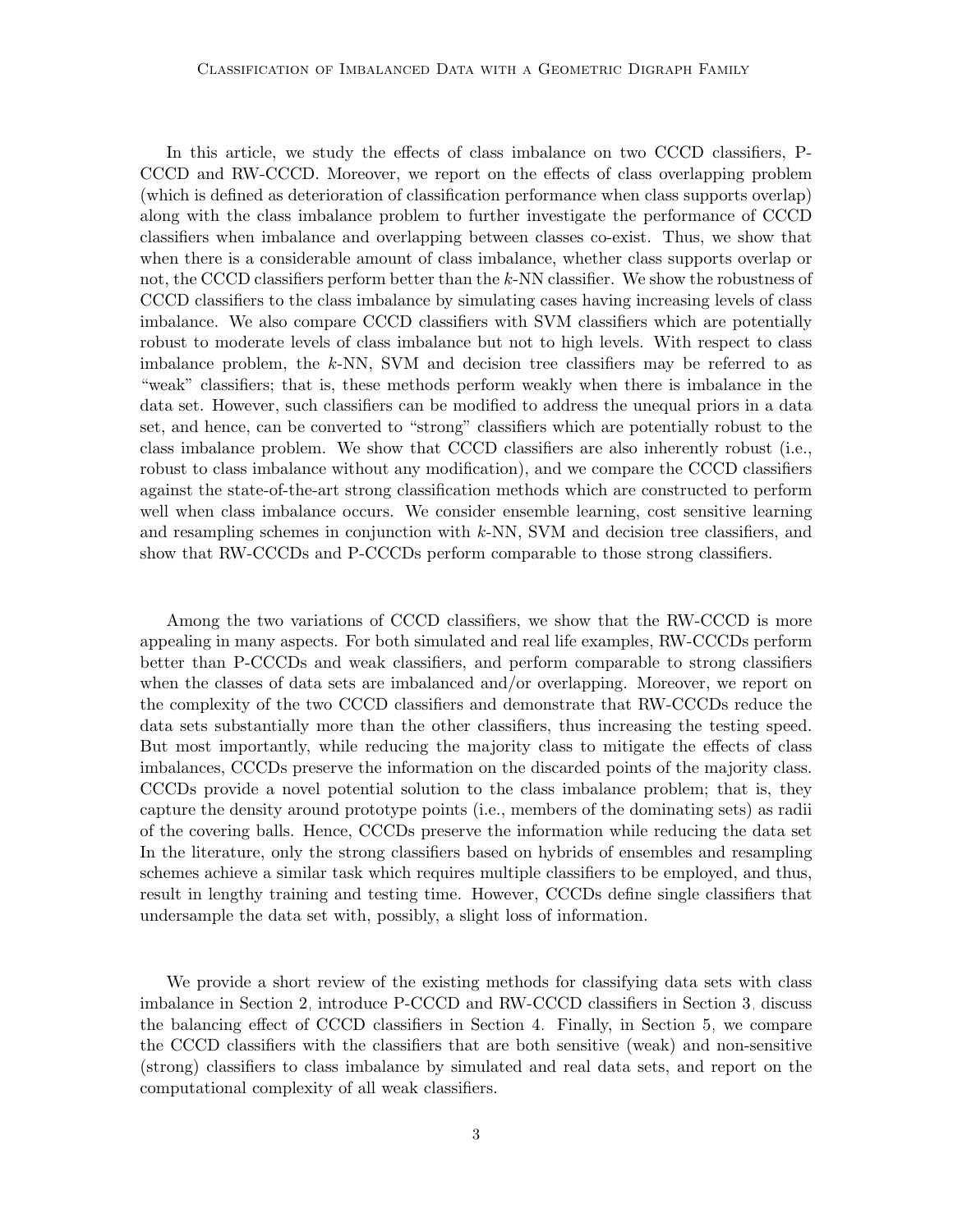## <span id="page-3-0"></span>2. Methods for Handling Class Imbalance Problem

Solving the class imbalance problem received considerable attention in the machine learning literature (see [Chawla et al., 2004;](#page-36-0) [Kotsiantis et al., 2006;](#page-37-4) [Longadge and Dongre, 2013\)](#page-38-7). Almost all algorithms designed to mitigate the effects of class imbalance incorporate a "weak" classifier which is modified to show some level of robustness to the class imbalance problem. The weak algorithm is modified either (i) in data level which involves a preprocessing of the data set being used in training, or (ii) in algorithmic level such that a "strong" classifier is constructed with a decision rule suited for the imbalances in the data set. Many modern algorithms are hybrids of both types; but in particular, there are mainly three of them: resampling methods, cost-sensitive methods, and ensemble methods [\(He and](#page-37-5) [Garcia, 2009\)](#page-37-5).

Resampling methods are commonly employed to remove the effects of class imbalance in the classification process. Resampling methods provide solutions to the class imbalance problem by (i) downsizing the majority class (undersampling) or (ii) generating new (synthetic) points for the minority class (oversampling). Hence, such methods modify the classifiers only at the data level. It might be useful to clean or erase some points in the majority class to balance the data [\(Drummond et al., 2003;](#page-36-4) [Liu et al., 2009\)](#page-38-8). However, in some cases, all points from both classes may be valuable/important, and hence, should be kept despite the differences in the class sizes. Oversampling methods generate synthetic points similar to the minority class to mitigate the class imbalance problem while preserving the information [\(Han et al., 2005\)](#page-37-6). On the other hand, [Batista et al.](#page-35-3) [\(2004\)](#page-35-3) suggest that the combination of both over and undersampling methods can further improve the classification performance. One such method is the SMOTE+ENN method where the oversampling method SMOTE of [Chawla et al.](#page-36-5) [\(2002\)](#page-36-5) and edited nearest neighbors (ENN) method of [Wilson](#page-39-7) [\(1972\)](#page-39-7) are applied to an imbalanced data set, consecutively. While SMOTE balances the classes of the data set by generating artificial points between members of the minority class, ENN cleans the data set to further increase the classification performance of the weak classifier. Here, ENN method is an undersampling method that primarily aims to remove noisy points from the data set but not to balance the classes.

Another family of methods, namely cost-sensitive learning methods, has originated from real life: the cost of misclassifying a minority and a majority class member is usually not the same [\(Elkan, 2001\)](#page-36-6). Frequently, the minority class has higher misclassification cost than the majority class. Classification methods such as decision trees (e.g., C4.5), can be modified to take these costs into account (see [Ling et al., 2004;](#page-38-9) [Zadrozny et al., 2003\)](#page-39-8). C5.0 is an extended version of C4.5 incorporating the cost of each class [\(Kuhn and Johnson,](#page-37-7) [2013\)](#page-37-7). Most weak classifiers can be easily modified so as to recognizing misclassification costs. The constrained violation cost  $C$  of SVM classifiers can be adjusted to individual class costs [\(Chang and Lin, 2011\)](#page-35-4). As for  $k$ -NN, one solution is to appoint weights to all points of the data set with respect to their classes. Hence, such weights are the costs of classes giving precedence to minority class points [\(Barandela et al., 2003\)](#page-35-5). On the other hand, for those algorithms that costs are not inherently recognizable or available, metalearning schemes can be used along with weak classifiers without modifying the classifiers. Such learning methods are similar to ensemble learning methods [\(Domingos, 1999\)](#page-36-7).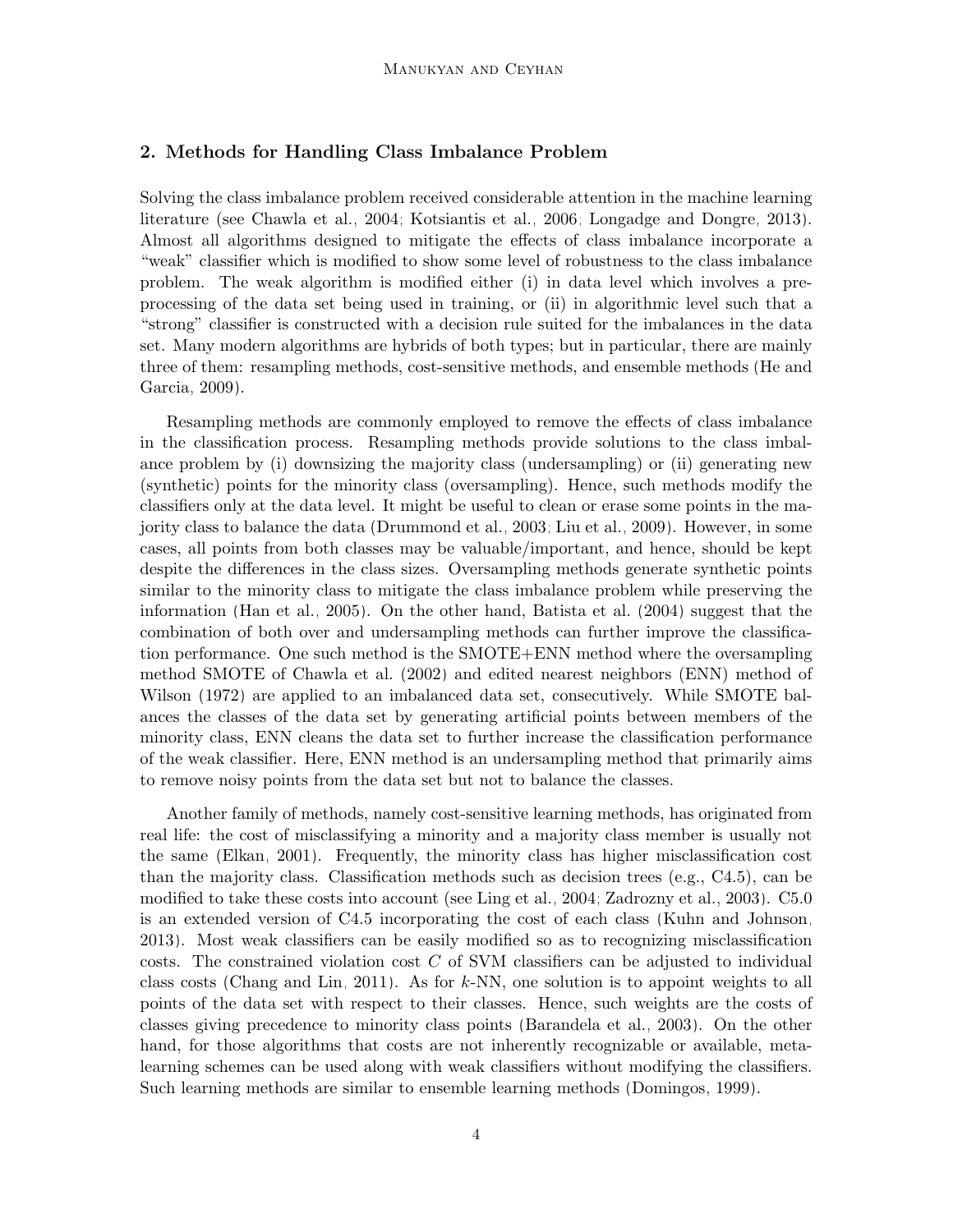A fast developing field called ensemble learning also contributes to the family of methods handling the class imbalance problem (see [Galar et al., 2012\)](#page-37-8). The idea is to combine several classifiers to create a new classifier which has significantly better performance than its constituents [\(Rokach, 2010\)](#page-39-9). AdaBoost is a popular algorithm among this family of learning methods [\(Freund and Schapire, 1997;](#page-37-9) [Wu et al., 2008\)](#page-39-2). AdaBoost assigns weights to each of the points in the data set and updates these weights in accordance with how well the points are estimated by each classifier. [Galar et al.](#page-37-8) [\(2012\)](#page-37-8) provide a survey of the most important ensemble learning methods that solve the class imbalance problem. However, it has been observed in some studies that ensemble learning methods work best when used together with resampling methods (L $\acute{o}p$ ez et al., 2013). In fact, ensembling and resampling schemes compensate the shortcomings of each other. The EasyEnsemble is a classifier with two levels of ensembles. First, a random undersampled majority class and the original minority class are used to train an ensemble classifier, then another random sample is drawn in the same way to train a second ensemble. This process is repeated several times to mitigate the effects of information loss as each ensemble would be applied on a different random subset of the majority class.

## <span id="page-4-0"></span>3. Classification with Class Cover Catch Digraphs

Class Cover Catch Digraphs (CCCDs) offer graph theoretic solutions to CCP [\(Priebe et al.,](#page-38-4) [2001,](#page-38-4) [2003a\)](#page-38-5). The objective of CCP is to find a region that covers the members of a specific class. More specifically, let  $(\Omega, M)$  be a measurable space and let  $\mathcal{X}_n = \{x_1, x_2, ..., x_n\} \subset$  $\Omega$  and  $\mathcal{Y}_m = \{y_1, y_2, ..., y_m\} \subset \Omega$  be observations from two classes X and Y with class conditional distributions  $F_X$ ,  $F_Y$  and a joint cdf  $F_{X,Y}$ , respectively. Let  $\Omega = \mathbb{R}^d$  and, without loss of generality, assume that the target class (i.e., the class of interest) is  $\mathcal{X}$ . In a CCCD, for  $x_i, x_j \in \mathcal{X}_n \subset \mathbb{R}^d$  is the center of a ball with radius  $r_i = r(x_i)$ . Each ball is represented by  $B_i = B(x_i, r_i)$  and if  $x_j \in B_i$  then  $x_i$  is said to cover (or catch)  $x_j$ . Here,  $d(.,.)$  can be any dissimilarity measure but we use the Euclidean distance henceforth. A CCCD is a digraph  $D = D(V, A)$  with vertex set  $V(D) = X_n$  and the arc set  $A(D)$  where  $(x_i, x_j) \in A(D)$  if and only if  $x_j \in B_i$ . The term "catch" refers to arc  $(x_i, x_j)$  of the digraph D where  $x_i$  is said to catch  $x_j$ . The binary relation  $x_i \sim x_j$ , which is defined as  $x_j \in B_i$ , is asymmetric, thus the adjacency of  $x_i$  and  $x_j$  is represented with directed edges or arcs which yield a digraph instead of a graph.

In CCCDs, the goal is to find a subset of balls  $C_{\mathcal{X}} \subseteq B_{\mathcal{X}} = \{B_1, B_2, ..., B_n\}$  such that  $Q_{\mathcal{X}} \subseteq \bigcup_{B \in C_{\mathcal{X}}} B$  for  $Q_{\mathcal{X}} \subseteq \mathcal{X}_n$  where the set  $Q_{\mathcal{X}}$  is some desirable subset of the target class training set  $\mathcal{X}_n$  which we want to cover. Preferably, the goal is to find a set  $C_{\mathcal{X}}$  such that  $Q_{\mathcal{X}} = \mathcal{X}_n$ , however it might be desirable that the class cover may ignore some target class points to avoid overfitting. If a class cover of a CCCD fails to cover some target class points, it is called an *improper* cover, otherwise it is a *proper* cover. For covering  $\mathcal{Y}_m$ , we reverse the roles of classes  $\mathcal X$  and  $\mathcal Y$ . The class  $\mathcal Y$  becomes the target class and  $\mathcal X$  becomes the non-target class. Finding an appropriate cover  $C_{\mathcal{X}}$  is equivalent to finding the dominating set of the CCCD with  $V(D) = \mathcal{X}_n$ . Let  $N(s) = \{t \in V(D) : (s, t) \in A(D)\}\)$  be the open neighborhood of a vertex  $s \in V(D)$ : the set of vertices that have an arc from the vertex s, or the neighbors of s. A dominating set of a digraph D is defined as a subset of vertices  $S \subseteq V(D)$  such that union of the closed neighborhoods, defined by  $\overline{N}(s) = N(s) \cup \{s\}$ , of elements of S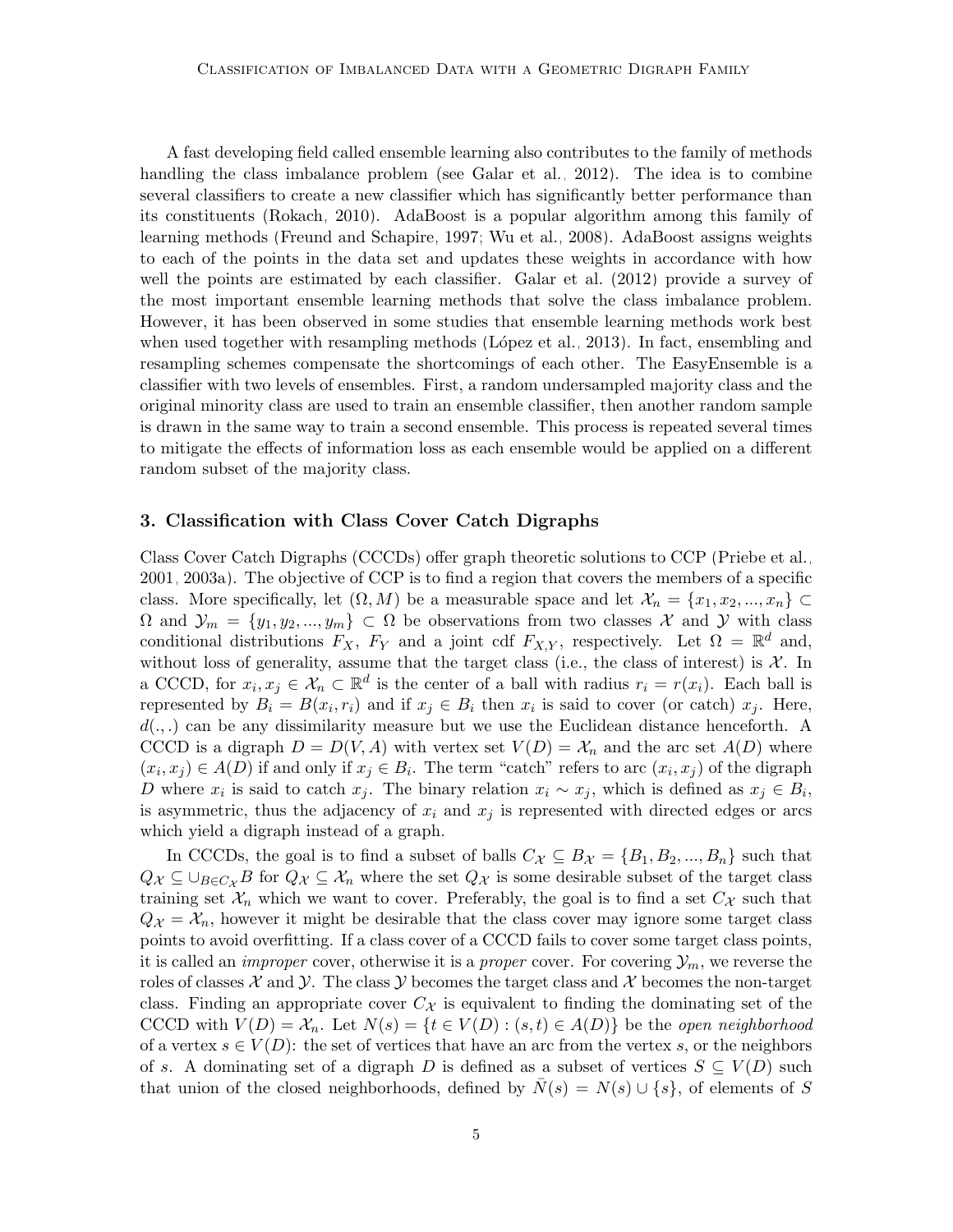is the vertex set of the digraph:  $\cup_{s\in S} \bar{N}(s) = V(D)$ . Among all dominating sets, usually the ones with minimum cardinality, called the minimum dominating sets, are preferable. The cardinality of the minimum dominating set(s) is referred to as the *domination number*, denoted as  $\gamma(D)$ . However, minimum dominating sets are often computationally intractable and finding them is, in general, an NP-hard optimization problem. Hence, greedy algorithms are often employed to find sets with approximately minimum cardinality [\(Chvatal, 1979;](#page-36-8) [DeVinney, 2003\)](#page-36-9).

CCCDs can easily be generalized to the multi-class case with  $k$  classes. To establish the set of covers  $\mathcal{C} = \{C_1, C_2, \cdots, C_k\}$  associated with a set of classes  $\mathfrak{X} = \{X_1, X_2, \cdots, X_k\},\$ we merge the classes into two classes as  $\mathcal{X}_T = \mathcal{X}_i$  and  $\mathcal{X}_{NT} = \bigcup_{i \neq j} \mathcal{X}_j$  for  $i, j = 1, \cdots, k$ . We refer to classes  $\mathcal{X}_T$  and  $\mathcal{X}_{NT}$  as target class and non-target class, respectively. More specifically, target class is the class we want to find the cover of, and the non-target class is the union of the remaining classes. We transform the multi-class case into a two-class setting and find the cover of *i*-th class,  $C_i$ , for each  $i = 1, \dots, k$ .

We employ two families of CCCDs, pure-CCCDs (P-CCCDs) and random walk CCCDs (RW-CCCDs) that differ in the definition of the radius  $r(x)$ . In these two digraphs, the (approximate) minimum dominating set  $S$  and the classifier are defined in slightly different ways; with the main distinction between the two being the way the covers are defined. The covering balls of P-CCCDs do not contain any non-target class point (hence the name "pure") whereas RW-CCCDs possibly allow some non-target class points inside of the class cover of the target class so as to avoid overfitting. Moreover, some target class points may also be excluded from the covers of RW-CCCDs. Therefore, P-CCCDs construct pure and proper covers but RW-CCCD covers are not necessarily pure or proper.

#### 3.1 Classification with P-CCCDs

In P-CCCDs, the covering balls  $B_x = B(x, r(x))$  exclude all non-target class points. Thus, for a target class point  $x \in \mathcal{X}_n$ , which is the center of a ball  $B_x$ , the radius  $r(x)$  should be smaller than the distance between x and the closest non-target point  $y \in \mathcal{Y}_m$ :  $r(x)$  $\min_{y \in \mathcal{Y}_m} d(x, y)$ . Given  $\tau \in (0, 1]$ , the radius  $r(x)$  is defined as follows [\(Marchette, 2010\)](#page-38-10):

<span id="page-5-0"></span>
$$
r(x) := (1 - \tau)d(x, l(x)) + \tau d(x, u(x)),
$$
\n(1)

where

$$
u(x) := \operatornamewithlimits{argmin}_{y \in \mathcal{Y}_m} d(x, y)
$$

and

$$
l(x) := \underset{z \in \mathcal{X}_n}{\text{argmax}} \{ d(x, z) : d(x, z) < d(x, u(x)) \}.
$$

The effect of parameter  $\tau$  on the radius  $r(x)$  is illustrated in Figure [1](#page-6-0) [\(DeVinney, 2003\)](#page-36-9). The ball with radius  $r(x)$  catches the neighboring target class points, and for any  $\tau \in (0,1]$ , the ball  $B_x$  catches the same points as well. Hence, the choice of  $\tau$  does not effect the structure of digraph but might affect the classification performance which will be shown later in Section [5.](#page-13-0) On the other hand, for all  $x \in \mathcal{X}_n$ , the definition of  $r(x)$  in Equation [\(1\)](#page-5-0) keeps any non-target point  $y \in \mathcal{Y}_m$  out of the ball  $B_x$ , that is  $\mathcal{Y}_m \cup B_x = \emptyset$  for all  $B_x \in C_{\mathcal{X}}$ . Here,  $B_x$  is an open ball:  $B_x = \{z \in \mathbb{R}^d : d(x, z) < r(x)\}\.$  The digraph D is "pure" since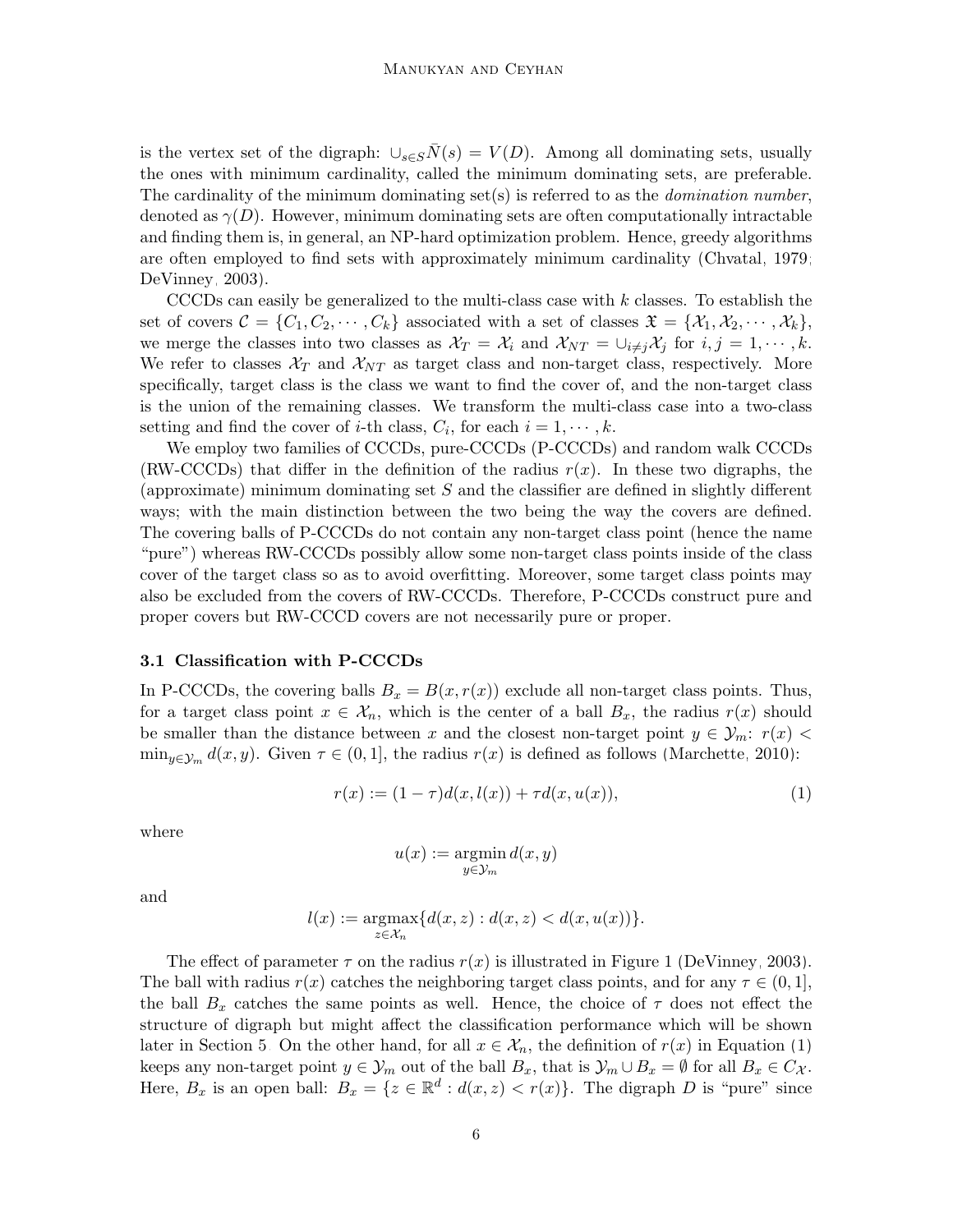

<span id="page-6-0"></span>Figure 1: The effect of  $\tau$  on the radius  $r(x)$  of the target class point x in a two-class setting. Grey and black points represent the target and non-target classes, respectively. The solid circle centered at x is constructed with the radius associated with  $\tau = 1$ and the dashed one with  $\tau = 0.0001$  [\(DeVinney, 2003\)](#page-36-9).

the balls contain only the target class points; hence, the name pure-CCCD. Once all balls are constructed, so is the digraph D. Therefore, we have to find a covering set  $C_{\mathcal{X}}$  which is equivalent to finding a minimum dominating set  $S \subseteq V(D)$ . The greedy algorithm of finding an approximate minimum dominating set of a P-CCCD is given in Algorithm [1.](#page-6-1) At each iteration, the vertex which has the largest neighborhood (i.e., highest number of arcs) is removed from the graph together with its neighbors. Then, the process is repeated until all vertices of  $D$  are removed. The algorithm adds elements to the dominating set until all points are either dominated or dominate some other points. Hence, the covers established by P-CCCDs are proper covers:  $Q_{\mathcal{X}} = \mathcal{X}_n$  and  $Q_{\mathcal{Y}} = \mathcal{Y}_m$ . The P-CCCD of one class, its associated class cover (constructed by the elements of the dominating set), and covers of both classes are illustrated in Figure [2.](#page-8-0)

<span id="page-6-1"></span>Algorithm 1 The greedy algorithm for finding an approximate minimum dominating set of a digraph D. Here,  $D[H]$  is the graph induced by the set of vertices  $H \subseteq V(D)$  (see [West, 2000\)](#page-39-10).

**Input:** A digraph  $D = D(V, A)$ Output: An approximate minimum dominating set, S 1: set  $H = V(D)$  and  $S = \emptyset$ 2: while  $H \neq \emptyset$  do 3:  $v^* = \arg \max_{v \in V(D)} |\bar{N}(v)|$ 4:  $S = S \cup \{v^*\}$ 5:  $H = V(D) \setminus N(v^*)$ 6:  $D = D[H]$ 7: end while

Before Algorithm [1](#page-6-1) finds an approximate solution, we should first construct the digraph D. The P-CCCD cover  $C_{\mathcal{X}}$  and the P-CCCD D depend on the distances between points of the target class  $\mathcal{X}_n$ , denoted by the matrix  $\mathcal{M}_{\mathcal{X}}$ , and the distances from all points of  $\mathcal{X}_n$  to all points of  $\mathcal{Y}_m$ , denoted by matrix  $\mathcal{M}_{\mathcal{X},\mathcal{Y}}$ . Later, we construct the set of balls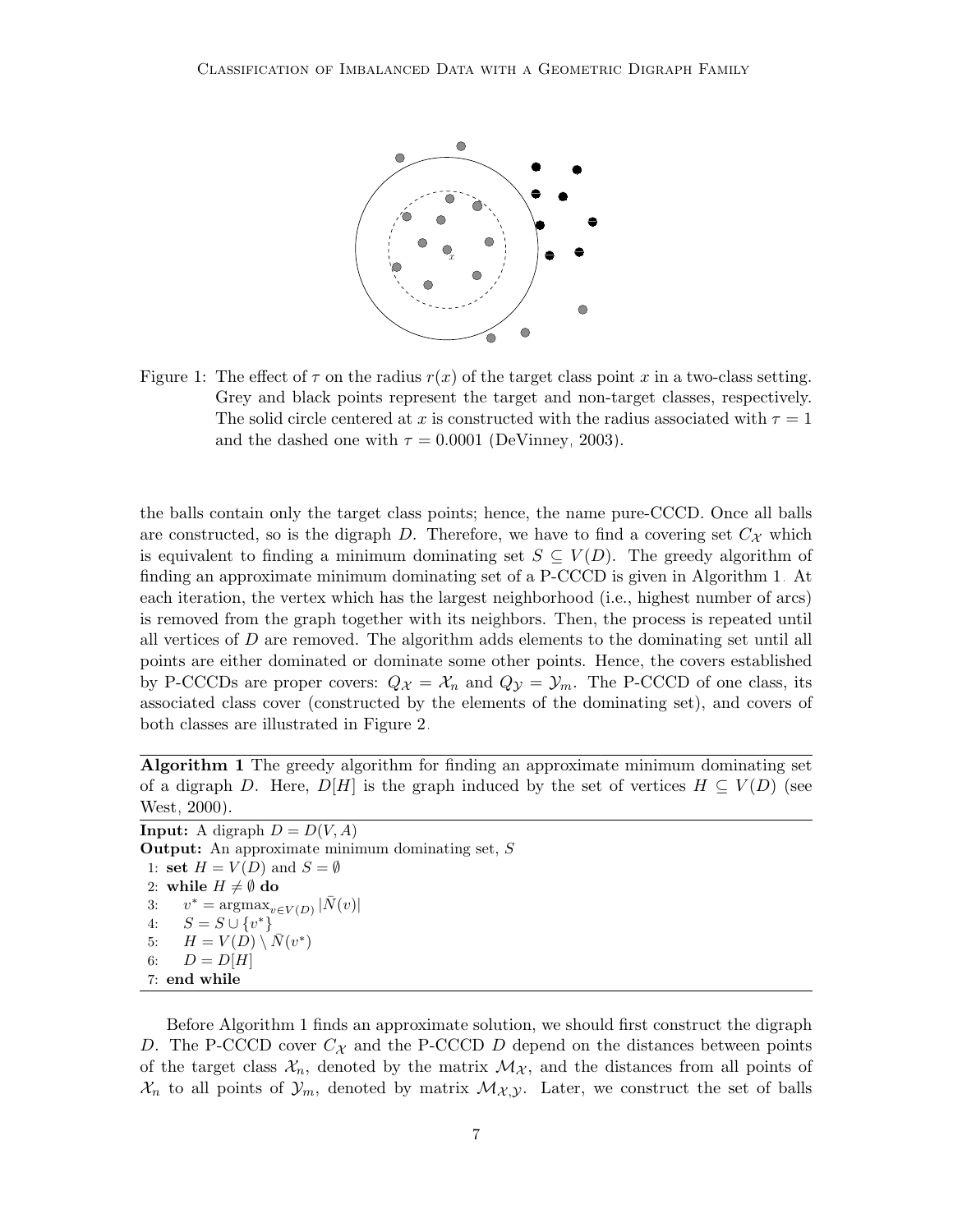$B_{\mathcal{X}} = \{B_1, B_2, ..., B_n\}$ , and get the set of arcs  $A(D)$  where  $V(D) = \mathcal{X}_n$ . Hence, the minimum cardinality ball cover problem is reduced to a minimum dominating set problem. We find such a cover with Algorithm [2](#page-7-0) which runs in quadratic time and, in addition, depends on the dimensionality of the training set  $\mathcal{X}_n \cup \mathcal{Y}_m$ .

<span id="page-7-0"></span>Algorithm 2 The greedy algorithm for finding an approximate minimum cardinality ball cover  $C_{\mathcal{X}}$  of the target class points  $\mathcal{X}_n$  given a set of non-target class points  $\mathcal{Y}_m$ .

**Input:** Points of the target class  $\mathcal{X}_n$ , the non-target class  $\mathcal{Y}_m$  and the P-CCCD parameter  $\tau \in (0, 1]$ **Output:** An approximate minimum cardinality ball cover  $C_{\mathcal{X}}$ 

1:  $r(x) := (1 - \tau)d(x, l(x)) + \tau d(x, u(x))$  for all  $x \in \mathcal{X}_n$ 

2: Construct the digraph D with the set  $B_{\mathcal{X}}$ .

3: Find the approximate minimum dominating set S of digraph D by Algorithm [1.](#page-6-1)

4:  $C_{\mathcal{X}} := \cup_{s \in S} B(s, r(s))$ 

**Theorem 1** Algorithm [2](#page-7-0) is an  $\mathcal{O}(\log n)$ -approximation algorithm and finds an approximate minimum cardinality ball cover  $C_{\mathcal{X}}$  of the target class  $\mathcal{X}$  in  $\mathcal{O}(n(n+m)d)$  time.

**Proof.** The algorithm is polynomial time reducible to a greedy minimum set cover algorithm which finds an approximate solution with size at most  $\mathcal{O}(\log n)$  times of the optimum solution [\(Chvatal, 1979;](#page-36-8) [Cannon and Cowen, 2004\)](#page-35-1). We first calculate the distance matrices  $\mathcal{M}_{\mathcal{X}}$  and  $\mathcal{M}_{\mathcal{X}\mathcal{Y}}$  which take  $\mathcal{O}(n^2d)$  and  $\mathcal{O}(nmd)$  time, respectively. Constructing the digraph D requires computing  $l(x)$  and  $u(x)$  in Equation [\(1\)](#page-5-0) for all  $x \in \mathcal{X}_n$ , taking  $\mathcal{O}(n^2 + nm)$ time in total. Then, we set the arc set  $A(D)$  in  $\mathcal{O}(n^2)$  time. Finally, the algorithm finds a solution for the digraph D in  $\mathcal{O}(n^2)$  time, hence the total running time of the algorithm is  $\mathcal{O}(n(n+m)d).$ 

When Y is the target class, observe that the time complexity is  $\mathcal{O}(m(n+m)d)$ , and an approximate solution is of size at most  $\mathcal{O}(\log m)$  times the optimal solution by Theorem 1, since  $m = |\mathcal{Y}_m|$ . A P-CCCD classifier consists of the covers of all classes, hence the total training time of finding CCCDs of a data set with two-class setting is  $\mathcal{O}((n+m)^2d)$ .

After establishing both class covers  $C_{\mathcal{X}}$  and  $C_{\mathcal{Y}}$ , any new data point can be classified in  $\mathbb{R}^d$  according to where it resides. Here, there are three cases according to the location of the given point, z, to be classified: z is (i) only in  $C_{\mathcal{X}}$  or  $C_{\mathcal{Y}}$ , (ii) in both  $C_{\mathcal{X}}$  and  $C_{\mathcal{Y}}$ or (iii) in neither of  $C_{\mathcal{X}}$  and  $C_{\mathcal{Y}}$ . The case (i) is straightforward: z belongs to class  $\mathcal{X}$  if  $z \in C_{\mathcal{X}} \setminus C_{\mathcal{Y}}$  or to class  $\mathcal{Y}$  if  $z \in C_{\mathcal{Y}} \setminus C_{\mathcal{X}}$ . For cases (ii) and (iii), we need to find a way to decide the class of the point in a reasonable way. In fact, for all the cases, the estimated class of a given point z is determined by

<span id="page-7-1"></span>
$$
\underset{C \in \{C_{\mathcal{X}}, C_{\mathcal{Y}}\}}{\operatorname{argmin}} \left[ \underset{x: B(x,r) \in C}{\operatorname{min}} \rho(z, x) \right] \tag{2}
$$

where  $\rho(z, x) = d(z, x)/r(x)$  [\(Marchette, 2010\)](#page-38-10). The dissimilarity measure  $\rho(x, z)$  indicates whether or not the point z is in the ball of radius  $r(x)$  with center x, since  $\rho(x, z) \leq 1$  if z is inside the (closure of the) ball and  $> 1$  otherwise. The measure  $\rho : \Omega \times \Omega \to \mathbb{R}_+$  is simply a scaled dissimilarity measure, since Euclidean distance between two points,  $d(x, y)$ , is divided (or scaled) with the radius,  $r(x)$  or  $r(y)$ . This measure violates the symmetry axiom among metric axioms since  $\rho(x, y) \neq \rho(y, x)$  whenever  $r(x) \neq r(y)$ . However, [Priebe](#page-38-5) [et al.](#page-38-5) [\(2003a\)](#page-38-5) showed that the dissimilarity measure  $\rho$  satisfies the continuity condition,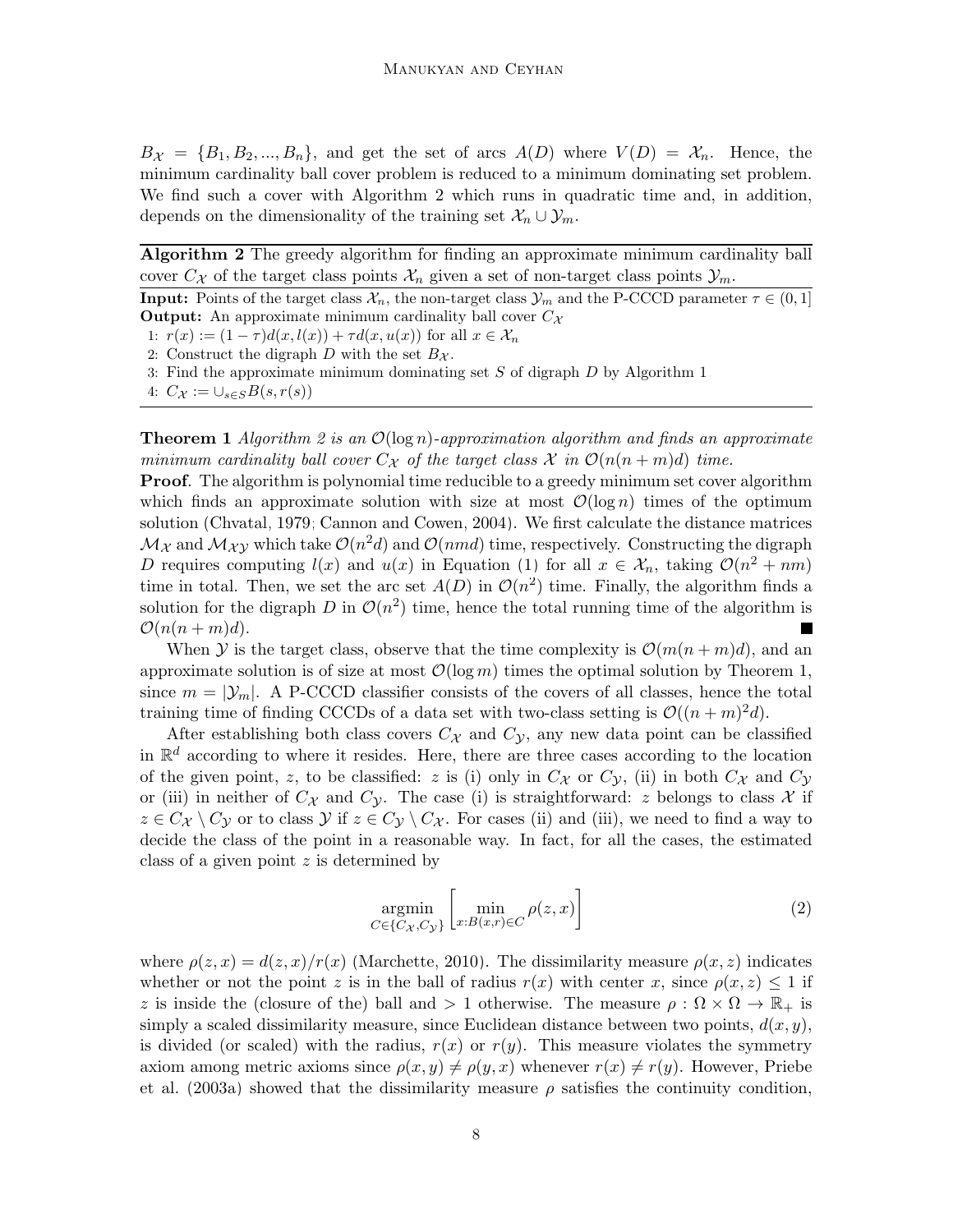

<span id="page-8-0"></span>Figure 2: An illustration of the CCCDs (with the grey points representing the points from the target class) in a two-class setting. Presented in top left are all covering balls and the digraph  $D = (V, A)$  and in top right are he balls that constitute a class cover for the target class and are centered at points which are the elements of the dominating set  $S \subseteq V(D)$ . In the bottom panel, we present the dominating sets of both classes and their associated balls which establish the class covers. The class cover of grey points is the union of solid circles, and that of black points is the union of dashed circles.

i.e., under the assumptions that both  $F_X$  and  $F_Y$  are continuous and strictly separable  $(\inf_{x \in \mathcal{X}_n, y \in \mathcal{Y}_m} d(x, y) = \delta > 0$ , P-CCCD classifiers are consistent; that is, their misclassification error approaches to the Bayes optimal classification error as  $m, n \to \infty$ . The measure  $\rho$  favors points with bigger radii; that is, for example, for a new point z equidistant to two points, the point with bigger radius is closer in terms of this scaled dissimilarity measure; for example,  $\rho(x, z) < \rho(y, z)$  when  $d(x, z) = d(y, z)$  and  $r(x) > r(y)$ . The radius  $r(x)$  can be viewed as an indicator of the density around the point  $x$ . Thus, a point  $x$  with bigger radius might suggest that the point  $z$  is more likely be drawn from the same distribution (or class) where  $x$  is drawn (i.e., from the denser class).

## 3.2 Classification with Random Walk CCCDs

For P-CCCDs, the class covers defined by CCCDs were "pure" of non-target class points; that is, no member of the non-target class was allowed inside the cover of the target class. As in Figure [1,](#page-6-0) the ball centered at the point x cannot expand any further since its radius is restricted by the distance to the closest non-target class point. This strategy may cause the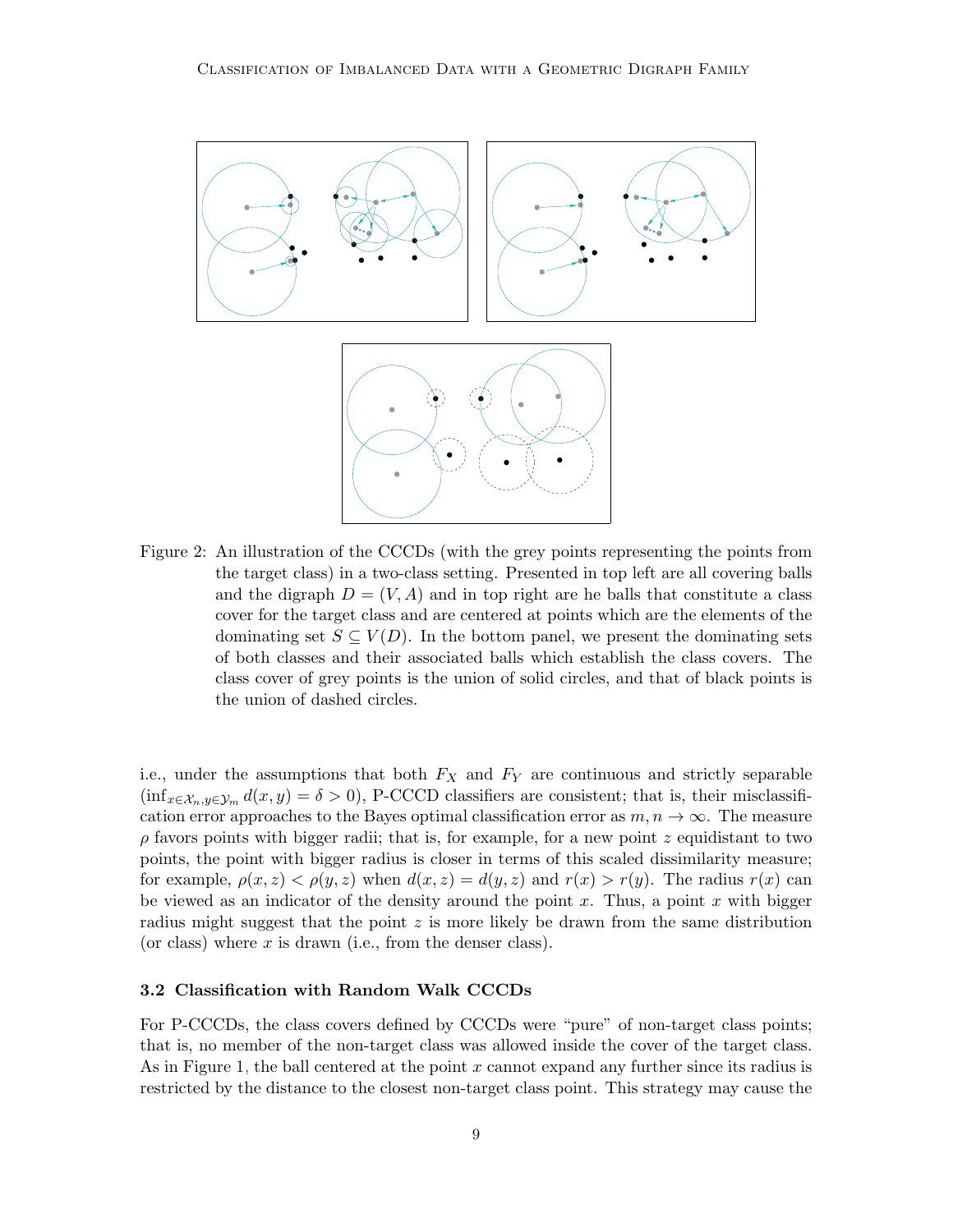cover to overfit or be sensitive to noise or outliers in the non-target class. By allowing some neighboring non-target class points inside the cover and some target class points outside the cover, the random walk CCCDs (RW-CCCDs) catch as much target class points as possible with an adaptive strategy of choosing the radii [\(DeVinney et al., 2002\)](#page-36-3). For  $x \in \mathcal{X}_n$ ,  $|\mathcal{X}_n| = n$  and  $|\mathcal{Y}_m| = m$ , RW-CCCDs define a function on radius of a ball given by

$$
R_x(r) = R_x(r; \mathcal{X}_n, \mathcal{Y}_m)
$$
  
 :=  $\frac{m}{n} |\{ z \in \mathcal{X}_n : d(x, z) \le r \}| - |\{ z \in \mathcal{Y}_m : d(x, z) \le r \}|.$  (3)

where second and third arguments in  $R_x(r; \mathcal{X}_n, \mathcal{Y}_m)$  are suppressed when there is no ambiguity. The function  $R_x(r)$  can be viewed as a one-dimensional random walk. When the ball centered at  $x \in \mathbb{R}^d$  expands, it hits either a target class point or a non-target class point which increases or decreases the random walk by one unit, respectively. The ratio  $m/n$  is included in the first term as to avoid the bias resulted by unequal sample sizes (i.e., class imbalance). An illustration is given in Figure [3](#page-10-0) for the case  $m = n$ . The function  $R_x(r)$ aims to find such radii that it contains a few non-target class points and sufficiently many target class points. In addition, we also want to avoid balls with large radii. Hence, the radius of x is the value maximizing  $R_x(r)$  with an additional penalty function  $P_x(r)$  which biases toward small radii:

<span id="page-9-1"></span>
$$
r_x := \underset{r \in \{d(x,z): z \in \mathcal{X}_n \cup \mathcal{Y}_m\}}{\operatorname{argmax}} R_x(r) - P_x(r). \tag{4}
$$

Although a penalty function seems fit, [DeVinney](#page-36-9) [\(2003\)](#page-36-9) pointed out that the choice of  $P_r(r) = 0$  usually works sufficiently well in practice. As in P-CCCDs, the radius of a ball represents the density of its center's neighborhood. Maximizing  $R_x(r)$  determines the best possible radius. Moreover, unlike P-CCCDs, the balls of RW-CCCDs are closed balls:  $B_x = \{ z \in \mathbb{R}^d : d(x, z) \le r(x) \}.$ 

Similar to P-CCCDs, finding a cover, or a dominating set, of a RW-CCCD is an NP-hard problem. However, RW-CCCDs find the minimum dominating sets in a slightly different fashion. Instead of finding a set S such that  $\bigcup_{s\in S} \overline{N}(s) = V(D)$  as in Algorithm [1,](#page-6-1) we first locate the vertex  $x^*$  (a target class point) which has maximum of some score,  $T_{x^*}$ , and remove all target and non-target class points covered with the ball of this vertex,  $B_{x^*}$ . In the next iteration, we recalculate the radii of remaining target class points, find the next point with the maximum score and continue until all target class points are covered. This greedy method of finding dominating set(s)  $S$  of RW-CCCDs is given in Algorithm [3.](#page-10-1) The resulting dominating set  $S$  has approximate minimum cardinality. For each target class point  $x \in \mathcal{X}_n$ , the score  $T_x$  is associated with  $R_x(r_x)$  and is given by

<span id="page-9-0"></span>
$$
T_x = R_x(r_x) - \frac{r_x n_u}{2d_m(x)}
$$
\n<sup>(5)</sup>

where  $n_u$  is the number of uncovered target class points in the current iteration, and  $d_m(x) =$  $\max_{z \in \mathcal{X}_n} d(x, z)$ . The term which is linear in  $r_x$  of the right hand side of Equation [\(5\)](#page-9-0) is similar to  $P(r)$  in Equation [\(4\)](#page-9-1): it biases the scores toward choosing dominating points with smaller radii. On the other hand, Algorithm [3](#page-10-1) is likely to choose dominating points with radius  $r = 0$ . These points only dominate themselves but they are thought of being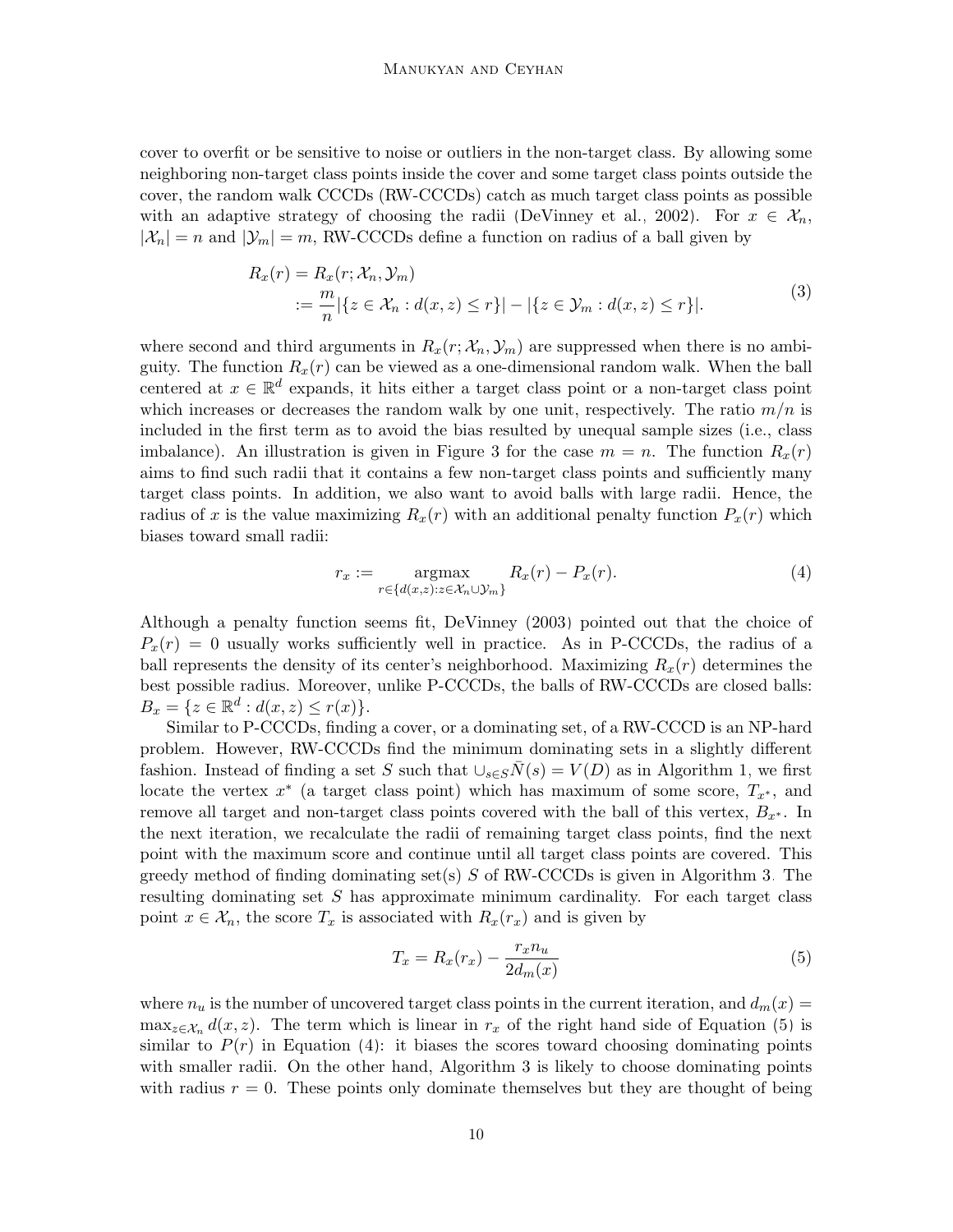

<span id="page-10-0"></span>Figure 3: Two snapshots of  $R_x(r)$  associated with the ball  $B_x$  centered at x for  $m = n$ .

<span id="page-10-1"></span>Algorithm 3 The greedy algorithm for finding an approximate minimum dominating set for RW-CCCDs of points  $\mathcal{X}_n$  from the target class given non-target class points  $\mathcal{Y}_m$ .

**Input:** Target class points  $\mathcal{X}_n$  and non-target class points  $\mathcal{Y}_m$ **Output:** Approximate dominating set S of  $\mathcal{X}_n$ 1:  $H_0 = \mathcal{X}_n$ ,  $H_1 = \mathcal{Y}_m$  and  $S = \emptyset$ 2:  $\forall x \in \mathcal{X}_n, d_m(x) = \max_{z \in \mathcal{X}_n} d(x, z)$ 3: while  $H_0 \neq \emptyset$  do 4:  $n_u = |H_0|$ 5: for all  $x \in \mathcal{X}_n$  do 6:  $r(x) = \argmax_r R_x(r; H_0, H_1)$  for  $r \in \{d(x, z) : z \in H_0 \cup H_1\}$ 7: end for 8:  $x^* = \operatorname{argmax}_{x \in H_0} R_x(r(x); H_0, H_1) - \frac{r(x)n_u}{2d_m(x)}$  $2d_m(x)$ 9:  $S = S \cup \{x^*\}$ 10:  $H_0 = H_0 \setminus (\overline{N}(x^*) \cap \mathcal{X}_n)$  and  $H_1 = H_1 \setminus (\overline{N}(x^*) \cap \mathcal{Y}_m)$ 11: end while 12:  $C_{\mathcal{X}} := \cup_{s \in S} B(s, r(s))$ 

not covered since their balls have radii  $r = 0$ . Hence, RW-CCCDs may establish improper covers.

Algorithm [3](#page-10-1) is similar to Algorithm [2,](#page-7-0) however after each iteration, a point is added to the set S and the random walk  $R_x(r)$  is recalculated for all uncovered  $x \in A_0$ . Hence, we need an additional sweep on the training set which makes Algorithm [3](#page-10-1) run in cubic time.

**Theorem 2** Algorithm [3](#page-10-1) finds covers  $C_{\mathcal{X}}$  of the target class  $\mathcal{X}$  and  $\mathcal{Y}$  in  $\mathcal{O}((n+d+d))$  $\log (n + m)$  $(n + m)^2$  time.

**Proof.** In Algorithm [3,](#page-10-1) the matrix of distances between points of training set  $\mathcal{X}_n \cup \mathcal{Y}_m$ should be computed since, for all  $x \in \mathcal{X}_n \cup \mathcal{Y}_m$ , the entire data set is swept to maximize  $R_x(r)$ . This takes  $\mathcal{O}((n+m)^2d)$  time. The algorithm runs until all target class points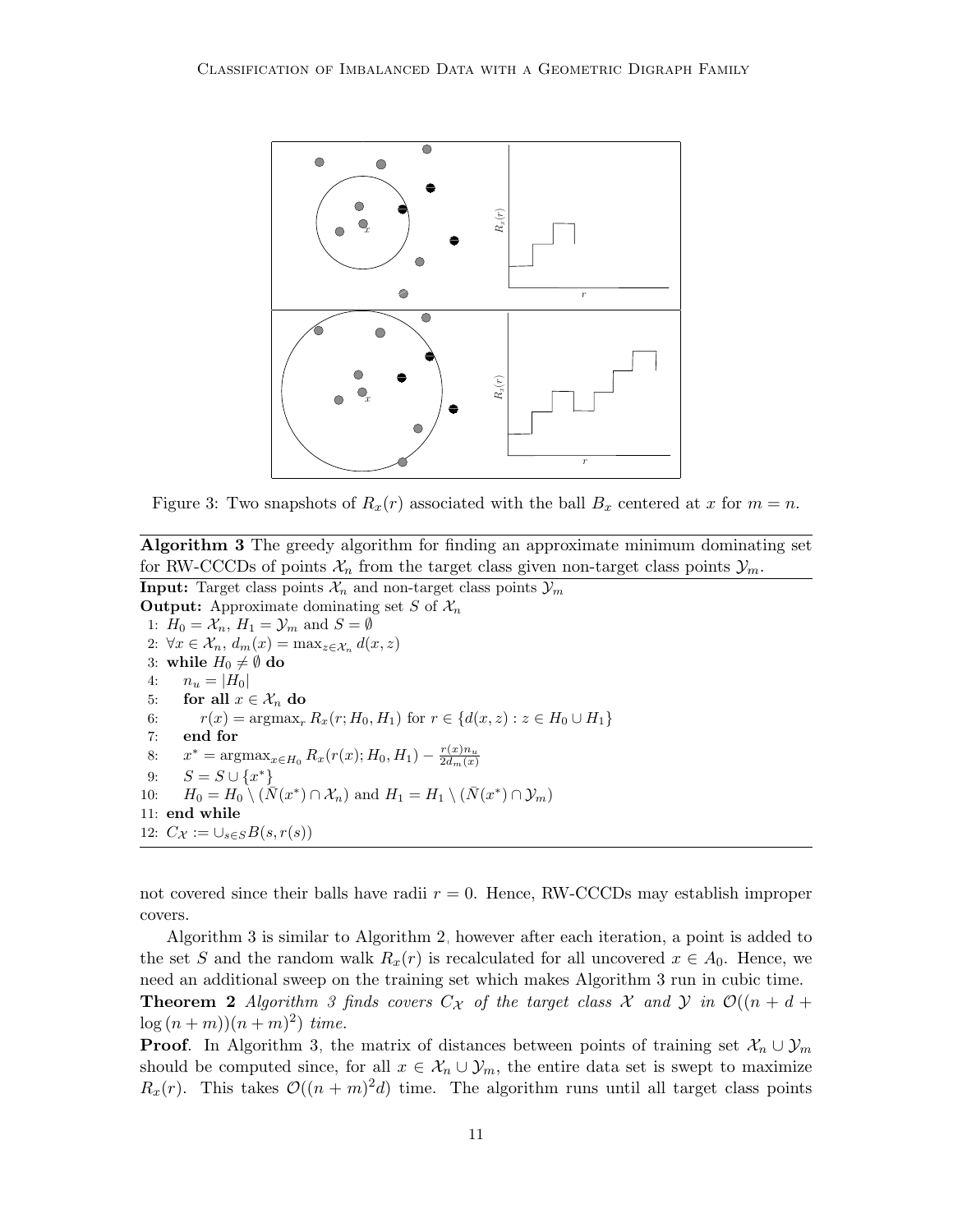are covered, but for each iteration, the random walk  $R_x(r)$  is recalculated. The maximum  $R_x(r_x)$  could be found by sorting the distances for all  $x \in A_0$  which could be done prior to the while loop. This sorting takes  $\mathcal{O}((n+m)^2 \log(n+m))$  time. Since  $A_0$  and  $A_1$  are updated at each iteration, we can just erase the distances corresponding to points covered by  $\bar{N}(x^*)$  which does not change the order of sorted list provided before the while loop. Hence, argmax  $R_x(r_x)$  is found and the covered points erased in  $\mathcal{O}((n+m)^2)$  time. The while loop iterates  $n$  times in the worst case, and hence the algorithm runs in a total of  $\mathcal{O}((n+d+\log{(n+m)})(n+m)^2)$  time.

Note that Algorithm [3](#page-10-1) finds a cover of  $\mathcal{Y}_m$  in  $\mathcal{O}((m+d+\log{(n+m)})(n+m)^2)$  time which makes a RW-CCCD classifier trained in  $\mathcal{O}((n+m)^3)$  time for  $d < n$  and  $\log(n+m) < n$ . RW-CCCD classifiers are much better classifiers that potentially avoid overfitting, but with a cost of being much slower compared to the P-CCCD classifiers.

Since P-CCCD covers are pure and proper covers, P-CCCD classifiers tend to overfit [\(DeVinney, 2003\)](#page-36-9). In RW-CCCDs, covering balls allow some points of  $\mathcal{Y}_m$  inside  $C_{\mathcal{X}}$  to increase average classification performance. In that case, Algorithm [3](#page-10-1) cannot be reduced to a minimum set cover problem since the definition of sets change after adding a single point to the dominating set. Hence, the upper bound  $\mathcal{O}(\log n)$  does not apply to RW-CCCDs. However, we expect to get bigger balls in RW-CCCDs compared the ones in P-CCCDs which intuitively suggests that the covers of RW-CCCDs are lower in cardinality. We conduct empirical studies to show that RW-CCCDs, in fact, produce dominating sets with lower size compared to P-CCCDs in some cases.

In RW-CCCD, once the class covers (or dominating sets) are determined, the scaled dissimilarity measure in Equation [\(2\)](#page-7-1) is a good choice for estimating the class of a new point z. However, [DeVinney](#page-36-9) [\(2003\)](#page-36-9) incorporates the scores of each ball to produce better performing class covers in classification. Hence, the class of a new point  $z$  is determined by

$$
\underset{C \in \{C_{\mathcal{X}}, C_{\mathcal{Y}}\}}{\operatorname{argmin}} \left[ \underset{x: B(x,r) \in C}{\operatorname{min}} \rho(z, x)^{T_x^e} \right]
$$

where  $\rho(z, x)$  is defined as in Equation [\(2\)](#page-7-1). Here,  $e \in [0, 1]$  controls at what level the score  $T_x$  is incorporated. We observe that for  $d(z, x) < r(x)$ ,  $\rho(z, x) = d(z, x)/r(x)$  decreases as  $T_x$  increases. Hence, if a new point z is in both covers,  $z \in C_x \cap C_y$ , the score  $T_x$ is a good indicator to which class the new point z belongs since the bigger the  $T_x$ , the more likely the ball contains more target class points. For  $e = 1$ , we fully incorporate each score  $T_x$  of covering balls and with  $e = 0$ , we ignore the scores. By introducing a value for the parameter  $e$  in  $(0, 1)$ , it is possible to further improve the performance of RW-CCCD classifiers.

## <span id="page-11-0"></span>4. Balancing the Class Sizes with CCCDs

The CCCD classifiers substantially reduce the number of majority class observations in a data set. The reason is that balls of majority class members are more likely to catch neighboring points of the same class. The greedy algorithm given in Algorithm [1](#page-6-1) selects vertices with the largest closed neighborhood. Similarly, Algorithm [3](#page-10-1) selects vertices so that their balls are as dense as possible (i.e., target class points are abundant in the balls) with some contaminating non-target class points. Both algorithms choose balls with a large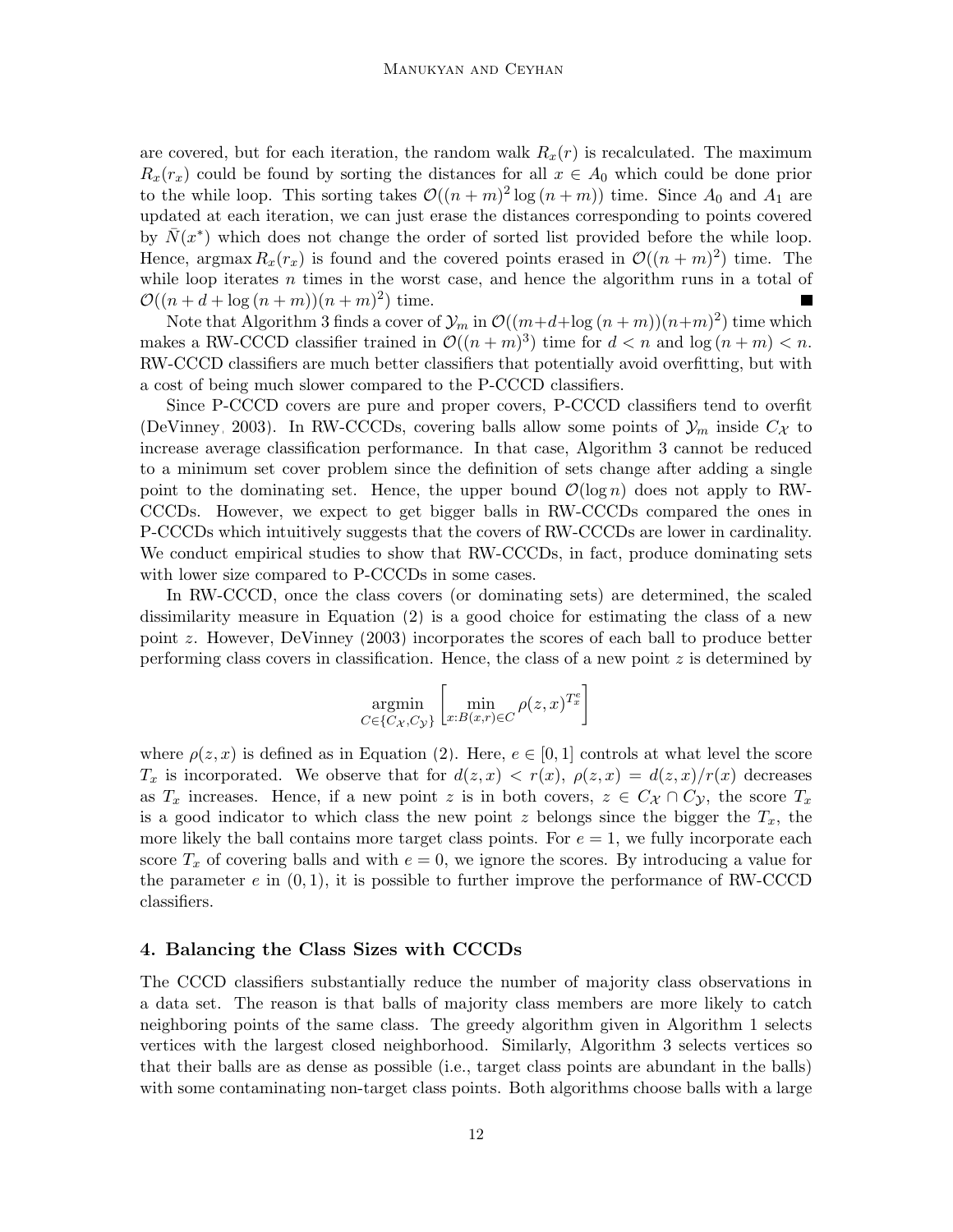number of target class points, and hence substantially reduce the data set (in particular, majority class points). Points of the minimum dominating set correspond to the centers of balls that establish the class covers. Hence CCCD classifiers can also be viewed as prototype selection methods where the objective is findind a set of points, or prototypes, S; from the training set to preserve or increase the classification performance while substantially reducing the sample size. However, the radii of dominating  $set(s)$  are also stored and used in the classification process.

In Figure [4,](#page-13-1) we illustrate the behavior of balls associated with P-CCCDs and RW-CCCDs. Note that in both families of digraphs, balls of the majority class tend to be larger and hence are more likely to catch more majority class points. Since the majority class has much more members than the minority class, balls of the majority points are more likely to catch the neighboring majority points. CCCD classifiers keep the information of ball centers and their associated radii. Larger cardinality of the majority class allows the construction of bigger balls and hence, larger values of radii are more likely to correspond to larger number of catched class members. As a result, CCCDs balance the data set and, at the same time, preserve the information of the local density by retaining the radii. The data set becomes balanced since the center of balls are the points of the new training data set which will be employed later in classification.

The loss of information in undersampling schemes are of course inevitable, however it is possible to preserve a portion of that discarded information by other means. EasyEnsemble is an ensemble classifier used for that very purpose; however, it needs multiple classifiers to be employed. Each classifier is trained on a different balanced subset of the original training data set, and hence the ensemble classifier preserves the information on the entire data set given by a collection of unbiased classifiers. On the other hand, CCCDs achieve the same goal by transforming the density around points into the radii. CCCDs resemble cluster based resampling methods in that regard. Instead of randomly sampling the data set, cluster based sampling schemes divide each class into clusters, and then, oversample the minority class or undersample the majority class proportional to each subclass. Covering balls of CCCDs have a similar purpose which has also been discussed in [Priebe et al.](#page-38-6) [\(2003b\)](#page-38-6). They use the covering balls of the minimum dominating sets to explore the latent subclasses of each class of gene expression data sets. In fact, the balls of CCCDs may correspond to clusters. Hence, sets of points associated with each cluster is undersampled to a single point (i.e., a prototype or a dominating point), and the information on the cluster is provided by the radius which represents the density of that cluster. The bigger the radius, the more influence a prototype has over the domain. In P-CCCDs, the radii may be sensitive to noise, but RW-CCCDs ignore noisy points to avoid overfitting. Moreover, in RW-CCCDs, we have an additional statistic provided by each cluster, the score given in Equation [\(5\)](#page-9-0) based on the random walk. We use both the radii and these scores to define the RW-CCCD classifiers, and thus achieve better performing classifiers with more reduction and less information loss.

We approach the problem of class imbalance from the perspective of class overlapping problem as well. Several researchers on class imbalance revealed that overlap between the class supports degrade the classification performance of imbalanced data sets even more (see [Prati et al., 2004;](#page-38-11) [Batista et al., 2004,](#page-35-3) [2005;](#page-35-6) [Galar et al., 2012\)](#page-37-8). Let  $E \subset \mathbb{R}^d$ , and let  $s(F_X)$  and  $s(F_Y)$  be the supports of the classes X and Y, respectively. We define E as the overlapping region of these two class supports,  $E := s(F_X) \cap s(F_Y)$ . Moreover, let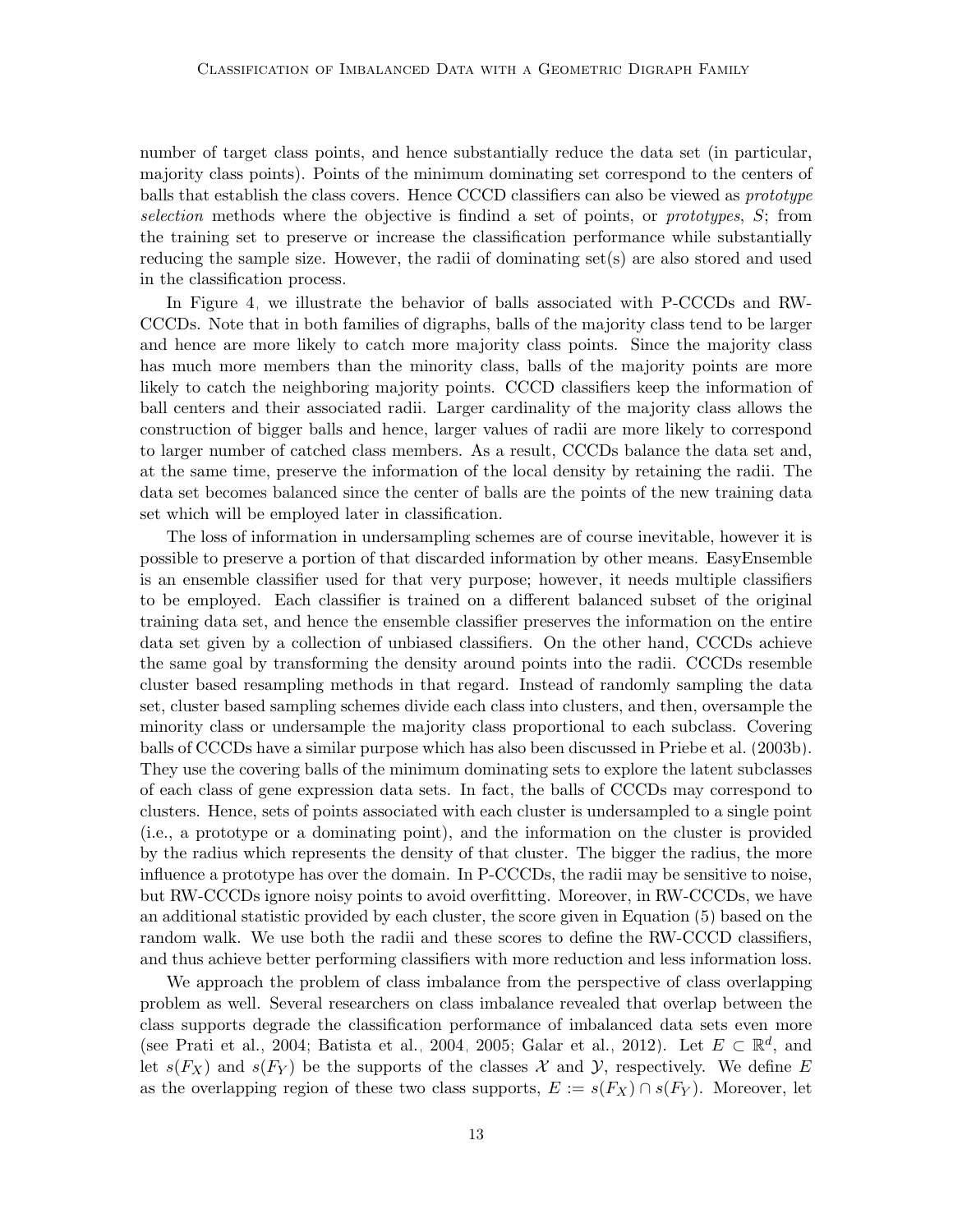

<span id="page-13-1"></span>Figure 4: An illustration of the covering balls associated with majority and minority P-CCCD (left) and the corresponding RW-CCCDs ( $\tau = 0.0001$ ) (right) of an imbalanced data set in a two-class setting where majority and minority class points are represented by grey dots and black triangles, respectively.

 $q(E) := |\mathcal{Y}_m \cap E| / |\mathcal{X}_n \cap E|$  be ratio of class sizes restricted to the region  $E \subset \mathbb{R}^d$ . We say  $q(E)$  is the "local" imbalance ratio with respect to E. Also, let the "global" imbalance ratio be  $q = q(\mathbb{R}^d) = m/n$ . Throughout this work, in both simulated and real data examples, we study and discuss the local imbalance ratio  $q(E)$  restricted to the overlapping region E and the global imbalance ratio  $q$ . We specifically illustrate the performance of several classifiers for various levels of class imbalance (local or global) and class overlapping, and assess the performance of CCCD classifiers compared to weak and strong versions of k-NN, SVM and C4.5 classifiers.

## <span id="page-13-0"></span>5. Comparing CCCDs with Other Classifiers

We study the performance of CCCD classifiers in comparison with weak and strong classifiers in two separate sections. Recall that we call a classifier as "weak" when the method is inherently sensitive to class imbalance, and as "strong" when it is non-sensitive (or less sensitive). We use the area under curve (AUC) measure to evaluate the performance of the classifiers on the imbalanced data sets (López et al., 2013). AUC measure is often used on imbalanced real data classes. This measure has been shown to be better than the correct classification rate in general [\(Huang and Ling, 2005\)](#page-37-10). We discuss the computational complexity of weak classifiers to emphasize the testing speed of CCCD classifiers when trained by imbalanced data sets. Finally, we compare both weak and strong classifiers with CCCDs on real data sets by considering the overlapping and imbalance ratios of all data sets.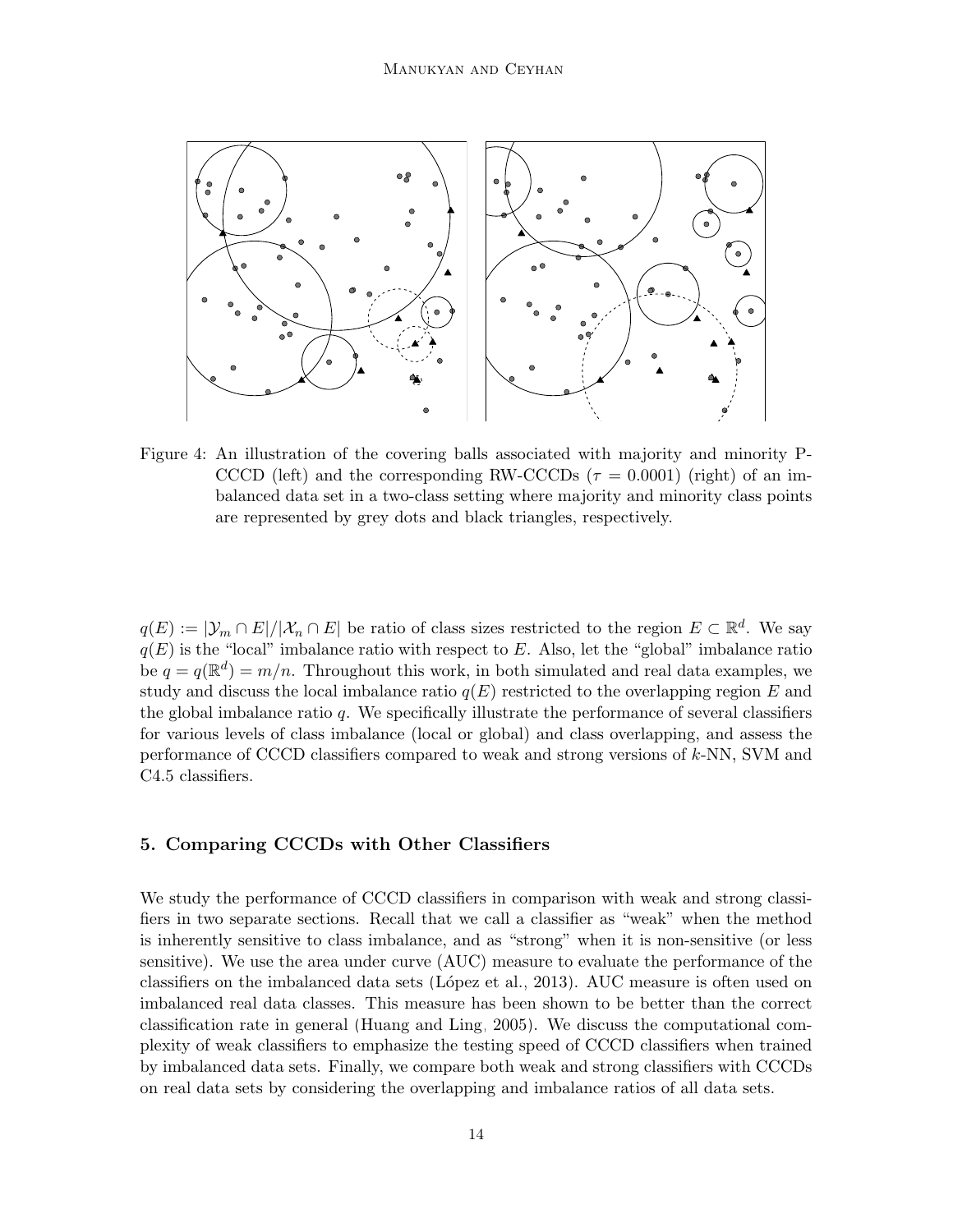## <span id="page-14-0"></span>5.1 Monte Carlo Simulation Study with Weak Classifiers

In this section, we compare the CCCD-based classifiers, namely P-CCCD and RW-CCCD, with  $k\text{-NN}$ , support vector machines (SVM) and C4.5, on simulated data sets. These classifiers are listed in Table [1.](#page-15-0) We employ the cccd, e0171 and RWeka packages in R to classify test data sets with the P-CCCD, SVM (with Gaussian kernel) and C4.5 classifiers, respectively [\(Marchette, 2013;](#page-38-12) [Meyer et al., 2014;](#page-38-13) [R Core Team, 2015\)](#page-39-11).

For each of four classification methods other than C4.5, we assign the optimum parameter values which are the best performing values among all considered parameters. For example, an optimum the P-CCCD parameter  $\tau$  is found in a preliminary (pilot) Monte Carlo simulation study associated with the main simulation setting (i.e., the same setting of the main simulation). In the pilot study, we perform a Monte Carlo simulation with 200 replications and count how many times a  $\tau$  value has the maximum AUC among  $\tau = 0.0, 0.1, \dots, 1.0$  in 200 trials. Note that, since  $\tau \in (0, 1]$ , we denote  $\tau = \epsilon$  (machine epsilon) as  $\tau = 0$  for the sake of simplicity. For each replication of the pilot simulation, we (i) classify the test data set with all  $\tau$  values, (ii) record the  $\tau$  values with maximum AUC and (iii) update the count of the recorded  $\tau$  values. Finally, we appoint the one that has the maximum count (the best performing  $\tau$ ) as the  $\tau^*$ , the optimum  $\tau$ . Then, we use  $\tau^*$  as the parameter of P-CCCD classifier in our main simulation. The parameters of optimal  $k$ -NN, SVM and RW-CCCD classifiers are defined similarly. SVM methods often incorporate both a kernel parameter  $\gamma$  and a constrained violation cost C. We only optimize  $\gamma$  since the selection of an optimum  $C$  parameter will be more crucial for cost-sensitive SVM methods. Moreover, we consider two versions of the C4.5 classifier where both incorporate Laplace smoothing. The first tree classifier, C45-LP, prunes the decision tree with %25 confidence level but the second classifier, C45-LNP, does not use pruning at all.

We first consider a simulation setting similar to the one in [DeVinney et al.](#page-36-3) [\(2002\)](#page-36-3) where CCCD classifiers showed relatively good performance compared to the  $k$ -NN classifier. Here, we simulate a two-class setting where observations from both classes are drawn from separate multivariate uniform distributions:  $F_X = U(0, 1)^d$  and  $F_Y = U(0.3, 0.7)^d$  for  $d = 2, 3, 5, 10$ . Notice that  $s(F_Y) \subset s(F_X)$ ; i.e.,  $E = s(F_Y)$ . We perform Monte Carlo replications where on each replication, we train the data with equal sizes of observations  $(m = n)$  from each class for  $n = 50, 100, 200, 500$ . On each replication, we record the AUC measures of the classifiers on the test data set with 100 observations from each class, resulting a test data set of size 200. We simulate test data sets until AUCs of all classifiers achieve a standard error below 0.0005. Average of AUCs of all classifiers in Table [1](#page-15-0) are given in Figure [5](#page-15-1) for all  $(n, d)$  combinations. Additionally, in Figure [6,](#page-16-0) we report the  $\tau$  values of best performing P-CCCD classifiers in our pilot simulation study for all  $(n, d)$  combinations. In Figure [6,](#page-16-0) there are separate histograms for each combination. Each histogram represents the number of times a  $\tau$  value has the maximum AUC. Also in Figure [7,](#page-17-0) we report the e values of the best performing RW-CCCD classifiers of the same pilot simulation study for  $e = 0, 0.1, \dots, 1.0$ .

We start by investigating the effect of  $\tau$  and  $e$  on CCCD classifiers. The relationship between  $\tau$ , n and d can also be observed in Figure [6.](#page-16-0) The higher the  $\tau$  value, the better the performance of P-CCCD classifier with increasing d and decreasing n. This may indicate that balls with  $\tau = 0$  (i.e.,  $\tau = \epsilon$ ) represent the density around their centers better for low dimensional data sets. However, with increasing dimensionality and lower class sizes, the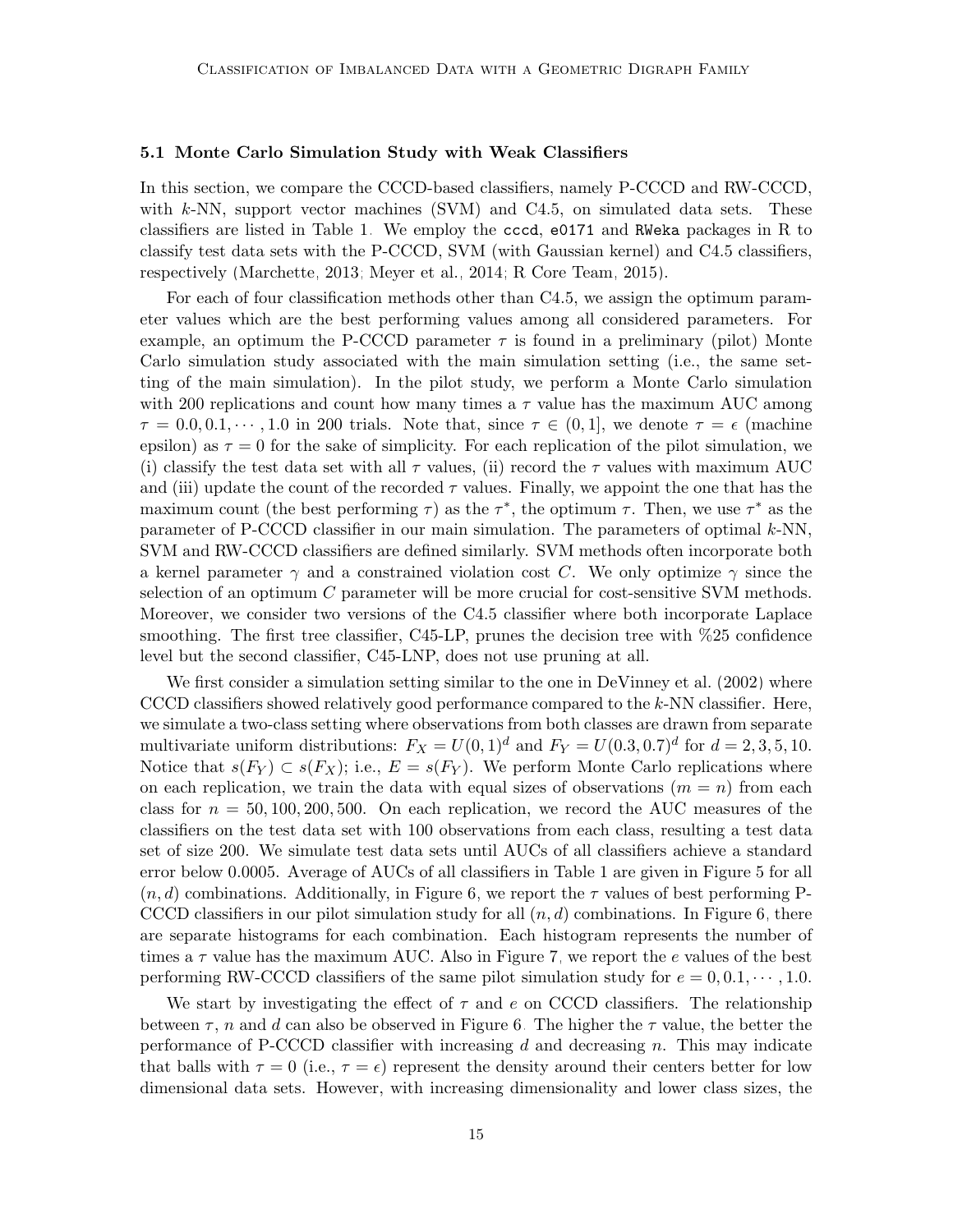| Method     | Description                                                                              |
|------------|------------------------------------------------------------------------------------------|
| P-CCCD     | P-CCCD with the optimum $\tau$ (in the pilot study) among $\tau =$                       |
|            | $0, 0.1, \cdots, 1.0$                                                                    |
| RW-CCCD    | RW-CCCD with the optimum e (in the pilot study) among $e =$                              |
|            | $0, 0.1, \cdots, 1.0$                                                                    |
| $k$ -NN    | k-NN with optimum k (in the pilot study) among $k = 1, 2, \dots, 30$                     |
| <b>SVM</b> | SVM with the radial basis function (Gaussian) kernel with the opti-                      |
|            | mum $\gamma$ (in the pilot study) among $\gamma = 0.1, 0.2, \cdots, 3.9, 4.0$ (Joachims, |
|            | 1999)                                                                                    |
| $C45-LP$   | $C4.5$ with Laplace smoothing and reduced error pruning (%25 confi-                      |
|            | dence)                                                                                   |
| $C45$ -LNP | C4.5 with Laplace smoothing and no pruning                                               |

<span id="page-15-0"></span>Table 1: The description of classifiers employed in the article.



<span id="page-15-1"></span>Figure 5: CCRs in the two-class setting,  $F_X = U(0, 1)^d$  and  $F_Y = U(0.3, 0.7)^d$  under various simulation settings, with  $d = 2, 3, 5, 10$  and equal class sizes  $m = n$ 50, 100, 200, 500.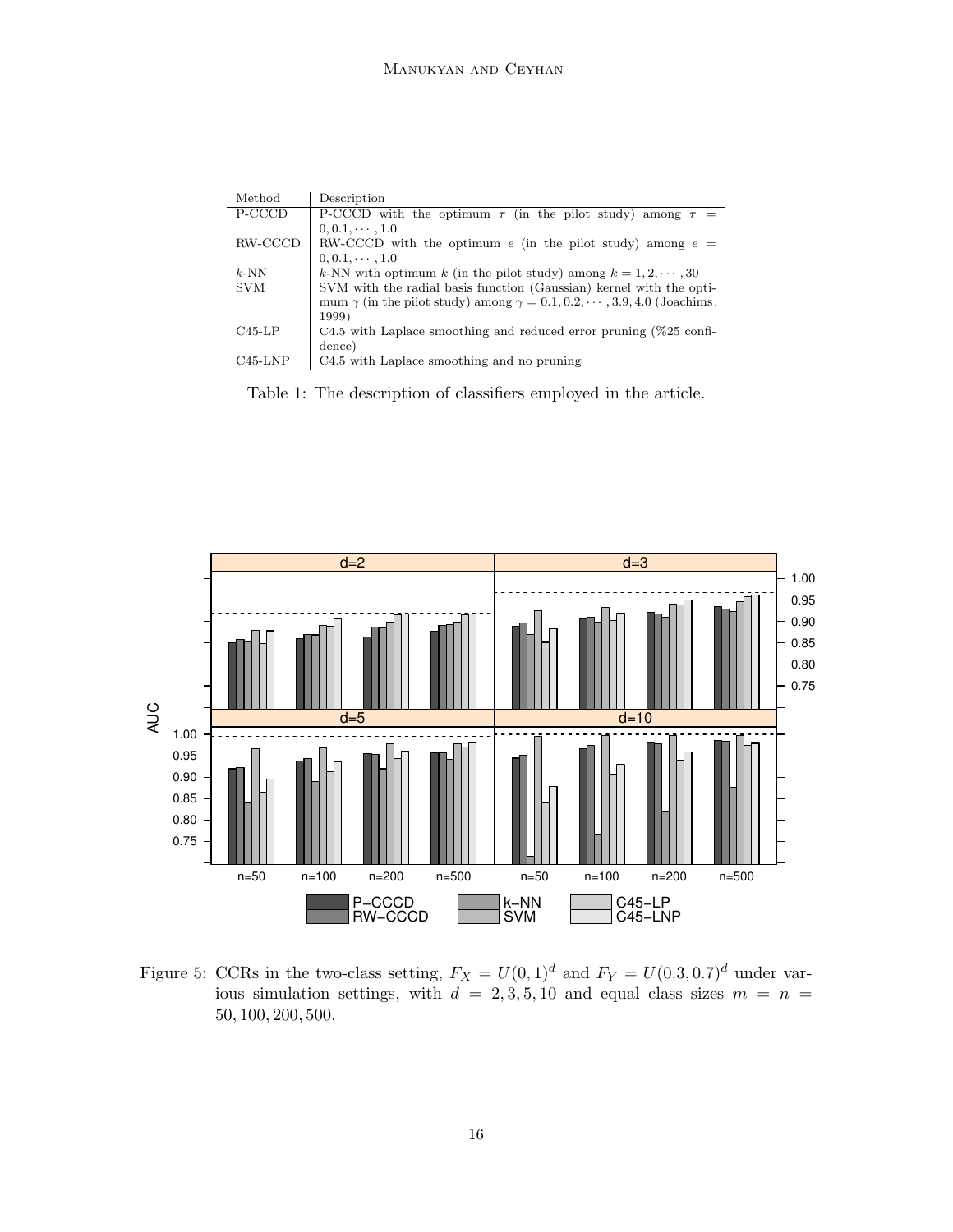

<span id="page-16-0"></span>Figure 6: Frequencies of the best performing  $\tau$  values among  $\tau = 0.0, 0.1, \dots, 1.0$  in our pilot study (this is used to determine the optimal  $\tau$  used in P-CCCD). The simulation setting is same as to the one presented in Figure [5.](#page-15-1)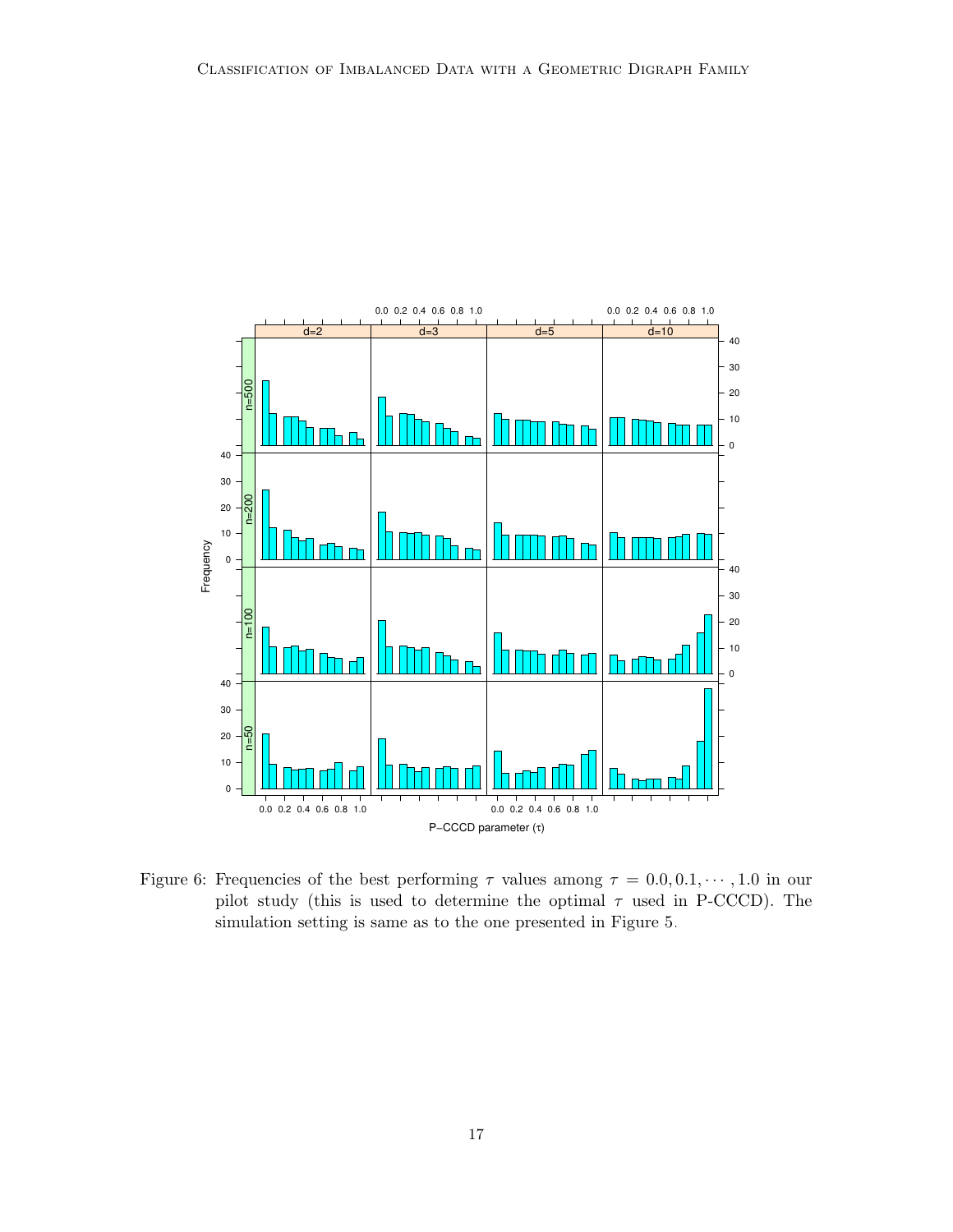

<span id="page-17-0"></span>Figure 7: Frequencies of the best performing e values among  $\tau = 0.0, 0.1, \dots, 1.0$  in our pilot study (this is used to determine the optimal e used in RW-CCCD). The simulation setting is same as to the one presented in Figure [5.](#page-15-1)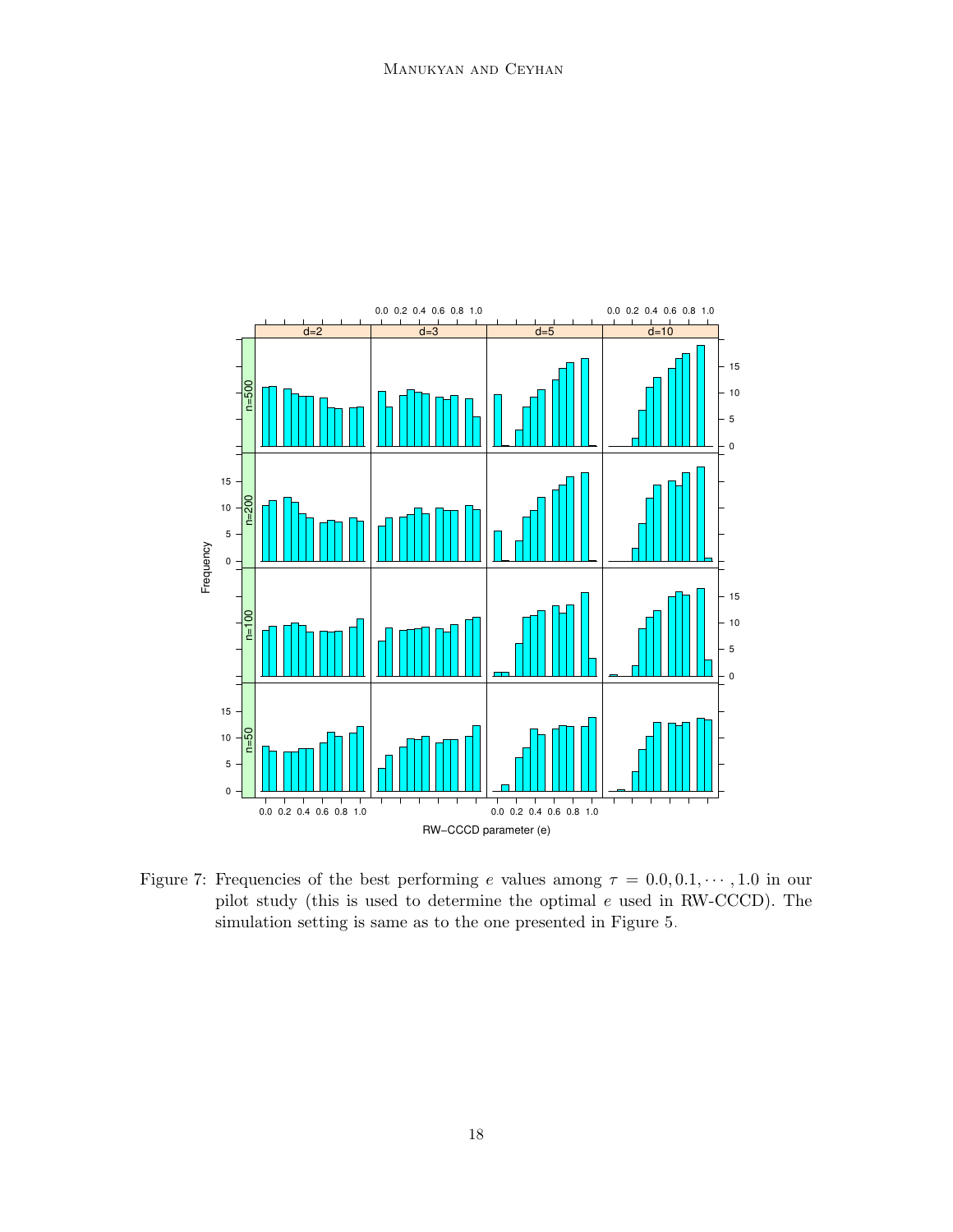set of points gets sparser in  $\mathbb{R}^d$ . In the case of RW-CCCD, classifiers with high e values are either better or comparable to those with lower e values. The scores  $T_x$  of covering balls are definitely beneficial to the performance of the RW-CCCD classifiers, however with increasing n and decreasing d (especially for  $n = 500$  and  $d = 2$ ) RW-CCCD with lower e is better since the radii successfully represent the density around the prototype points due to the high number of observations in the data set.

Figure [5](#page-15-1) illustrates the AUCs of all classifiers along with the Bayes optimal performance given with the dashed line. Comparing the performance of CCCD classifiers with other classification methods, we observe that RW-CCCD and P-CCCD classifiers outperform the k-NN classifier when the support of one class is entirely embedded inside that of the other class. These results are similar to the conclusions of [DeVinney et al.](#page-36-3) [\(2002\)](#page-36-3): with increasing dimensionality, the difference between k-NN and CCCD classifiers becomes more apparent, i.e., CCCD classifiers have nearly 0.20 AUC more than k-NN. On the other hand, the SVM classifier has about 0.05 more AUC than P-CCCD and RW-CCCD classifiers, especially for lower class sizes. Although, both versions of CCCD classifiers outperform the  $k$ -NN and C4.5 classifiers with increasing dimensionality, the gap between these two classifiers and CCCD classifier is getting narrower with increasing class sizes. The RW-CCCD classifier is slightly better than the P-CCCD classifier for lower  $n$ . In addition, C45-LNP achieves slightly better results than C45-LP.

In the setting presented in Figure [5,](#page-15-1) apparently, two classes overlap on the region  $E = s(F_Y) = [0.3, 0.7]^d$  which is the entire support of the class Y. For equal class sizes,  $q = m/n = 1$  but  $q(E) \approx (1/0.4)^d = Vol(s(F_Y))/Vol(s(F_X))$ , where Vol(·) is the volume functional. The classes are clearly imbalanced in E, although  $m = n$ . Hence, class X becomes the minority and class  $\mathcal Y$  becomes the majority class with respect to E. However, readjusting the class sizes m and n might change the performance of P-CCCD and RW-CCCD classifiers compared to the k-NN and C4.5 classifiers. Therefore, we conduct another simulation study with classes from the same uniform distributions, but we set  $m = 50$  and  $n = 200$  for  $d = 2, 3$ , and  $m = 50$  and  $n = 1000$  for  $d = 5, 10$ . In this experiment, we simulated 4 times more X class members than  $\mathcal Y$  for  $d = 2, 3$ , and 20 times more for  $d = 5, 10$ . Results of this second experiment is given in Figure [8.](#page-19-0) k-NN and C4.5 classifiers outperform P-CCCD classifier in all d cases and has comparable AUC with SVM. However, only for  $d = 2.5$ , RW-CCCD classifier achieves considerably more or comparable AUC compared to other classifiers. In this example,  $k$ -NN classifiers have nearly 0.05 more AUC than P-CCCDs, and also RW-CCCDs have, in general, 0.05 more AUC than k-NN classifiers.

Results from Figures [5](#page-15-1) and [8](#page-19-0) seem conflicting to each other, even though  $E = s(F_Y)$ . In the simulation setting of Figure [8,](#page-19-0) we draw more samples from the class  $\mathcal X$  to balance the class sizes with respect to  $E$ . In fact, the effect on the difference of AUCs between CCCD, k-NN and C4.5 classifiers depends heavily on the local class imbalance restricted to the overlapping region  $E$ . The classes in region  $E$  are less imbalanced in setting of Figure [8](#page-19-0) than in the setting of Figure [5.](#page-15-1) Observe that  $q(E) \approx (1/0.4)^d/4$  when  $(m, n) = (50, 200)$ ,  $q(E) \approx (1/0.4)^d/20$  when  $(m, n) = (50, 1000)$ , and  $q(E) \approx (1/0.4)^d$  in  $(m, n) = (50, 50)$ . Hence,  $d$  does also affect the balance between classes. With increasing  $d$ , the region  $E$  gets smaller in volume compared to  $s(F_X)$  and, as a result, fewer points of the class X falls in E. Thus, we need to draw more samples from  $\mathcal X$  as dimensionality increases, in order to balance the classes with respect to  $E$ . These results suggest that, the more imbalanced the data set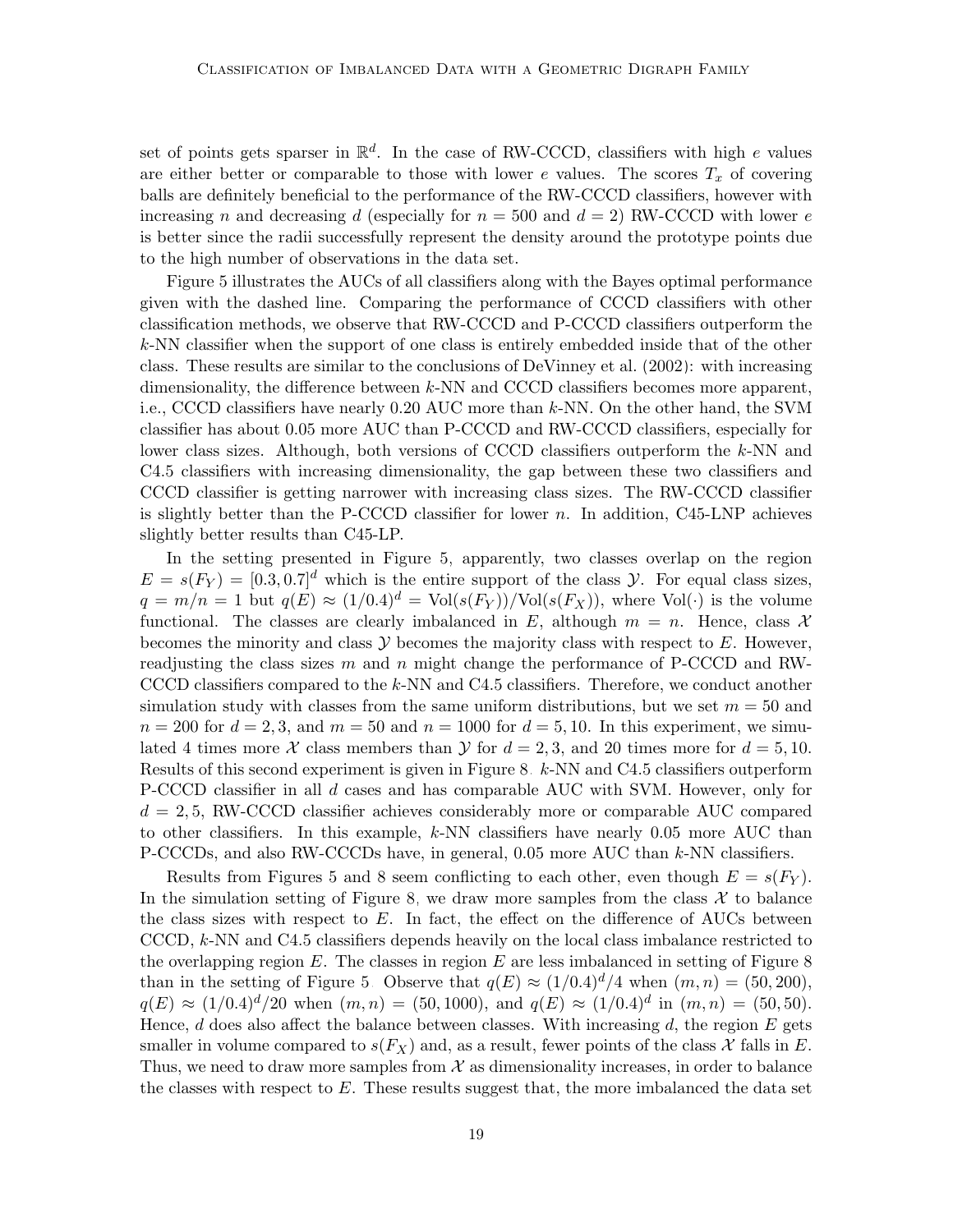

<span id="page-19-0"></span>Figure 8: CCRs in a two-class setting,  $F_X = U(0, 1)^d$  and  $F_Y = U(0.3, 0.7)^d$  with fixed  $n = 200$  and  $m = 50$  in  $d = 2, 3$ , and with fixed  $n = 1000$  and  $m = 50$  in  $d = 5, 10.$ 

in overlapping region  $E$ , the worse the performance of  $k$ -NN and C4.5 classifiers while CCCD classifiers preserve their classification performance. So, CCCD classifiers exhibit robustness (to the class imbalance problem). On the other hand, in Figure [5,](#page-15-1) we observe that the AUC of  $k$ -NN classifier approaches to the AUC of CCCD classifiers with increasing class sizes. Because, when q and  $q(E)$  are fixed, the classification performance still depends on individual values of n or m. This result is in line with the results of [Japkowicz and Stephen](#page-37-0) [\(2002\)](#page-37-0) who reported that the effect of class imbalance on the classification performance diminishes if both class sizes are sufficiently large. Furthermore, SVM classifier performs better than all classifiers in Figure [5,](#page-15-1) and performs worse than RW-CCCD classifiers only for  $d = 2, 5$  in Figure [8.](#page-19-0) This might be an indication that SVM classifier is also not affected by the local class imbalance with respect to  $E$ , and performs usually better than both P-CCCD and RW-CCCD classifiers if the support of one class is inside the other. For the C4.5 classifier, on the other hand, it is known for quite some time that the pruning is detrimental for classifying imbalanced data sets [\(Cieslak and Chawla, 2008\)](#page-36-10). In any case, C45-LNP has more AUC than C45-LP in all simulation settings.

In a two-class setting with an overlapping region  $E$ , we should expect CCCD classifiers to outperform k-NN classifiers in cases of (global or local) class imbalance. Let  $F_X = U(0, 1)<sup>d</sup>$ and  $F_Y = U(\delta, 1 + \delta)^d$  for  $\delta, q = 0.05, 0.10, \cdots, 0.95, 1.00; d = 2, 3, 5, 10; n = 400$  and  $m = qn$ . Here, the shifting parameter  $\delta$  controls the level of overlap. The class supports get more overlapped with decreasing  $\delta$ . Since  $E = (\delta, 1)^d$  and the supports of both classes are unit boxes, observe that  $q(E) \approx q$ . The closer the value of q to 1, more balanced the classes are. We aim to address the relationship between the classifiers for various combinations of overlapping and global class imbalance ratios.

Figure [9](#page-20-0) illustrates the difference between AUCs of CCCD and other classifiers  $(k\text{-}NN,$ SVM and C4.5) in separate heat maps for  $d = 2, 3, 5, 10$ . We use the unpruned C4.5 classifier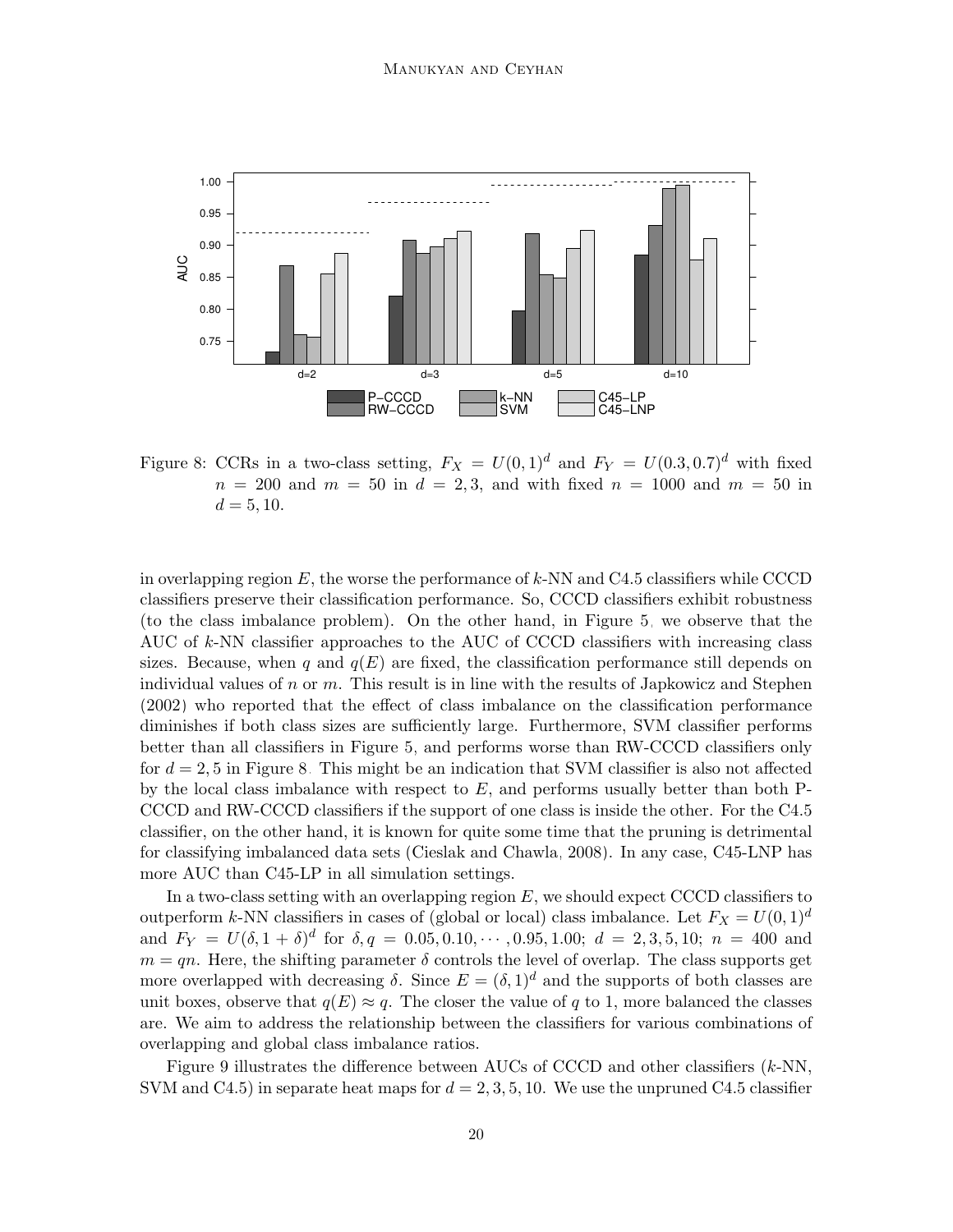

<span id="page-20-0"></span>Figure 9: Differences between the AUCs of CCCD and other classifiers. For example, the panel titled with "RW-kNN" presents AUC(RW-CCCD)-AUC(kNN). In this twoclass setting, classes are drawn from  $F_X = U(0, 1)^d$  and  $F_Y = U(\delta, 1 + \delta)^d$  with  $d = 2, 3, 5, 10$ . Each cell of the grey scale heat map corresponds to a single combination of simulation parameters  $\delta, q = 0.05, 0.1, \cdots, 0.95, 1.00$  with  $n = 400$ and  $m = qn$ .

C45-LNP, since it tends to perform better for imbalanced data sets, and we refer to C45- LNP as C4.5 for simplicity. Each cell of a single heat map is associated with a combination of  $\delta$  and q values. Lighter tone cells indicate that CCCD classifiers are better than the other classifiers in terms of AUC, and vice versa for the darker tones. When the classes are imbalanced and moderately overlapping, RW-CCCD classifier has at least 0.05 more AUC than all other non-CCCD classifiers but P-CCCD classifier is only better than all others provided that  $d = 10$ . If the classes are balanced or their supports are not considerably overlapping, there seem to be no visible difference between CCCD and the other classifiers. Thus, the other classifiers suffer from the imbalance of the data while CCCD classifiers show robustness to the class imbalance. But more importantly, this difference is getting more apparent with increasing dimensionality. When  $d$  is high, fewer points of the minority class fall in E although  $q(E)$  is fixed. Even though the classes are imbalanced, if the minority class have substantially small size, the class imbalance problem becomes more detrimental [\(Japkowicz and Stephen, 2002\)](#page-37-0). Under the conditions that the data set has substantial imbalance and overlapping, AUC of RW-CCCD classifier is followed, in order by, the AUC of C4.5, SVM and  $k$ -NN classifiers.

Unlike the comparison of CCCD and SVM classifiers in Figures [5](#page-15-1) and [8,](#page-19-0) SVM classifier has less AUC than CCCD classifiers with low  $\delta$  and low q values in Figure [9.](#page-20-0) In this setting, n is fixed to 400 and the lowest value of  $m$  is 20. Compared to our experiments in Figures [5](#page-15-1) and [8,](#page-19-0) this setting produces highly imbalanced data sets (one class has far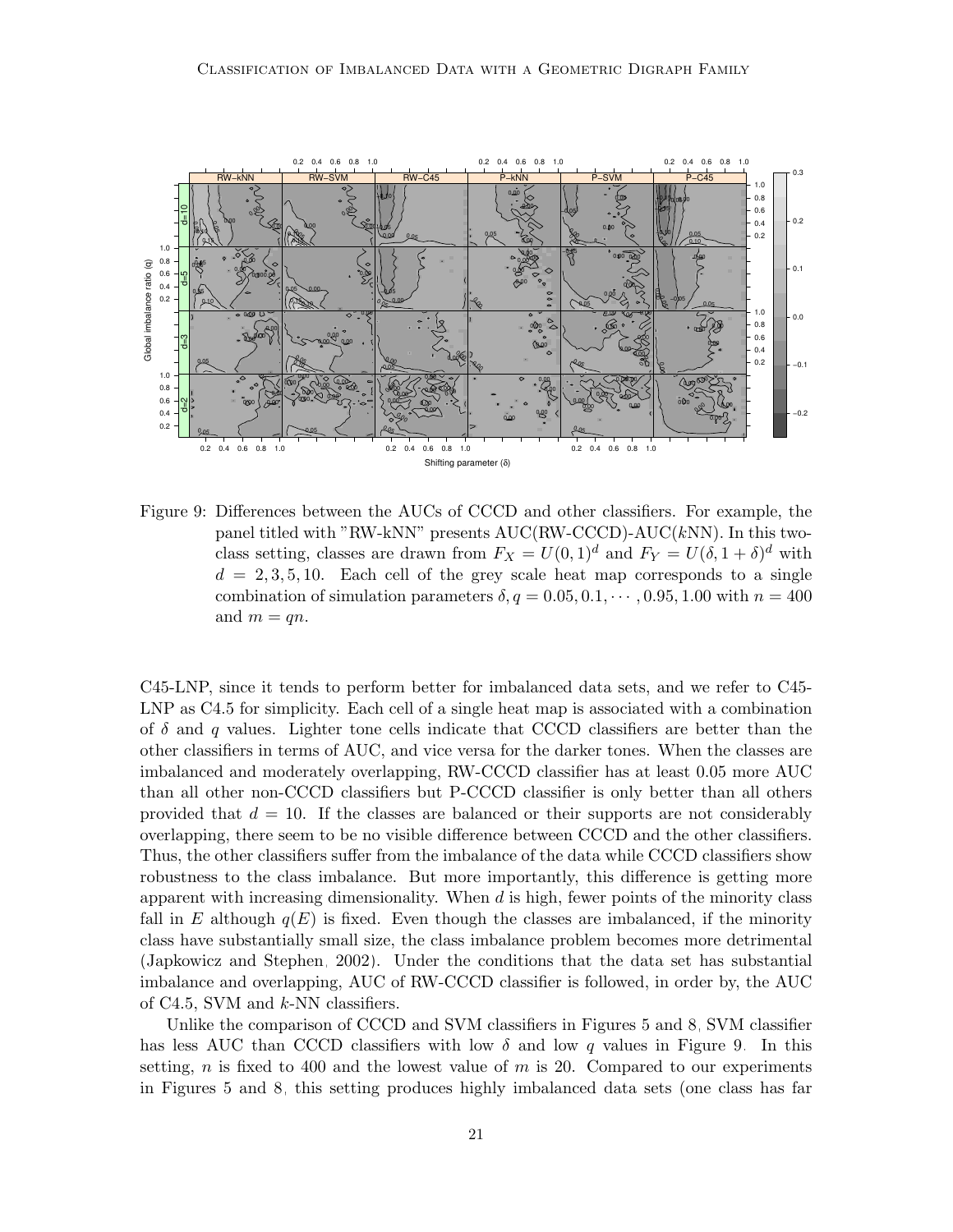more observations than the other,  $m \ll n$ . [Akbani et al.](#page-35-0) [\(2004\)](#page-35-0) conducted a detailed investigation and listed some reasons of SVM classifier being sensitive to highly imbalanced UCI data sets [\(Bache and Lichman, 2013\)](#page-35-7). They did not, however, address the problem of overlapping class supports but offered a modification to SMOTE algorithm in order to improve the robustness of SVM. On the other hand, especially for  $d = 5$  and  $d = 10$ , SVM, k-NN and C4.5 classifiers have more AUC than CCCD classifiers with increasing q and decreasing  $\delta$ . This may indicate that other weak classifiers are better than CCCD classifiers for balanced classes.

The effects of class imbalance might also be observed when the class supports are well separated. If the class supports are disjoint, that is  $s(F_X) \cap s(F_Y) = \emptyset$ , the AUC is fairly high. However, it might still be affected by the global imbalance level, q. Therefore, we simulate a data set with two classes where  $F_X = U(0, 1)^d$  and  $F_Y = U(1 + \delta, 2 + \delta) \times$  $U(0, 1)^{d-1}$ . Figure [10](#page-22-0) illustrates the results of this simulation study. Both class supports are d dimensional unit boxes as in the previous simulation setting, however they are now disjoint (separated along the first dimension). In addition, the parameter  $\delta$  controls the smallest distance between the class supports where  $\delta = 0.05, 0.10, \cdots, 0.45, 0.50$ . With increasing δ, the points of class  $\mathcal Y$  move further away from the points of  $\mathcal X$ . Figure [10](#page-22-0) illustrates the difference between AUCs of CCCD and other classifiers under this simulation setting.

In Figure [10,](#page-22-0) unlike the performance of CCCD classifiers in Figure [9,](#page-20-0) P-CCCD classifiers have more AUC than RW-CCCD classifiers. When classes are imbalanced and supports are close, P-CCCD classifiers outperform both SVM and  $k$ -NN classifiers for all  $d$  values, but RW-CCCD classifiers have nearly 0.03 more AUC than these classifiers only in  $d = 10$ . However, this is not the case with C4.5 classifier since none of the classifiers outperform C4.5; that is, C4.5 yields over 0.04 more AUC than CCCD classifiers. A well separated data set is more likely to be classified better with C4.5 tree classifier because a single separating line exists between the two class supports. Hence, C4.5 locates such a line and efficiently classifies points regardless of the distance between class supports as long as the distance is positive. On the other hand, the balls of P-CCCD classifiers establish appealing covers for the class supports because the supports do not overlap. P-CCCD classifiers establish covering balls, big enough to catch substantial amount of points from the same class. Similarly, RW-CCCD classifiers establish pure covers, and this is the result of the separation between class supports. However, P-CCCD classifiers achieve better classification performance than RW-CCCD classifiers. When the classes are well separated, the radii of a ball in random walk, say from class  $\mathcal{X}$ , is likely  $\max_{z \in \mathcal{X}_n} d(z, x)$  but in P-CCCD classifiers, it is min<sub>z∈Yn</sub>  $d(z, x)$ . In fact, the RW-CCCD classifiers are nearly equivalent to P-CCCD classifiers. Thus, when  $\tau > 0$ , P-CCCD classifiers are more likely to produce bigger balls than RW-CCCD classifiers, and potentially avoid overfitting.

In Figure [10,](#page-22-0) RW-CCCD classifiers have slightly or considerably less AUC than other classifiers when data sets are imbalanced and the supports are slightly far away from each other. The random walk contaminates the class cover with some non-target class points to improve the classification performance. However, since the classes are well separated and one class has substantially fewer points than the other, random walks are likely to yield balls to cover some points from the support of the non-target class, resulting in a degradation in the performance of RW-CCCD classifiers. On the other hand, P-CCCD classifiers outperform both k-NN and SVM classifiers for lower q and lower  $\delta$ . The closer and more imbalanced the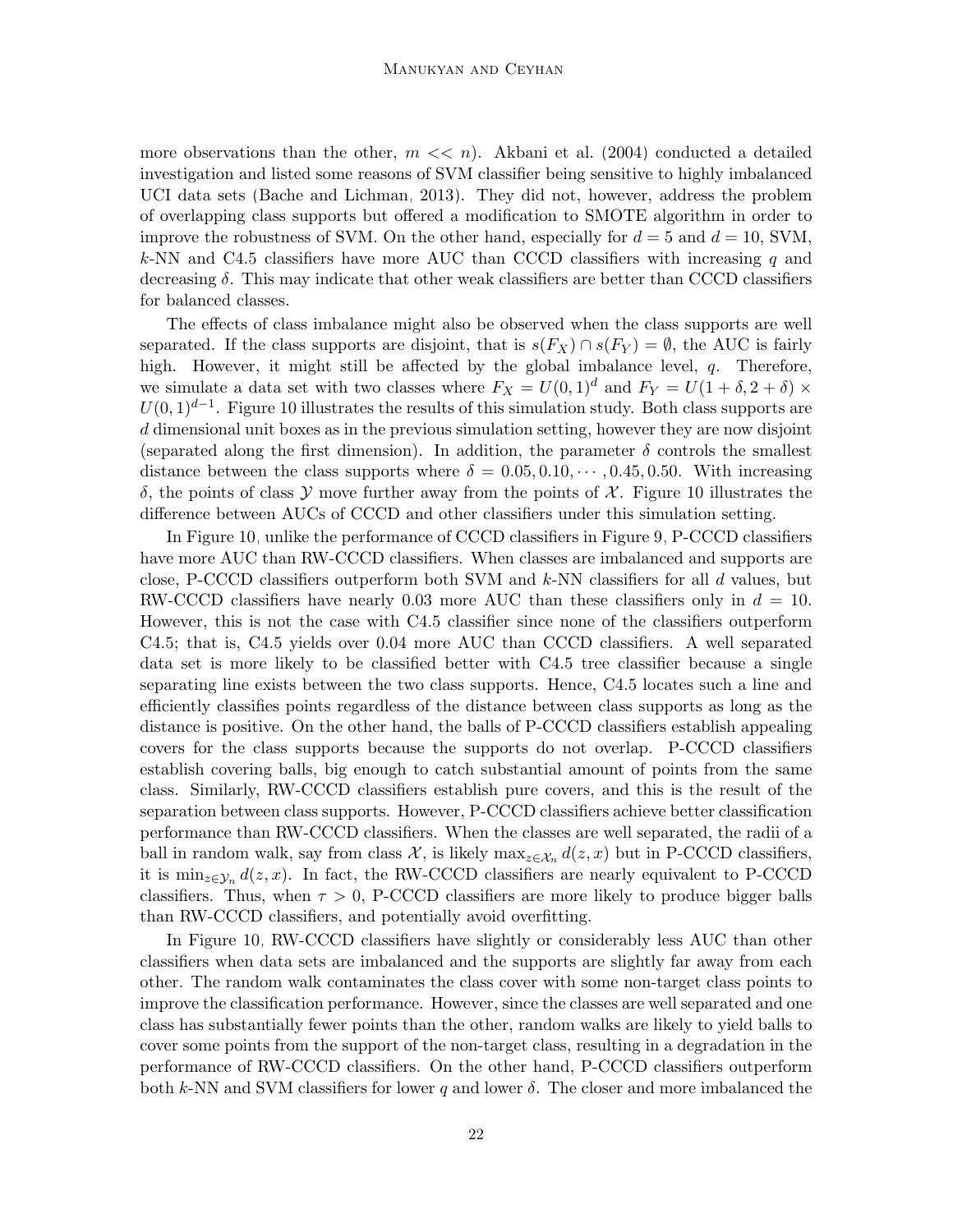

<span id="page-22-0"></span>Figure 10: Differences between the AUCs of CCCD and other classifiers (see Figure [9](#page-20-0) for details). In this two-class setting, classes are drawn from  $F_X = U(0, 1)<sup>d</sup>$  and  $F_Y = U(1+\delta, 2+\delta) \times U(0, 1)^{d-1}$  where  $d = 2, 3, 5, 10, \delta = 0.05, 0.1, \cdots, 0.45, 0.50$ and  $q = 0.05, 0.1, \dots, 0.95, 1.00$  with  $n = 400$  and  $m = qn$ . AUCs of all classifiers are over 88% since the class supports are well separated.

data, the better the performance of P-CCCDs than other classifiers. Although the classes do not overlap, the effect of class imbalance is still observed when the supports are close. When there is mild imbalance between classes, CCCD classifiers have either comparable or less AUC. In addition, note that the performances of SVM and k-NN classifiers deteriorate but P-CCCD classifiers preserve their AUC with increasing d. Let  $E \subset \mathbb{R}^d$  be some region that contains points of both classes which are sufficiently close to the decision boundary. With increasing d, fewer minority class points are in this region, and hence fewer members of this class fall in  $E$ . As a result, the performance of both SVM and  $k$ -NN classifiers suffer from local class imbalance with respect to E.

Finally, we investigate the effect of dimensionality when classes are balanced (i.e.,  $q = 1$ ) and their supports are overlapping. In this setting,  $F_X = U(0, 1)^d$  and  $F_Y = U(\delta, 1 + \delta)^d$ . Here, let  $q(E) \approx q = 1$ , hence the classes are also locally balanced with respect to E as well as being globally balanced. Also,  $\delta$  controls the level of overlap between two classes. However, we define  $\delta$  in such a way that the overlapping ratio  $\alpha \in [0,1]$  is fixed for all dimensions. When  $\alpha$  is 0, the supports are well separated, and when  $\alpha$  is 1, the supports of classes are the same, i.e.,  $s(F_{\mathcal{X}}) = s(F_{\mathcal{Y}})$ . The closer  $\alpha$  to 1, the more the supports overlap. Observe that  $\delta \in [0,1]$  can be expressed in terms of the overlapping ratio  $\alpha$  and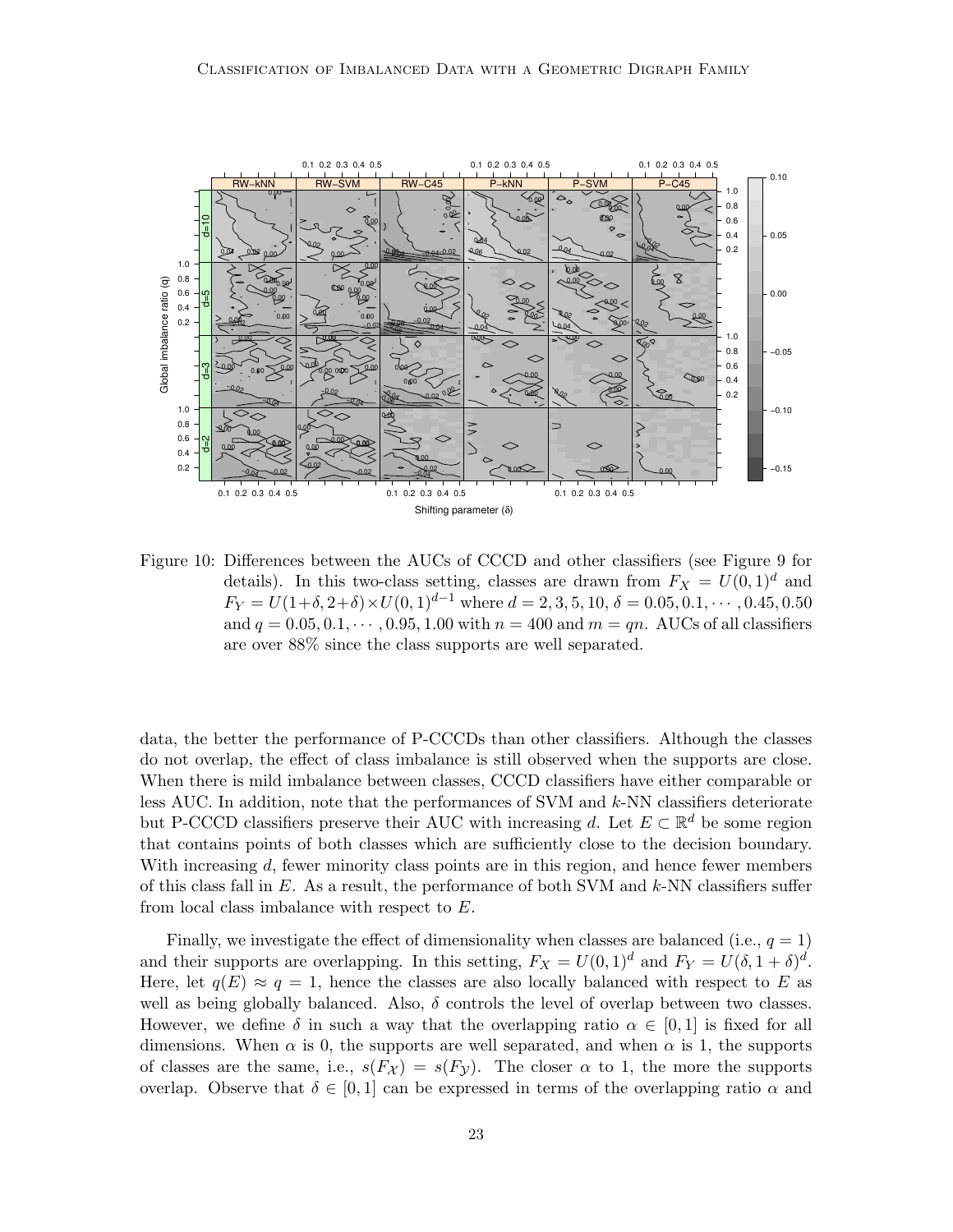

<span id="page-23-1"></span>Figure 11: Differences between the AUCs of CCCD and other classifiers (see Figure [9](#page-20-0) for details). In this two-class setting, classes are drawn from  $F_X = U(0, 1)<sup>d</sup>$  and  $F_Y = U(\delta, 1 + \delta)^d$  where  $n = 50, 100, 200, 500, \alpha = 0.05, 0.1, \cdots, 0.45, 1.00$  and  $d = 2, 3, 4, \cdots, 20.$ 

dimensionality d:

<span id="page-23-0"></span>
$$
\alpha = \frac{\text{Vol}(s(F_{\mathcal{X}}) \cap s(F_{\mathcal{Y}}))}{\text{Vol}(s(F_{\mathcal{X}}) \cup s(F_{\mathcal{Y}}))} = \frac{(1 - \delta)^d}{2 - (1 - \delta)^d} \quad \Longleftrightarrow \quad \delta = 1 - \left(\frac{2\alpha}{1 + \alpha}\right)^{1/d}.
$$
 (6)

Hence, we calculate  $\delta$  for each  $(d, \alpha)$  combination by the Equation [\(6\)](#page-23-0). In Figure [11,](#page-23-1) each cell of the grey scale heat map corresponds to a single combination of simulation parameters  $\alpha = 0.05, 0.1, \cdots, 0.95, 1.00$  and  $d = 2, 3, 4, \cdots, 20$ . In Figure [11,](#page-23-1) the differences between the AUCs of CCCD classifiers and other classifiers are up to 0.20. The k-NN and SVM classifiers have comparable performance with CCCD classifiers, or outperform both CCCD classifiers. However,  $C4.5$  has more AUC with increasing d. Employing CCCD classifiers do not considerably increase the classification performance over other classifiers when classes are balanced.

#### 5.2 Empirical Comparison of CCCD-based and Strong Classifiers

In this section, we compare the CCCD-based classifiers with strong versions of k-NN, SVM and C4.5 classifiers on simulated data sets. Each classifier is modified in three different schemes, namely, resampling, ensemble and cost-sensitive schemes. We use SMOTE+ENN algorithm as the resampling scheme and EasyEnsemble algorithm as the ensembling scheme. As for the cost sensitive versions on weak classifier, we adjust the classifiers into recognizing class weights. For k-NN, we employ an algorithm giving more weight on neighboring minority class members; for SVM, we use two separate constrained violation costs for each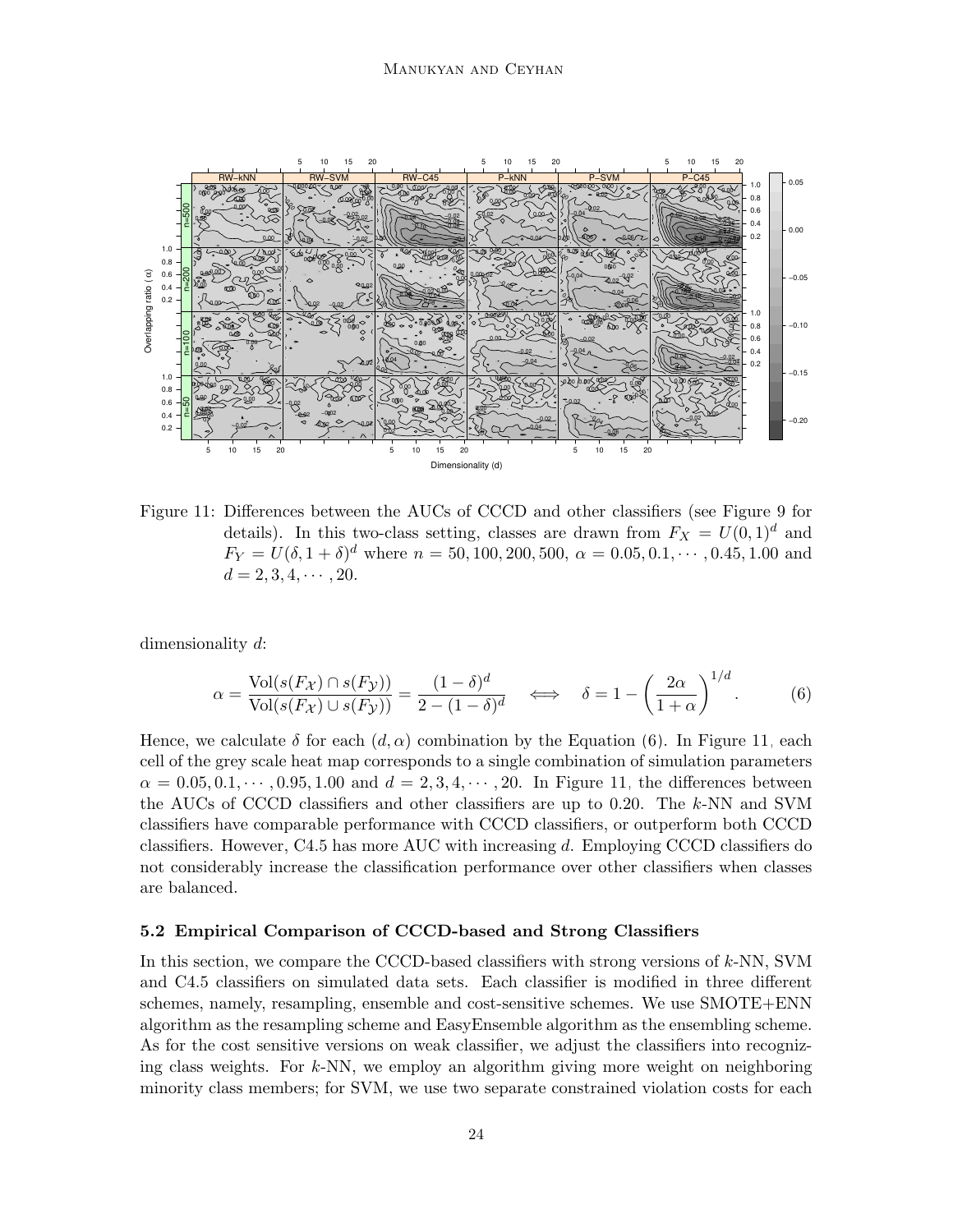| Method       | Description                                                            |
|--------------|------------------------------------------------------------------------|
| SMOTE+ENN    | A combination of SMOTE $(t = 2$ and $k = 5)$ and ENN $(k = 3)$         |
|              | (Batista et al., 2004).                                                |
| EasyEnsemble | A combination of undersampling $(T = 4)$ and Adaboost $(s_i = 10)$ for |
|              | $i = 1, 2, \cdots, T$ (Liu et al., 2009)                               |
| C5.0         | The cost sensitive version of C4.5 (Kuhn and Johnson, 2013).           |
| CkNN         | A cost sensitive version of $k$ -NN (Barandela et al., 2003).          |
| <b>CSVM</b>  | A cost sensitive version of SVM (Chang and Lin, 2011).                 |

<span id="page-24-0"></span>Table 2: The description of classifiers employed in the article.

corresponding class; and for C4.5, we employ the C5.0. With three schemes and three weak classifiers, we get nine strong classifiers to study. We list and describe all these schemes in Table [2.](#page-24-0)

SMOTE+ENN algorithm, first, oversamples the entire training data set by generating artificial points in between a point and its neighbors. Specifically, for each point in the data set,  $t$  points among  $k$  neighbors are selected, and until the data set is balanced, new artificial points are generated in between these points and their selected neighbors. Later, ENN algorithm cleans the data set of noisy points by checking all points if the majority of their  $k$  neighbors are labeled as the class of the point. If not, the point is erased from the data set. Simply, SMOTE+ENN is a hybrid of over and undersampling methods. EasyEnsemble algorithm is a hybrid of undersampling and ensemble methods. An ensemble of weak classifiers is established by generating  $T$  many undersampled balanced data sets from the training data set. Then, each data set is used to train individual Adaboost classifiers with  $s_i$  many weak classifiers for  $i = 1, 2, \ldots, T$ . Hence, EasyEnsemble is an ensemble of  $\sum_{i=1}^{T} s_i$  many weak classifiers.

We choose one of the simulation settings conducted in Section [5.1.](#page-14-0) Since CCCD classifiers are observed to be better than other classifiers when both class imbalance and overlapping occurred, we only compare CCCD classifiers with strong classifiers on a single simula-tion setting. Hence we choose the setting presented in Figure [9,](#page-20-0) i.e., we let  $F_X = U(0, 1)^d$ and  $F_Y = U(\delta, 1+\delta)^d$  for bura  $\delta, q = 0.05, 0.10, \cdots, 0.95, 1.00, n = 400$  and  $m = qn$ . We aim to highlight the differences between the strong classifiers and CCCD classifiers for various combinations of overlapping and class imbalance ratios. The results on average AUCs of each strong classifier is given in Figure [12.](#page-25-0) In general, RW-CCCDs seem to perform better than P-CCCDs. For  $d > 2$ , P-CCCDs have nearly 0.10 less AUC than RW-CCCDs when the classes are substantially overlapping and imbalanced, and it is observed that P-CCCDs are usually worse compared to the strong classifiers considered. However, the AUCs of RW-CCCD classifiers are either comparable or slightly less compared to others with the most difference being seen in the case of  $d = 10$  when RW-CCCDs compared to EC4.5 and C5.0, ensemble and cost sensitive versions of the C4.5 classifier, respectively. However, with decreasing  $\delta$  and q, the RW-CCCDs have only 0.05 less AUC than others. Also, RW-CCCDs seem to have 0.05 more AUC than C5.0 for moderately overlapping and imbalanced data sets, and seem to have 0.05 more AUC then ESVM, ensemble based SVMs, when the data set is both overlapping and imbalanced. This suggests that RW-CCCDs yield comparable results in comparison to the state-of-the-art robust methods when class imbalance and class overlapping co-exist. Additionally, we show in Section [5.3](#page-26-0) that RW-CCCDs generate prototype sets that considerably reduce the training data set.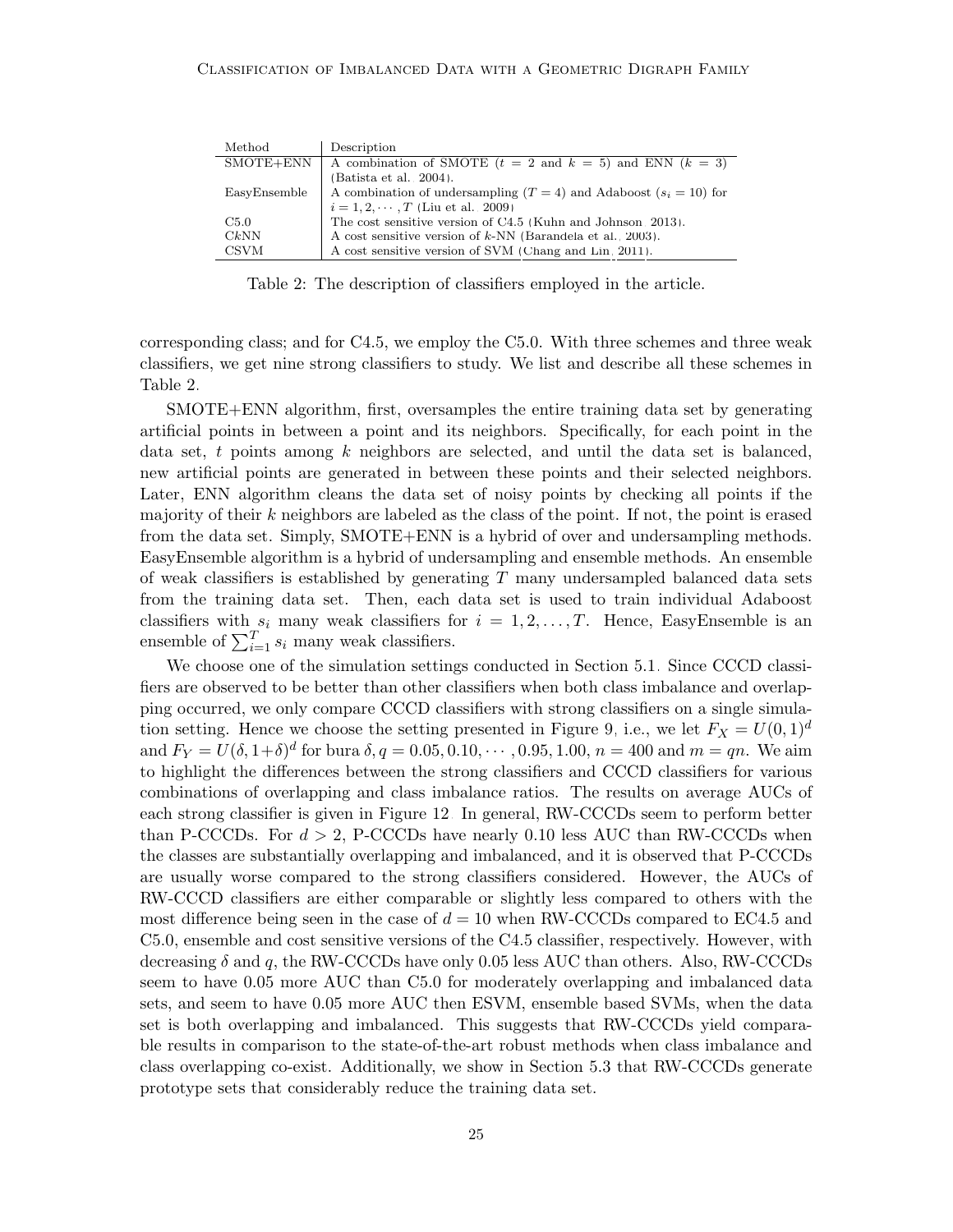

<span id="page-25-0"></span>Figure 12: Differences between the AUCs of CCCD and other classifiers (see Figure [9](#page-20-0) for details). P-CCCD in (top) and RW-CCCD in (bottom). Here, resampling scheme strong classifiers are coded with "S", ensemble schemes with "E", and cost sensitive schemes with "C". For example, "SkNN" refers to the resampling schemed k-NN classifier. In this two-class setting, classes are drawn from  $F_X = U(0, 1)<sup>d</sup>$ and  $F_Y = U(\delta, 1 + \delta)^d$  where  $d = 2, 3, 5, 10, q, \delta = 0.05, 0.1, \cdots, 0.95, 1.00$  with  $n = 400$  and  $m = qn$ .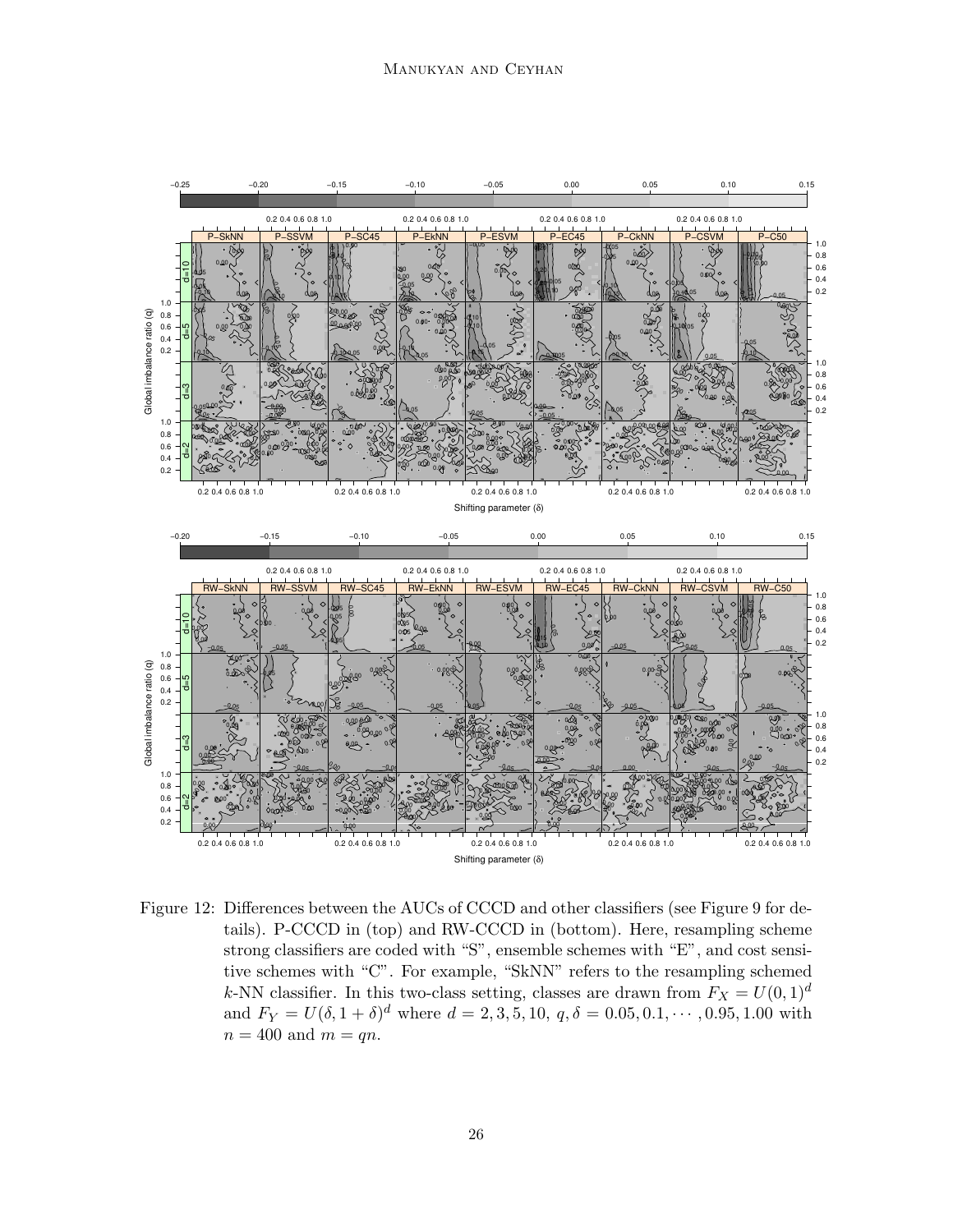|            | Training                  |                               |                   | Testing            |
|------------|---------------------------|-------------------------------|-------------------|--------------------|
|            | Time                      | Space                         | Time              | Space              |
| P-CCCD     | $\mathcal{O}(N^2d)$       | $\overline{\mathcal{O}(N^2)}$ | $\mathcal{O}(Nd)$ | $\mathcal{O}(Nd)$  |
| RW-CCCD    | $\mathcal{O}(N^3 + N^2d)$ | $\mathcal{O}(N^2)$            | $\mathcal{O}(Nd)$ | $\mathcal{O}(Nd)$  |
| $k$ -NN    |                           | $\cdots$                      | $\mathcal{O}(Nd)$ | $\mathcal{O}(Nd)$  |
| <b>SVM</b> | $\mathcal{O}(N^3 + N^2d)$ | $\mathcal{O}(N^2)$            | $\mathcal{O}(Nd)$ | $\mathcal{O}(Nd)$  |
| $C45-LNP$  | $\mathcal{O}(Nd^2)$       | $\mathcal{O}(Nd)$             | $\mathcal{O}(d)$  | $\mathcal{O}(2^d)$ |

<span id="page-26-1"></span>Table 3: Training and testing space and time complexities of the weak classifiers.

#### <span id="page-26-0"></span>5.3 Complexity Analysis of the Classifiers

In Table [3,](#page-26-1) we compare training and testing time and space complexities of P-CCCDs, RW-CCCDs, k-NN, SVM and C4.5 classifiers. Let  $N = n + m$  be the size of training data set. C4.5 is the fastest among all classifiers and requires the least space. However, unpruned C4.5 constitute a tree with its space complexity increasing exponentially on  $d$  since the data set is divided into at most two for all dimensions. The remaining classifiers are all instance based learning methods which depend on a matrix of distances between the points of training data set. Hence, their space complexity is at least  $\mathcal{O}(N^2)$  and they run in at least  $\mathcal{O}(N^2d)$  time. Both SVM and RW-CCCD classifiers run in  $\mathcal{O}(N^3)$  time for  $d < N$ , and P-CCCD runs in  $\mathcal{O}(N^2d)$  time. Minimum dominating set problem of P-CCCDs are polynomial time reducible to minimum set cover problems, and hence they run in  $\mathcal{O}(N^2)$ time in the worst case but they require the computation of the distance matrix which takes the most time. However, in RW-CCCDs, covering balls are re-defined each time a new point is added to the prototype set. As a result, this operation requires an additional sweep on the training set on each iteration which makes RW-CCCD run in  $\mathcal{O}(N^3)$  time, for  $d < n$ . For SVM, the training time of usual optimization algorithms is  $\mathcal{O}(N^3)$  for  $d < n$ . However, it is possible to reduce the complexity to  $\mathcal{O}(N^{2.3})$  with sequential minimal optimization (SMO) method [\(Chang and Lin, 2011\)](#page-35-4).

Note that,  $k$ -NN does not require any training time or space, and should use the entire training data set to classify the test data set. However, CCCD and SVM classifiers reduce the training data set by means of prototype sets (minimum dominating sets in CCCD and support vectors in SVMs) even though their worst case testing space complexity is  $\mathcal{O}(Nd)$ . The entire training data set could be chosen as the prototype set for some cases, but we show that the data set is substantially reduced when the classes are imbalanced. In Figure [13,](#page-28-0) we compare the sizes of the set of prototypes in RW-CCCDs and the set of support vectors in SVM and CSVM classifiers. We consider the simulation settings with two classes for  $F_X = U(0, 1)<sup>d</sup>$  and  $F_Y = U(\delta, 1 + \delta)<sup>d</sup>$ ,  $\delta, q = 0.1, 0.4, 0.7, 1.0, d = 2, 3, 5, 10, n = 400$  and  $m = qn$ .

In Figure [13,](#page-28-0) the number of both support vectors and prototypes decrease with increasing  $\delta$ . The prototype set heavily depends on the overlapping ratio between class supports. Undoubtedly, when points of either class are further away from each other, covering balls get bigger for CCCDs, and the separating hyperplane requires less support vectors. On the other hand, observe that the number of support vectors are much higher than the number of prototypes of RW-CCCDs. The number of support vectors decreases with decreasing  $q$ .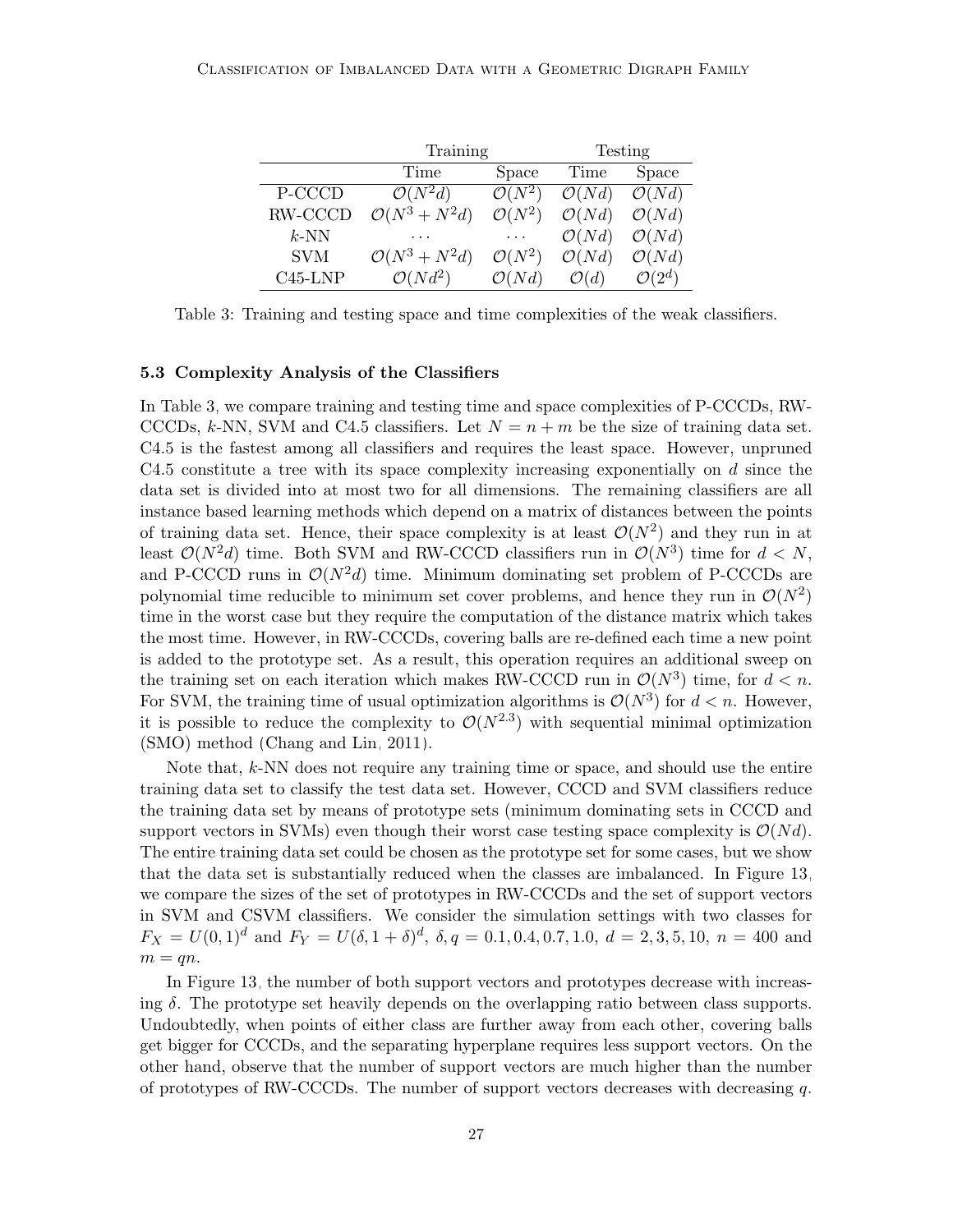The more imbalanced the data set, the fewer support vectors are generated. But in any case, RW-CCCDs still reduce the training data set more than SVMs. In Figure [14,](#page-29-0) we compare the number of prototypes in both CCCD classifier and the size of the C4.5 and C5.0 classifier trees for the same simulation setting.

The number of prototypes in P-CCCDs are, in general, much higher than that of other classifiers. Also, notice that the less imbalanced the classes are, the less the data reduction in P-CCCDs. However, there is not much change in the number in RW-CCCDs, C4.5 and  $C5.0$ , and since the size of trees grows exponentially on d, the size of trees get bigger than the size of CCCDs for some substantially high  $\delta$  and d. Moreover, the size of trees in C5.0 is considerably less than that in C4.5 [\(Kuhn and Johnson, 2013\)](#page-37-7). Although the number of prototypes are much higher than the size of trees in highly overlapped and imbalanced cases, RW-CCCDs reduce the training set substantially more than C4.5 and C5.0 in moderately imbalanced and moderately overlapped higher dimensional settings.

#### 5.4 Real Data Examples

In this section, we compare the performance of CCCD classifiers and all other weak and strong classifiers on several data sets from UC Irvine (UCI) Machine Learning and KEEL repositories [\(Bache and Lichman, 2013;](#page-35-7) Alcalá-Fdez et al., 2011). To test the difference between the AUC of classifiers, we employ the  $5x2$  cross validation (CV) paired t-test (see [Dietterich, 1998\)](#page-36-11) and the combined 5x2 CV F-test (see [Alpaydın, 1999\)](#page-35-9). The 5x2 CV test has been devised by [Dietterich](#page-36-11) [\(1998\)](#page-36-11) and found to be the most powerful test among those with acceptable type-I error. However, the test statistics of  $5x2$  t-tests depend on which one of the ten folds is used. Hence, [Alpaydın](#page-35-9) [\(1999\)](#page-35-9) offered a combined  $5x2$  CV  $F$ -test which works as an omnibus test for all ten possible 5x2 t-tests (for each five repetitions there are two folds, hence ten folds in total). Basically, if a majority of ten  $5x2$  t-tests suggests that two classifiers are significantly different in terms of performance, the F-test also suggests a significant difference. Hence, an  $F$ -test with high  $p$ -value suggests that some of the ten t-tests fail to have low p-values.

We also provide the overlapping ratios and imbalance levels of these data sets. In a simulation study such as the one in Section [5.1,](#page-14-0) we have control on the overlapping region of two classes since we can choose the supports of the classes, hence their overlapping region is exactly known. However, in real data sets where the support of classes are neither defined nor available, we need methods to estimate the supports and hence estimate the overlapping ratios for the two classes. We employ the support vector data description (SVDD) method of [Tax and Duin](#page-39-12) [\(2004\)](#page-39-12) for this purpose. The method finds a description (or a region) of a data set, which covers a desired percentage of the points. SVDDs are also used in novelty or outlier detection. It has been inspired by the SVM classifiers and is based on defining a sphere around the data set. Similar to SVM, kernel functions can be employed to define more relaxed regions. SVDD is also a one-class learning method where the goal is to decide if a new point belongs to this particular class or not [\(Juszczak et al., 2002\)](#page-37-12). By using SVDD approach, [Xiong et al.](#page-39-13) [\(2010\)](#page-39-13) found the SVDD regions of each class and its overlapping region. We also use SVDD to find the overlapping region  $E$  of each pair and report on the imbalance ratio with respect to  $E$ . The overlapping ratio is the percentage of points from both classes that reside in A. We use the Ddtools toolbox [\(Tax, 2014\)](#page-39-14) of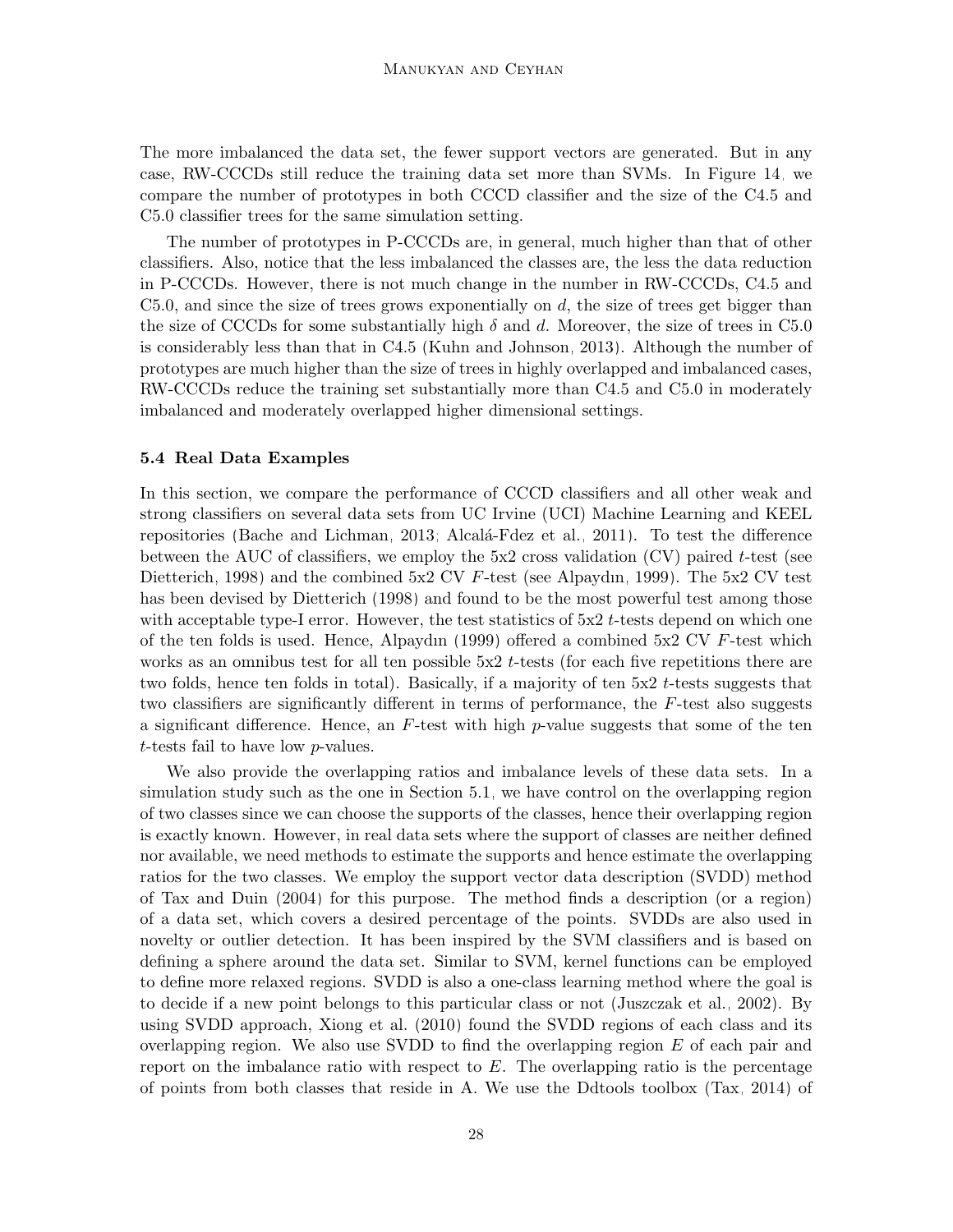![](_page_28_Figure_1.jpeg)

<span id="page-28-0"></span>Figure 13: Comparison of the sizes of reduced data sets in RW-CCCDs, SVM and CSVM classifiers. Here "size" refers to the number of covering balls in RW-CCCD or the number of support vectors in SVM classifiers. In this two-class setting, classes are drawn from  $F_X = U(0, 1)^d$  and  $F_Y = U(\delta, 1 + \delta)^d$  where  $\delta, q = 0.1, 0.4, 0.7, 1.0$ with  $n = 400$  and  $m = qn$ .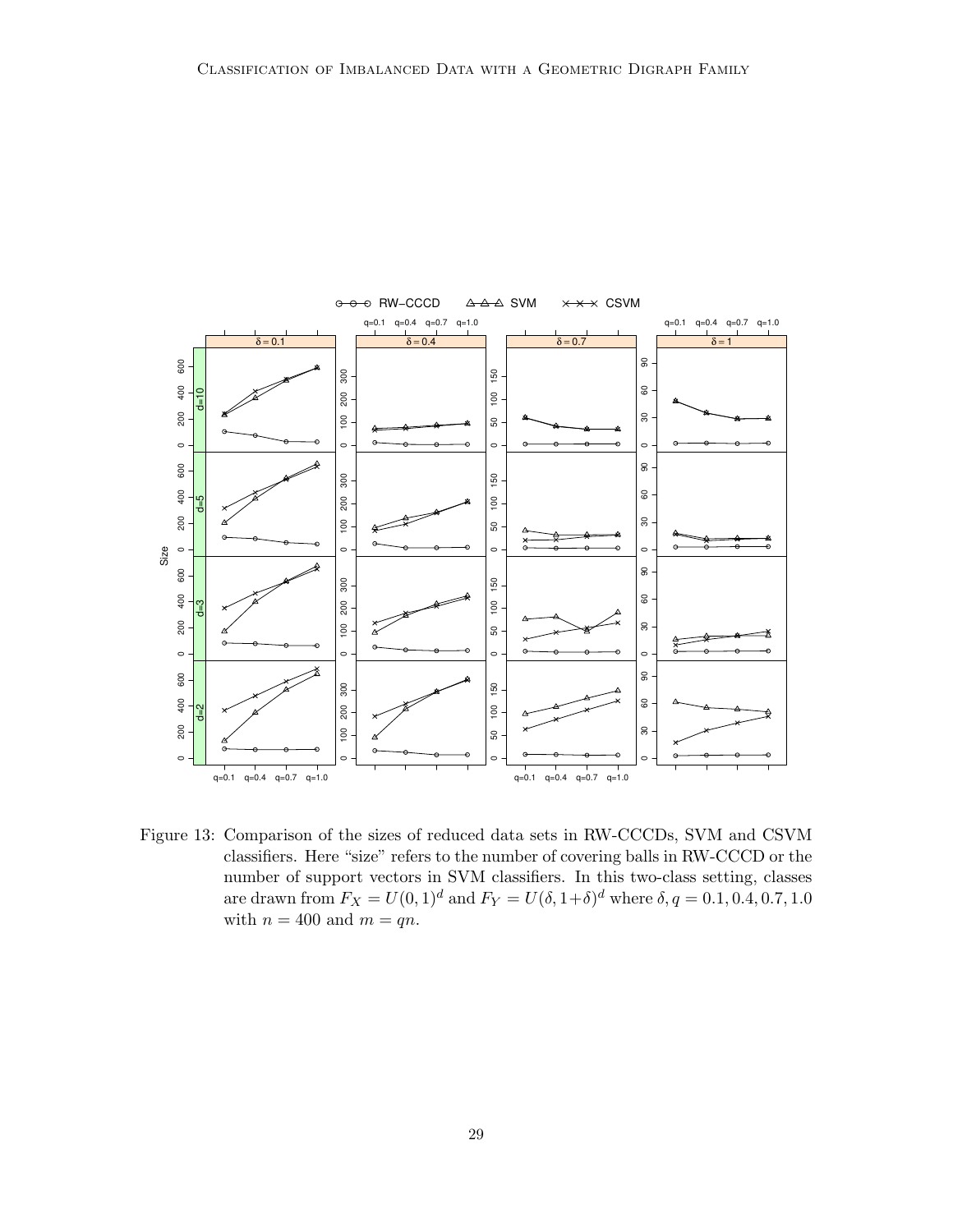![](_page_29_Figure_1.jpeg)

<span id="page-29-0"></span>Figure 14: Comparison of the sizes of reduced data sets in CCCDs and C4.5. Here "size" refers to the number of covering balls in CCCDs or the number of nodes in the decision tree of C4.5 classifiers. The simulation setting is same as in Figure [13.](#page-28-0)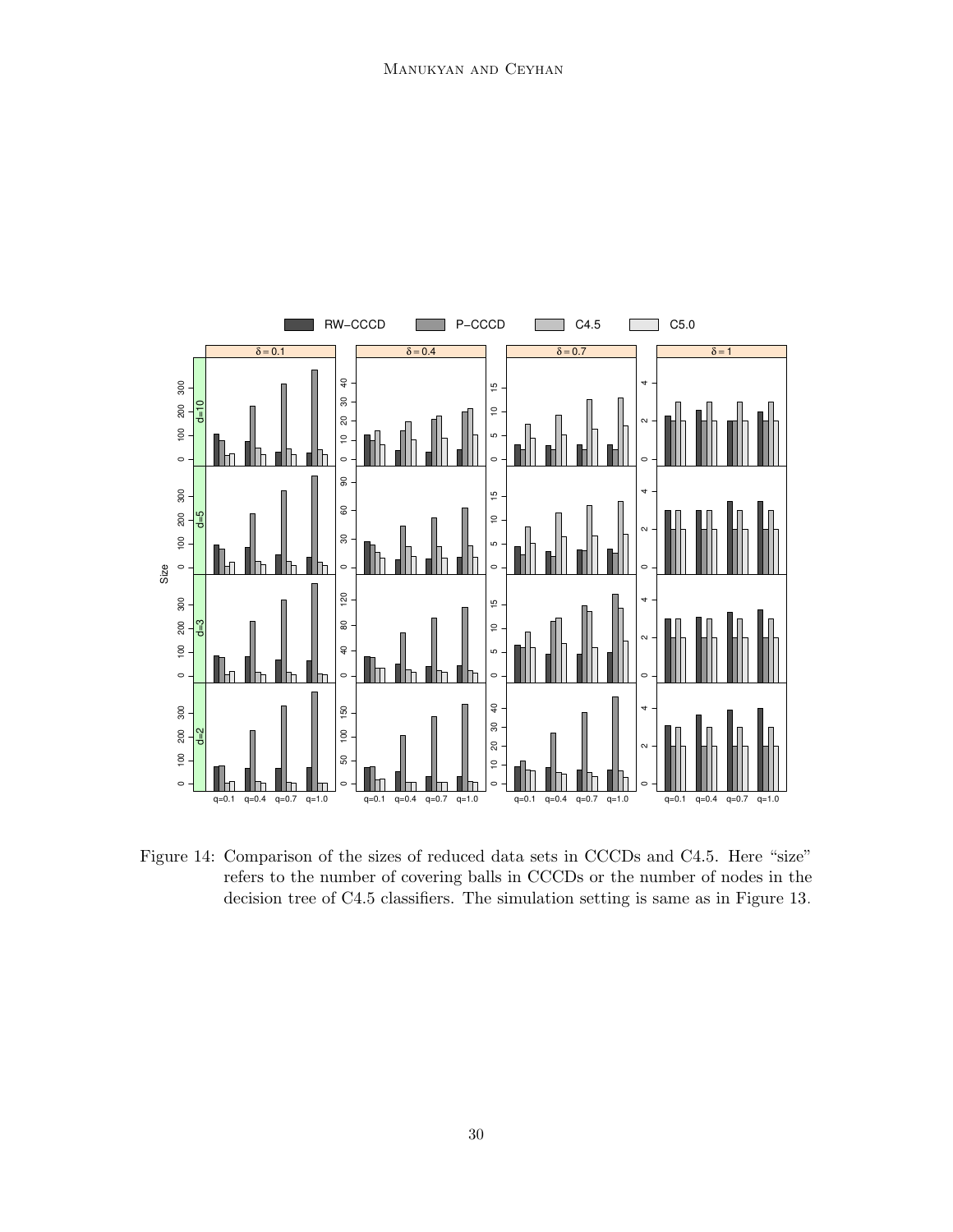| Data                 | $q = m/n$ | N    | $_{d}$ |                          | $\sigma = 2$    | $\sigma = 3$    | $\sigma = 4$    | $\sigma = 5$    | $\sigma = 6$    | $\sigma = 7$  | $\sigma = 8$  | $\sigma = 9$     | $\sigma = 10$  |
|----------------------|-----------|------|--------|--------------------------|-----------------|-----------------|-----------------|-----------------|-----------------|---------------|---------------|------------------|----------------|
| Sonar                | 1.14      | 208  | 61     | OR.<br>$_{\rm IR}$       | $4\%$<br>1.22   | 19%<br>1.04     | 23%<br>0.96     | 25%<br>0.93     | $26\%$<br>0.96  | 26%<br>0.97   | 27%<br>0.97   | 28%<br>0.90      | 28%<br>0.90    |
| Ionosphere           | 1.78      | 351  | 35     | <b>OR</b><br>$_{\rm IR}$ | 25%<br>90.00    | 36%<br>62.50    | 66%<br>8.70     | 69%<br>6.20     | 66%<br>5.44     | 79%<br>3.67   | 61%<br>5.02   | 76%<br>3.98      | 81%<br>3.31    |
| Segment <sub>0</sub> | 6.02      | 2308 | 20     | <b>OR</b><br>$_{\rm IR}$ | 0%<br>NA        | $0\%$<br>NA     | 0%<br>NA        | $0\%$<br>ΝA     | 0%<br>ΝA        | 0%<br>NA      | 0%<br>ΝA      | 0%<br>ΝA         | $0\%$<br>NA    |
| Page-Blocks0         | 8.79      | 5472 | 11     | <b>OR</b><br>IR.         | $0.6\%$<br>0.47 | $0.6\%$<br>0.22 | $0.6\%$<br>0.22 | $0.8\%$<br>0.25 | $0.9\%$<br>0.40 | 1%<br>0.39    | $1\%$<br>0.43 | 1%<br>0.54       | 1%<br>0.63     |
| Vowel <sub>0</sub>   | 9.98      | 988  | 14     | <b>OR</b><br>$_{\rm IR}$ | 0%<br>NA        | $0\%$<br>NA     | 0%<br>NA        | $0\%$<br>NA     | $0\%$<br>NA     | $0\%$<br>NA   | 0%<br>NA      | $0\%$<br>NA      | $0\%$<br>NA    |
| Shuttle0vs4          | 13.87     | 1829 | 10     | <b>OR</b><br>IR.         | 0%<br>NA        | $0\%$<br>NA     | 0%<br>NA        | 0%<br>ΝA        | 0%<br>NA        | 0%<br>NA      | 0%<br>NA      | 0%<br>ΝA         | $0\%$<br>NA    |
| Yeast4               | 28.10     | 1484 | 9      | <b>OR</b><br>$_{\rm IR}$ | 45%<br>18.97    | 27%<br>99.75    | 39%<br>18.50    | 37%<br>18.24    | 26%<br>392.00   | 26%<br>390.00 | 26%<br>391.00 | $26\%$<br>390.00 | 31\%<br>41.18  |
| Yeast1289vs7         | 30.70     | 947  | 9      | <b>OR</b><br>$_{\rm IR}$ | 45%<br>24.47    | 44%<br>23.76    | 69%<br>24.34    | 43%<br>23.00    | 30%<br>47.33    | 29%<br>45.83  | 29%<br>45.83  | 29%<br>45.66     | 29%<br>45.50   |
| Yeast5               | 32.70     | 1484 | 9      | <b>OR</b><br>$_{\rm IR}$ | $6\%$<br>NA     | $3\%$<br>1.15   | $0\%$<br>NA     | $0\%$<br>NA     | $0\%$<br>NA     | $0\%$<br>NA   | $6\%$<br>NA   | 7%<br>NA         | 0.1%<br>NA     |
| Yeast <sub>6</sub>   | 41.40     | 1484 | 9      | <b>OR</b><br>$_{\rm IR}$ | 30%<br>64.14    | 46%<br>21.03    | 42%<br>27.59    | 31%<br>76.33    | 30%<br>73.66    | 30%<br>73.66  | 10%<br>38.25  | 13%<br>63.00     | 13%<br>63.00   |
| Abalone19            | 129.40    | 4174 | 9      | <b>OR</b><br>IR.         | 25%<br>104.30   | 20%<br>104.30   | 15%<br>163.75   | 14%<br>197.33   | 13%<br>278.00   | 12%<br>262.50 | 12%<br>253.00 | 11%<br>244.00    | 11\%<br>234.00 |

<span id="page-30-0"></span>Table 4: Overlapping ratios and (local) imbalance ratios in the overlapping region of data sets. "IR" stands for the imbalance ratio in the overlapping region and "OR" stands for the overlapping ratio which is the percentage of points from both classes residing in the overlapping region. IR="NA" indicates that one of the classes has no members in the intersections of SVDD regions of classes.

MATLAB environment to produce the SVDDs of classes. Our choice of the kernel is the same as we have used with SVM classifiers in this study, the radial basis (i.e., Gaussian) kernel; for consistency. However, the selection of  $\sigma$  in the kernel is crucial for the SVDD region.

In Table [4,](#page-30-0) we present the overlapping ratios and the imbalance in the overlapping areas of all data sets for  $\sigma = 2, 3, \cdots, 10$ . Although the value of  $\sigma$  produces different overlapping ratios, it is apparent that classes of data sets Ionosphere, Abalone19, Yeast4, Yeast6 and Yeast1289vs7 have more overlap than others, and these overlapping data sets have substantial local class imbalance in their respective overlapping regions. Other data sets have almost no overlapping nor imbalance in the overlapping regions even though their classes are globally imbalanced. One of these data sets is Yeast5 which has a imbalance ratio of  $q = 32.70$  but has no imbalance in the small overlapping region.

In Table [5,](#page-32-0) we give the average AUC measures and their standard deviations of all CCCD-based and other classifiers according to the 5x2 CV scheme for the data sets. All other classifiers, weak or strong, have been two-way tested with  $5x2$  CV  $F$ -test against both RW-CCCD and P-CCCD classifiers. Their p-values are also provided in Table [5.](#page-32-0) For each of five repetitions, we divide the data into two folds. The AUC of fold 1 is given by using fold 1 as a training set and fold 2 as the test set. For fold 2, the process is similar. We repeated these experiments five times for all three classifiers. Looking at results from 11 data sets, RW-CCCD usually performs better than P-CCCD classifiers, and in addition,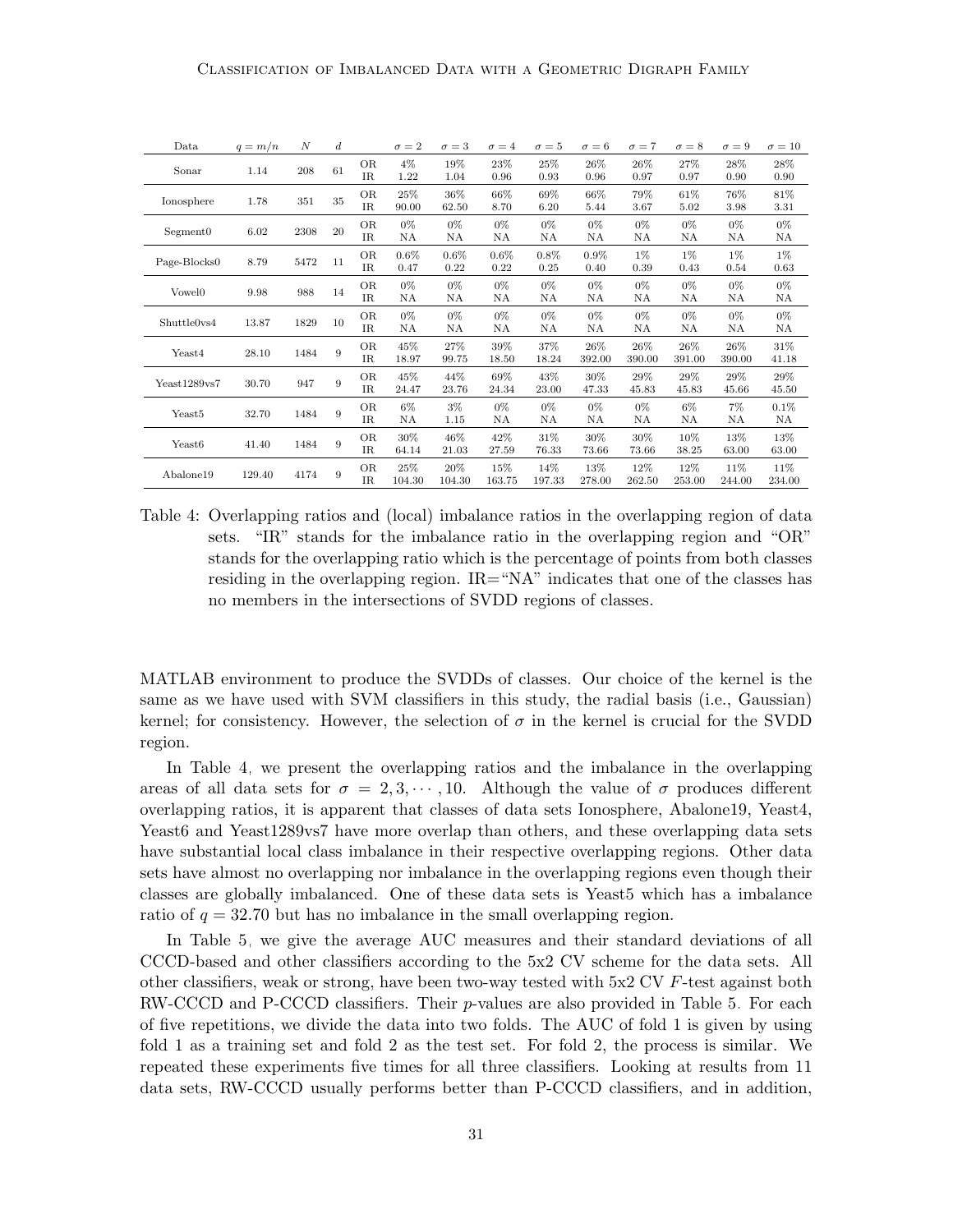ensemble based classifiers perform the best in general. Moreover, ensemble classifiers seem to perform better than RW-CCCDs but this difference is usually not significant, meaning RW-CCCDs perform comparable to ensemble classifiers in more than few folds of all ten folds. For example, compared to ensemble methods, RW-CCCD has nearly 0.07 less AUC in Yeast<sub>5</sub>, 0.02 less AUC in Yeast<sub>6</sub>, and 0.1 less AUC in Yeast1289vs7 data set. The difference is significant, however, with the data set Abalone19 with a level of  $< 0.03$ . Although RW-CCCD achieves an average AUC value 0.6, ensemble classifiers achieve over 0.7. On the other hand, there is no significant difference between AUCs of RW-CCCD and ensembles in other highly overlapped and locally imbalanced data sets. On these data sets, RW-CCCD have significantly more AUC than weak classifiers and have AUC comparable to strong classifiers. Thus, these results from real data sets seem to resonate with the results from our simulations and further support the robustness of CCCD classifiers to the class imbalance problem.

# 6. Summary and Discussion

We assess the classification performance of various classifiers such as RW-CCCD, pure-CCCD, k-NN, SVM and C4.5 classifiers and their variants when class imbalance occurs, and we illustrate the robustness of CCCD classifiers to the class imbalance in data sets. This imbalance often occurs in real life data sets where, in two-class settings, minority class (the class with fewer number of observations) is usually dwarfed by the majority class. Class imbalances hinder the performance of many classification algorithms. We studied the performance of CCCD classifiers under class imbalance problem by first simulating a twoclass setting similar to the one used in [DeVinney](#page-36-9) [\(2003\)](#page-36-9). In this setting, the support of one class is entirely embedded in the support of the other. Drawing equal number of observations from both class supports results in an imbalance between two classes with respect to their overlapping region, called local (or restricted) class imbalance. This difference in the class sizes was also the case in the example of [DeVinney](#page-36-9) [\(2003\)](#page-36-9), and it is the reason that CCCD classifiers show better results than the  $k$ -NN classifier. We show that P-CCCD classifiers with lower  $\tau$  values tend to perform better than the ones with higher  $\tau$  values. This is merely a result of balls with  $\tau = 0$  representing the local density of the target class points better. Similarly, the RW-CCCD classifiers with lower e values are better when the dimensionality is low and the class sizes are high. This might indicate that the denser the data set in  $\mathbb{R}^d$ , the less useful the scores  $T_x$ . However, fully utilizing the scores usually increases the classification performance.

Analysis of both simulated and real data sets indicate that both CCCD classifiers show robustness to the class imbalance problem. We demonstrated this by studying the effects of the class overlapping problem together with the class imbalance problem. In fact, there are studies in the literature focusing on the performance of classification methods when class overlapping and class imbalance problems occur simultaneously [\(Prati et al., 2004;](#page-38-11) [Denil](#page-36-12) [and Trappenberg, 2010\)](#page-36-12). Overlapping of classes is an important factor in the classification of imbalanced data sets; that is, it drastically affects the classification performance of most algorithms. When classes are both imbalanced and overlapping, performance of  $k$ -NN, SVM and C4.5 classifiers deteriorate whereas CCCD classifiers are not affected as severely as these methods. We use two alternatives of C4.5 classifiers where we prune the decision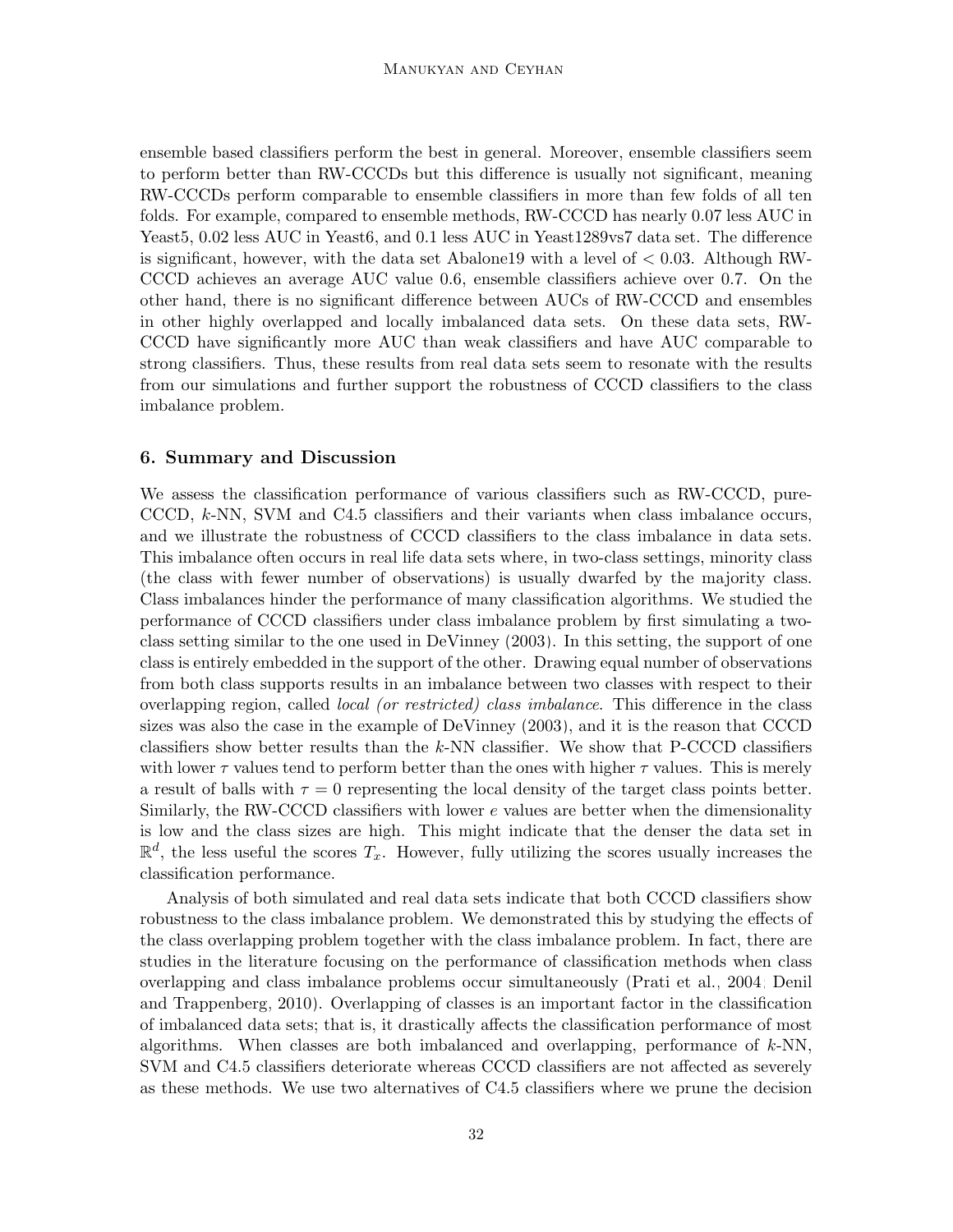|                 |                                                       | lonosphere                                | Sonar                                                            | Yeast6                                | Yeast5                                | Yeast4                                    | Yeast1289vs7                               | Vowel0                                | Shuttle0vs4                               | Abalone19                               | Segment <sub>0</sub>                | Page-Blocks0                            |
|-----------------|-------------------------------------------------------|-------------------------------------------|------------------------------------------------------------------|---------------------------------------|---------------------------------------|-------------------------------------------|--------------------------------------------|---------------------------------------|-------------------------------------------|-----------------------------------------|-------------------------------------|-----------------------------------------|
| RW-CCCD         | AUC                                                   | $0.934 + 0.032$                           | $0.805 + 0.045$                                                  | $0.866 + 0.051$                       | $0.898 + 0.063$                       | $0.807 + 0.048$                           | $0.643 + 0.057$                            | $0.958 + 0.025$                       | $0.996 + 0.003$                           | $0.603 + 0.065$                         | $0.957 + 0.010$                     | $0.875 + 0.019$                         |
| $P\text{-CCCD}$ | AUC                                                   | $0.917 + 0.023$                           | $0.722 + 0.050$                                                  | $0.755 + 0.053$                       | $0.793 + 0.094$                       | $0.602 \pm 0.051$                         | $0.556 + 0.038$                            | $0.877 + 0.046$                       | $0.988 \pm 0.016$                         | $0.506 + 0.019$                         | $0.895 + 0.011$                     | $0.869 + 0.009$                         |
| K-NN            | $p$ -value (vs RW)<br>$p\text{-value (vs P)}$<br>AUC  | $0.803 + 0.019$<br>$0.005$<br>$0.000\,$   | $0.804 \pm 0.027$<br>0.473<br>$0.107$                            | $0.786 + 0.032$<br>0.552<br>0.072     | $0.839 + 0.063$<br>0.209<br>0.573     | $0.619 + 0.038$<br>$0.650\,$<br>0.009     | $0.562 \pm 0.04$<br>0.177<br>0.087         | $0.971 + 0.031$<br>0.504<br>0.037     | $0.996 + 0.004$<br>0.534<br>0.693         | $0.512 + 0.015$<br>0.104<br>0.735       | $0.988 + 0.004$<br>0.026<br>0.000   | $0.863 + 0.009$<br>0.600                |
| <b>KVS</b>      | $v$ -value (vs RW)<br>$p$ value (vs ${\bf P})$<br>AUC | $0.949 + 0.010$<br>0.582<br>$0.088\,$     | $0.719 + 0.05$<br>0.091<br>0.763                                 | $0.710 + 0.045$<br>0.086<br>0.043     | $0.741 + 0.069$<br>0.467              | $0.527 + 0.024$<br>0.129                  | $0.507 \pm 0.014$<br>0.084<br><b>TFO.0</b> | $0.956 + 0.039$<br>0.700<br>0.095     | $0.984 \pm 0.012$<br>0.632<br>0.459       | $0.500 + 0.000$<br>0.535<br>0.101       | $0.564 + 0.006$<br>$0.000$<br>0.000 | $0.901 \pm 0.013$<br>0.016<br>0.249     |
| C4.5            | $p$ -value (vs RW)                                    | $0.851 + 0.024$                           | $0.712 \pm 0.049$                                                | $0.742 + 0.048$                       | $0.803 + 0.075$                       | $0.613 + 0.057$                           | $0.570 + 0.043$                            | $0.948 + 0.032$                       | $0.999 + 0.001$                           | $0.503 + 0.009$                         | $0.982 + 0.004$                     | $0.917 + 0.012$                         |
|                 | $p$ -value (vs P)                                     | $0.008\,$                                 | $0.747$                                                          | $0.015$                               | 0.429                                 | $0.084\,$                                 | $0.270\,$                                  | $0.090$                               | 0.242                                     | 0.088                                   | $0.000$                             | 0.229                                   |
|                 | AUC                                                   | 0.039                                     | 0.358                                                            | 0.634                                 | 0.734                                 | 0.819                                     | 0.508                                      | 0.137                                 | 0.533                                     | 0.535                                   | $0.100$                             | 0.020                                   |
| $Sk-NN$         | $p$ -value (vs RW)                                    | $0.836 + 0.022$                           | $0.735 + 0.073$                                                  | $0.877 + 0.042$                       | $0.969 + 0.015$                       | $0.807 + 0.05$                            | $0.667 \pm 0.04$                           | $0.942 \pm 0.04$                      | $0.998 + 0.001$                           | $0.561 + 0.024$                         | $0.98 + 0.005$                      | $0.907 + 0.009$                         |
|                 | $p\text{-value}$ (vs P)                               | $0.008$                                   | $0.172$                                                          | $0.350\,$                             | 0.402                                 | $0.673\,$                                 | 0.735                                      | $0.602$                               | $0.458$                                   | 0.424                                   | $0.000$                             | 0.056                                   |
|                 | AUC                                                   | 0.039                                     | 0.374                                                            | 0.165                                 | $0.063$                               | $0.036\,$                                 | $0.006$                                    | $0.330\,$                             | $0.571\,$                                 | 0.167                                   | 0.121                               | $0.015$                                 |
| <b>SSVM</b>     | $p$ -value (vs RW)                                    | $0.949 + 0.014$                           | $0.632 + 0.054$                                                  | $3.865 + 0.042$                       | $0.946 + 0.025$                       | $0.800 + 0.031$                           | 150.0±289                                  | $0.984 + 0.023$                       | $0.998 \pm 0.001$                         | $0.525 + 0.017$                         | $0.987 + 0.004$                     | $0.905 \pm 0.011$                       |
|                 | $p\text{-value}$ (vs P)                               | 0.592                                     | $0.008\,$                                                        | $\,0.664\,$                           | $0.120\,$                             | $0.017$                                   | 0.312                                      | 0.160                                 | 0.324                                     | $0.164\,$                               | $0.000$                             | 0.176                                   |
|                 | AUC                                                   | $0.106$                                   | $\!0.031$                                                        | $0.273\,$                             | $0.477$                               | $0.667\,$                                 | $0.055\,$                                  | $0.012\,$                             | 0.567                                     | $\!0.391$                               | $0.031\,$                           | $0.002$                                 |
| SC4.5           | $p$ -value (vs RW)<br>$p$ -value (vs P)<br>AUC        | $0.867 + 0.016$<br>$0.066\,$<br>$0.141$   | $0.686 + 0.050$<br>$\begin{array}{c} 0.450 \\ 0.165 \end{array}$ | $0.760 + 0.075$<br>$0.074\,$<br>0.559 | $0.872 + 0.070$<br>$0.572\,$<br>0.116 | $0.688 + 0.073$<br>$0.216\,$<br>$0.472\,$ | $0.605 + 0.060$<br>$0.229\,$<br>0.334      | $0.942 + 0.025$<br>$0.203\,$<br>0.616 | $0.997 + 0.002$<br>$0.590\,$<br>$0.642\,$ | $0.500 + 0.009$<br>$0.086\,$<br>0.509   | $0.982 + 0.005$<br>$0.000$<br>0.088 | $0.922 \pm 0.019$<br>$0.027$<br>$0.005$ |
| Ek-NN           | $p$ -value (vs RW)<br>$p\text{-value (vs P)}$<br>AUC  | $0.856 + 0.025$<br>$0.019\,$<br>0.069     | $0.813 + 0.028$<br>$\frac{0.090}{0.320}$                         | $0.889 + 0.043$<br>0.494<br>$0.108\,$ | $0.964 + 0.004$<br>67800              | $0.857 + 0.024$<br>$0.267\,$<br>$0.005\,$ | $0.755 + 0.040$<br>$0.101\,$<br>$0.000\,$  | $0.960 + 0.008$<br>0.638<br>$0.092\,$ | $0.996 + 0.004$<br>$\,0.693$<br>0.534     | $0.731 + 0.041$<br>$0.007$<br>$0.006\,$ | $0.955 + 0.006$<br>$0.000$<br>0.787 | $0.913 + 0.006$<br>$0.060\,$<br>0.001   |
| <b>ESVM</b>     | $p$ -value (vs RW)                                    | $0.948 + 0.008$                           | 1.783 + 0.041                                                    | $0.896 + 0.037$                       | $0.970 + 0.004$                       | $0.862 + 0.023$                           | $0.749 + 0.047$                            | $0.973 + 0.019$                       | $0.998 + 0.002$                           | $0.744 + 0.026$                         | $0.735 + 0.028$                     | $0.953 + 0.004$                         |
|                 | $p\text{-value}$ (vs P)                               | $0.138$                                   | $0.454\,$                                                        | 0.376                                 | 0.336                                 | 0.175                                     | 0.209                                      | 0.312                                 | 0.347                                     | 0.028                                   | $0.000$                             | 0.011                                   |
|                 | AUC                                                   | 0.669                                     | $0.027\,$                                                        | $0.060\,$                             | $0.074\,$                             | $0.004\,$                                 | $0.004\,$                                  | 0.023                                 | 0.546                                     | $0.000\,$                               | $0.001\,$                           | $0.001$                                 |
| EC4.5           | $p$ -value (vs RW)                                    | $0.909 + 0.021$                           | $0.800 + 0.031$                                                  | $0.858 + 0.043$                       | $0.057 + 0.008$                       | $0.835 + 0.041$                           | $0.662 + 0.066$                            | $0.963 + 0.012$                       | $1.000 + 0.000$                           | $0.694 + 0.054$                         | $0.990 + 0.006$                     | $0.959 + 0.005$                         |
|                 | $p\text{-value (vs P)}$                               | $0.397\,$                                 | $0.068\,$                                                        | $\,0.430\,$                           | $0.084\,$                             | 0.494                                     | $0.794\,$                                  | $0.101$                               | 0.112                                     | 0.004                                   | $0.017$                             | 0.008                                   |
|                 | AUC                                                   | 0.415                                     | $\!0.691$                                                        | 0.153                                 | 0.397                                 | $0.018\,$                                 | $\,0.083\,$                                | 0.553                                 | 0.529                                     | $0.014\,$                               | $0.000$                             | $0.001$                                 |
| $Ck$ -NN        | $p$ -value (vs RW)                                    | $0.834 \pm 0.024$                         | $0.809 + 0.023$                                                  | $0.874 \pm 0.039$                     | $0.972 + 0.008$                       | $0.819 + 0.022$                           | $0.692 + 0.036$                            | $0.986 + 0.023$                       | $0.998 + 0.001$                           | $0.583 + 0.039$                         | $0.987 + 0.002$                     | $0.889 + 0.010$                         |
|                 | $p\text{-value}$ (vs P)                               | $0.008$                                   | $0.110\,$                                                        | $0.660\,$                             | 0.330                                 | $0.716\,$                                 | 0.459                                      | $\,0.030\,$                           | 0.366                                     | 0.549                                   | 0.000                               | 0.552                                   |
|                 | AUC                                                   | $0.042\,$                                 | 0.382                                                            | 0.138                                 | $0.067\,$                             | $0.006\,$                                 | $\!0.035$                                  | $0.007$                               | 0.573                                     | $0.013$                                 | 0.032                               | $0.008$                                 |
| <b>CSVM</b>     | $p$ -value (vs RW)                                    | $0.951 \pm 0.010$                         | $0.735 + 0.062$                                                  | $0.835 + 0.042$                       | 1.948 + 0.025                         | $0.766 + 0.045$                           | 0.690年0.062                                | $0.983 + 0.027$                       | $0.984 \pm 0.012$                         | $0.685 + 0.057$                         | $0.590 + 0.011$                     | $0.953 + 0.006$                         |
|                 | $p\text{-value}$ (vs P)                               | 0.532                                     | $0.735\,$                                                        | 0.569                                 | $0.370\,$                             | $0.054\,$                                 | 0.638                                      | 0.109                                 | 0.459                                     | 0.257                                   | 0.000                               | 0.016                                   |
|                 | AUC                                                   | $0.068$                                   | 0.164                                                            | $0.408$                               | 0.164                                 | $0.207\,$                                 | $0.140\,$                                  | 0.009                                 | 0.632                                     | $0.043$                                 | $0.000$                             | 0.002                                   |
| $\ddot{c}$      | p-value (vs RW)<br>$p\text{-value (vs P)}$<br>AUC     | $0.865 + 0.038$<br>$0.020\,$<br>$0.005\,$ | $0.709 + 0.052$<br>$\!0.683$<br>0.347                            | $0.802 + 0.020$<br>0.514<br>0.395     | $0.905 + 0.085$<br>0.694<br>0.034     | $0.692 + 0.066$<br>0.219<br>$\,0.439\,$   | $0.610 + 0.068$<br>$0.614\,$<br>0.109      | $0.939 + 0.022$<br>0.265<br>$0.436$   | $1.000 + 0.000$<br>0.112<br>0.529         | $0.521 + 0.037$<br>$0.132$<br>$0.342$   | $0.987 + 0.006$<br>0.144<br>$0.000$ | $0.935 + 0.015$<br>$0.002$<br>0.027     |

Classification of Imbalanced Data with a Geometric Digraph Family

<span id="page-32-0"></span>Table 5: Average of AUC values of ten folds, and standard deviations, of CCCD, weak and strong classifiers for data sets. The  $p$ -values of  $5x2$  CV  $F$ -tests show the results of two-way tests comparing both CCCDs with other classifiers. Some of best performers are given in bold.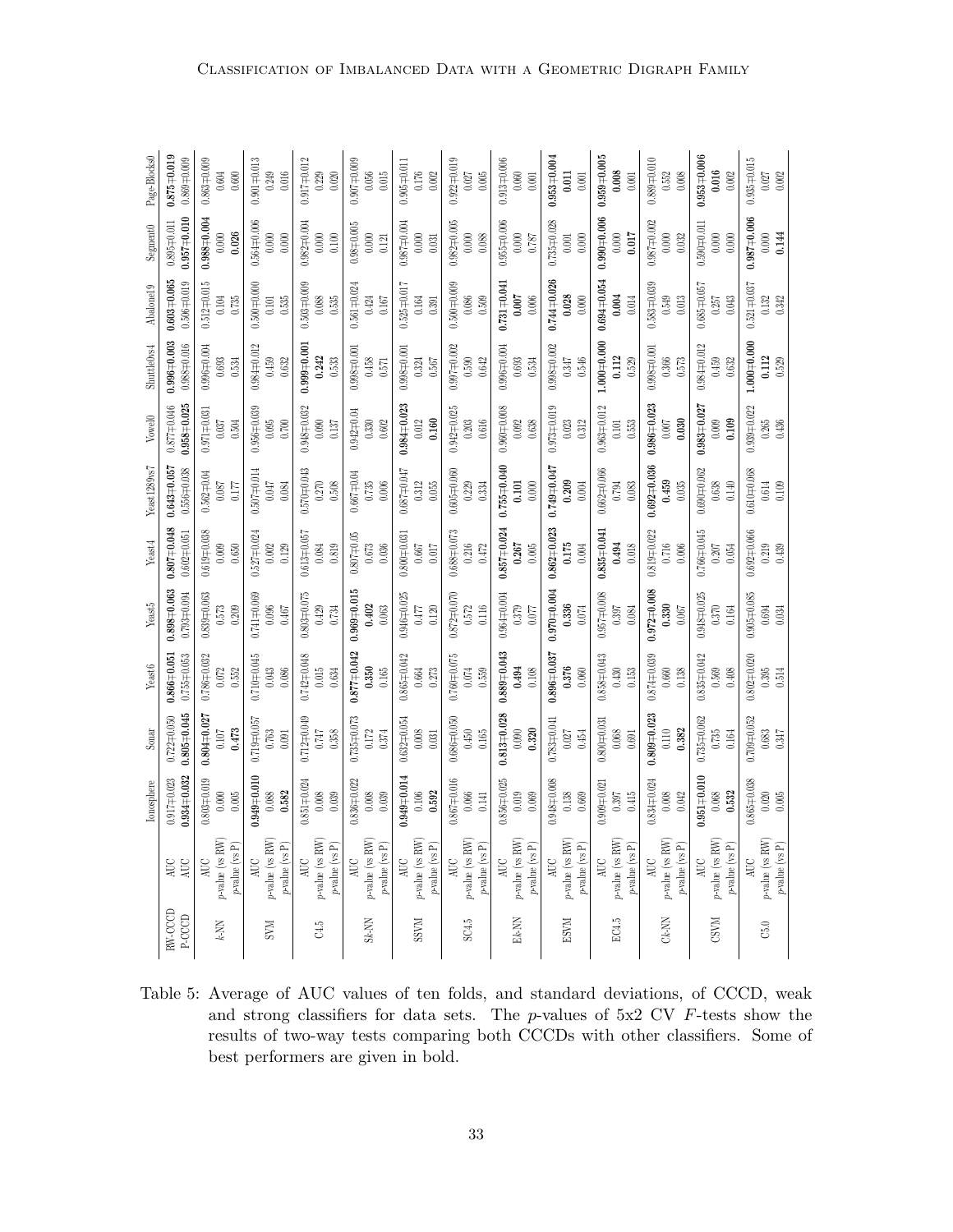#### Manukyan and Ceyhan

tree in one and do not in the other. It is known for some time that pruning deteriorates the performance of tree classifiers under class imbalance. Moreover, SVM is robust to moderately imbalanced class sizes but demonstrates no robustness in highly imbalanced cases. However, whether the data set is highly or moderately imbalanced, CCCD classifiers seem to preserve their AUC compared to k-NN, SVM and C4.5 classifiers. Hence, our study suggests that CCCD classifiers are appealing alternatives when data have class imbalance. In addition, we mention the effect of the individual class sizes on the class imbalance problem [\(Japkowicz and Stephen, 2002\)](#page-37-0). Whatever the ratio between class sizes is, if the minority class has a substantially high number of points, the effect of imbalances between classes tend to diminish.

The classifiers k-NN, SVM and C4.5 are referred to as weak classifiers since, by construction, they are sensitive to imbalances between classes in data sets. In addition, we consider three distinct families of methods to establish strong classifiers based on weak classifiers, and compare them with CCCD classifiers. We conduct simulation studies to determine how the classification performance jointly depends on both (global) class imbalance and class overlapping, parameterized as q and  $\delta$ , respectively. Finally, we apply all these classifiers on several UCI and KEEL data sets. By using the SVDD method of [Tax and Duin](#page-39-12) [\(2004\)](#page-39-12), we estimated the overlapping ratios of all these data sets. We show that CCCD classifiers outperform or perform comparable to k-NN, SVM and C4.5 classifiers for some overlapping and imbalance ratios in both simulated and real data sets. In particular, CCCDs are better than SVM classifiers in highly imbalanced cases. The effect of high class imbalance on SVM classifier is also studied in [Akbani et al.](#page-35-0) [\(2004\)](#page-35-0) and [Raskutti and Kowalczyk](#page-39-3) [\(2004\)](#page-39-3). However, when no imbalance occurs between classes, CCCD classifiers usually show either comparable or slightly worse performance than the other classifiers. As for strong classifiers, we employ the most successful methods from three families of schemes where EasyEnsemble and SMOTE+ENN methods are among them. In our simulation studies, we demonstrated that CCCD classifiers, especially RW-CCCDs, work well compared to these strong classifiers when there are considerable overlap and the high (local) imbalance between classes. However, these methods are slightly better than RW-CCCDs as these strong classifiers are the best performing ones among their respective families [\(Batista et al., 2004;](#page-35-3) López et al., [2013\)](#page-38-0). Nevertheless, RW-CCCDs have still high performance compared to these classifiers with additional increase in testing speed.

We also investigate the performance of CCCD classifiers under different conditions. Specifically, in two different experiments, we simulate two classes where (i) classes are imbalanced but supports are not overlapping (well separated) and (ii) classes are balanced and supports are overlapping with increasing dimensionality. P-CCCD classifiers are better than RW-CCCD classifiers in experiment (i). Both CCCD classifiers mostly outperform k-NN and SVM classifiers when classes are imbalanced and not overlapping, however RW-CCCD classifiers outperform these classifiers only when dimensionality is sufficiently high. In experiment (ii), the classification performance of CCCD classifiers slightly degrade compared to  $k$ -NN and SVM classifiers, especially with increasing d. Among CCCD classifiers, random walk covers appear to be better when classes are both overlapping and imbalanced, however our results suggest the use of pure covers when classes are imbalanced and well separated (i.e., not overlapping). In fact, class supports are often overlapping in real life data sets, hence RW-CCCD classifiers seem to be more appealing in practice.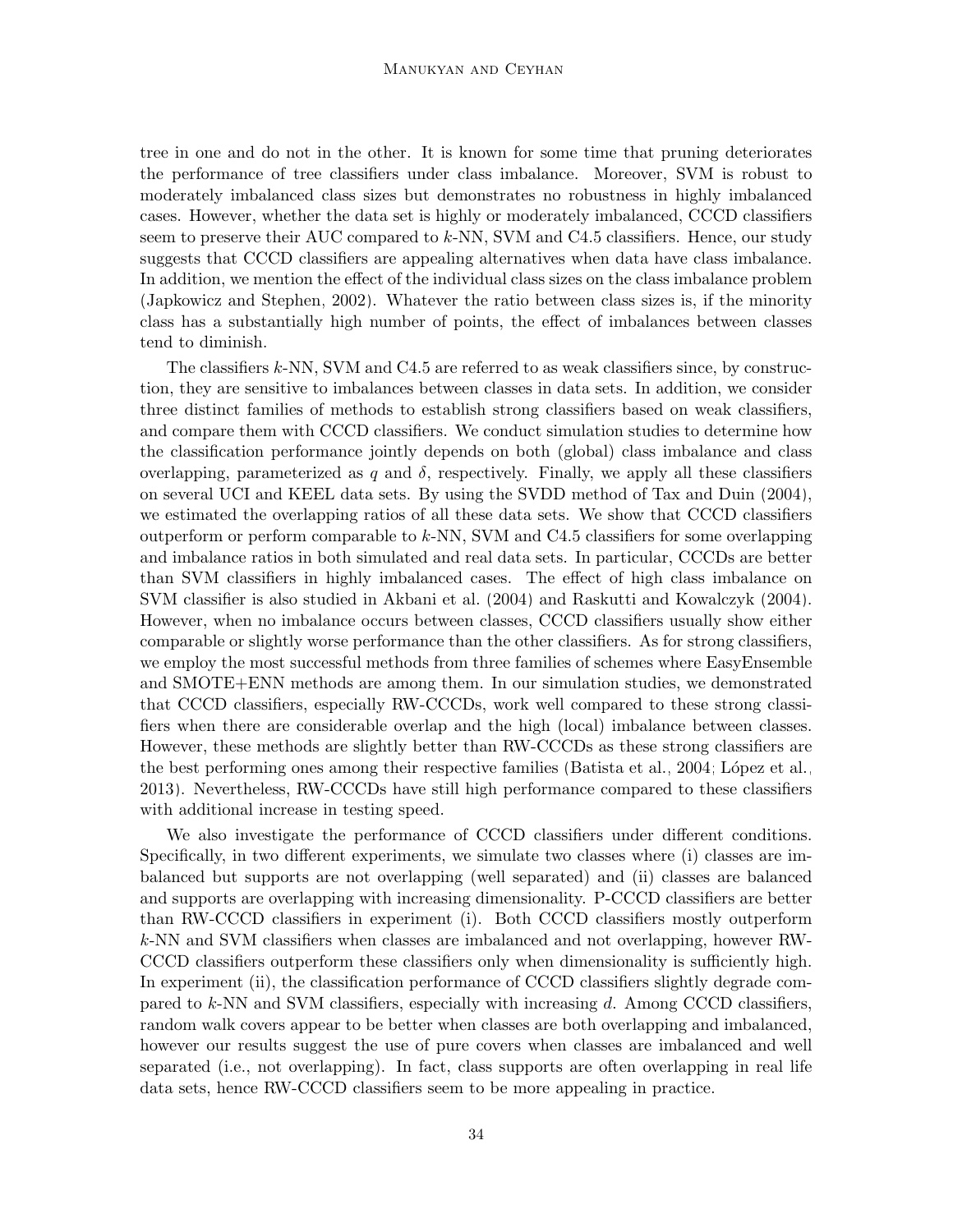In practice, classifiers based on CCCD classifiers resemble prototype selection methods. CCCDs balance the class sizes by defining balls that catch surrounding points of the same class, and discard these points from the training set. The resulting data set is composed of the centers of these balls and associated radii which are used in scaled dissimilarity measures. Although, CCCD classifiers remove substantial amount of observations from the majority class, they preserve (most of) the information with the radii. The bigger the radius, the more likely that the balls of CCCD classifiers contain more points. The radii could be considered as an indicator of the local density of the target class. The real advantage of CCCD classifiers are these prototype sets which are of (approximately) minimum cardinality, although training time and space of P-CCCDs and RW-CCCDs may be considerably high. However, the number of points in the prototype set is substantially low, and hence testing speed is increased. In some cases, RW-CCCDs provide classifiers with the least testing space complexity. Only the decision tree based classifiers, C4.5 and C5.0, achieve comparable or slightly more reduction to RW-CCCDs. However, with increasing dimensionality, sizes of these trees grow exponentially, making them less appealing than RW-CCCDs in the sense of classification space complexity. Hence, CCCDs preserve important information regarding the data sets while substantially increasing the testing speed. In literature, many classifiers have been devised to preserve the information on the deleted majority class points, however they are all ensemble based classifiers which substantially increase both training and testing time complexities. In that regard, CCCDs offer a novel approach to this particular problem.

[Eveland et al.](#page-36-13) [\(2005\)](#page-36-13) modified RW-CCCD classifiers as to increase the speed of the face detection in which imbalances between classes occur naturally. They did only refer to the real life applications which consist of class imbalances. They did not, however, investigate the relationship between class imbalance and overlapping problems as thoroughly as our study does. On the other hand, establishing class covers with Euclidean balls raise the possibility of using different regions (the regions are Euclidean hyperballs around target class points in CCCD) to balance the data and, thus, construct non-parametric classifiers with more classification performance. Along this line, CCCDs can be generalized using proximity maps [\(Jaromczyk and Toussaint, 1992\)](#page-37-13). For example, [Ceyhan](#page-35-10) [\(2005\)](#page-35-10) defined proximity catch digraphs (PCDs) that are generalized versions of CCCDs. [Ceyhan](#page-35-10) [\(2005\)](#page-35-10) has introduced three families of PCDs and used them to test spatial data patterns of segregation and association (see [Ceyhan and Priebe, 2005;](#page-35-11) [Ceyhan et al., 2006,](#page-35-12) [2007\)](#page-35-13). PCDs can also be used to derive new graph-based classifiers which are potentially robust to the class imbalance problem. The study of their properties and performance is a topic of ongoing research by the authors.

## Acknowledgments

Most of the Monte Carlo simulations presented in this article were executed at Koç University High Performance Computing Laboratory. This research was supported by the European Commission under the Marie Curie International Outgoing Fellowship Programme via Project # 329370 titled PRinHDD.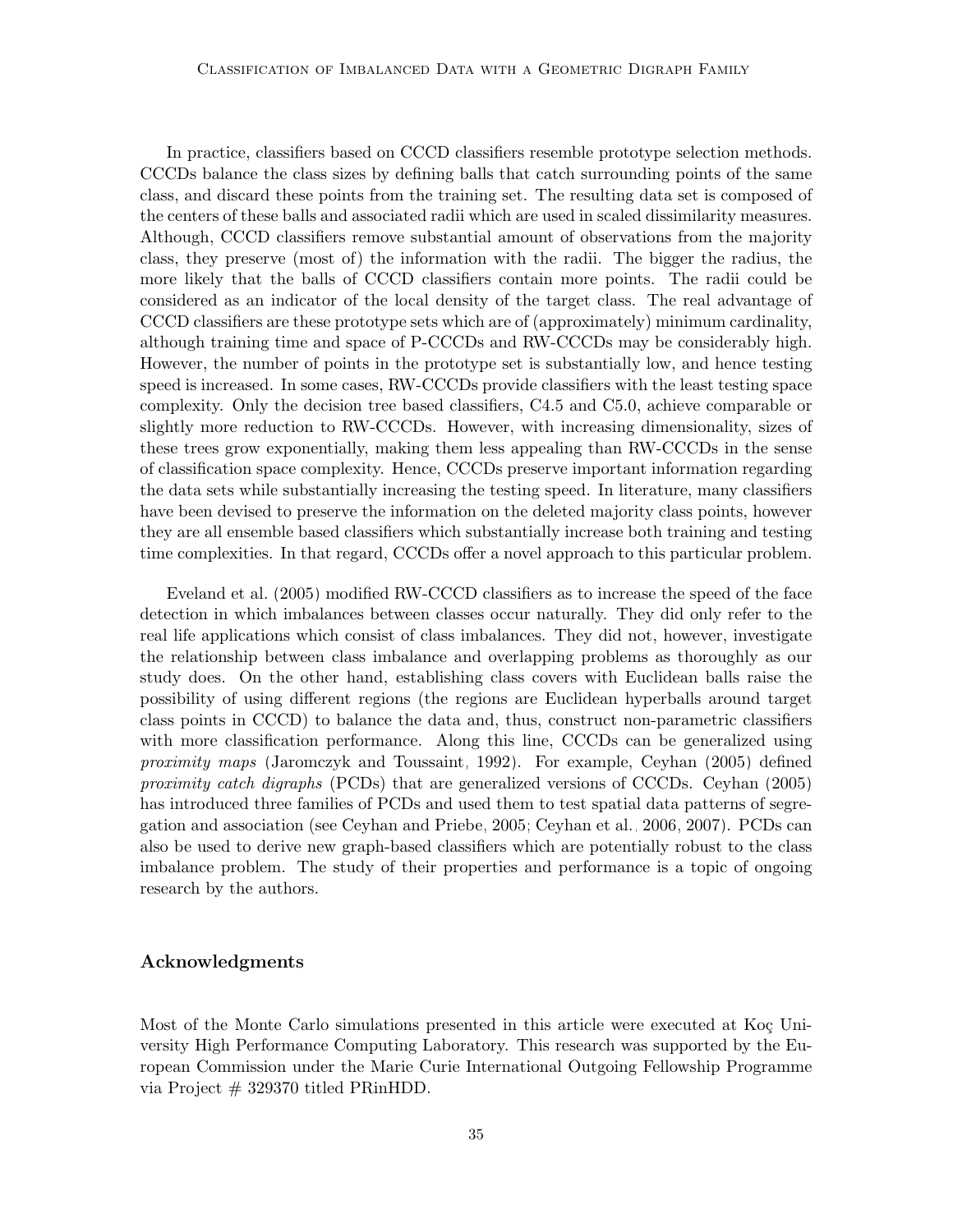# References

- <span id="page-35-0"></span>R. Akbani, S. Kwek, and N. Japkowicz. Applying support vector machines to imbalanced datasets. In Proceedings of 15th European Conference on Machine Learning, pages 39–50, Pisa, Italy, 2004.
- <span id="page-35-8"></span>J. Alcalá-Fdez, A. Fernández, J. Luengo, J. Derrac, and S. Garc´a. KEEL data-mining software tool: Data set repository, integration of algorithms and experimental analysis framework. Multiple-Valued Logic and Soft Computing, 17(2-3):255–287, 2011.
- <span id="page-35-9"></span>E. Alpaydın. Combined  $5\times2$  cv F test for comparing supervised classification learning algorithms. Neural Computation, 11(8):1885–1892, 1999.
- <span id="page-35-7"></span>K. Bache and M. Lichman. UCI machine learning repository, 2013. URL [http://archive.](http://archive.ics.uci.edu/ml) [ics.uci.edu/ml](http://archive.ics.uci.edu/ml).
- <span id="page-35-5"></span>R. Barandela, J. S. Sánchez, V. Garcia, and E. Rangel. Strategies for learning in class imbalance problems. Pattern Recognition, 36(3):849–851, 2003.
- <span id="page-35-3"></span>G. E. Batista, R. C. Prati, and M. C. Monard. A study of the behavior of several methods for balancing machine learning training data. ACM SIGKDD Explorations Newsletter, 6  $(1):20-29, 2004.$
- <span id="page-35-6"></span>G. E. Batista, R. C. Prati, and M. C. Monard. Balancing strategies and class overlapping. In Proceedings of 6th International Symposium on Intelligent Data Analysis: Advances in Intelligent Data Analysis VI, pages 24–35, Madrid, Spain, 2005.
- <span id="page-35-2"></span>S. Bereg, S. Cabello, J. M. Díaz-Báñez, P. Pérez-Lantero, C. Seara, and I. Ventura. The class cover problem with boxes. Computational Geometry, 45(7):294–304, 2012.
- <span id="page-35-1"></span>A. H. Cannon and L. J. Cowen. Approximation algorithms for the class cover problem. Annals of Mathematics and Artificial Intelligence, 40(3):215–223, 2004.
- <span id="page-35-10"></span>E. Ceyhan. An investigation of proximity catch digraphs in Delaunay tessellations. PhD thesis, Johns Hopkins University, Baltimore, MD, USA, 2005.
- <span id="page-35-11"></span>E. Ceyhan and C. E. Priebe. The use of domination number of a random proximity catch digraph for testing spatial patterns of segregation and association. Statistics  $\mathcal{B}'$  Probability Letters, 73(1):37–50, 2005.
- <span id="page-35-12"></span>E. Ceyhan, C. E. Priebe, and J. C. Wierman. Relative density of the random r-factor proximity catch digraph for testing spatial patterns of segregation and association. Computational Statistics & Data Analysis,  $50(8):1925-1964$ , 2006.
- <span id="page-35-13"></span>E. Ceyhan, C. E. Priebe, and D. J. Marchette. A new family of random graphs for testing spatial segregation. Canadian Journal of Statistics, 35(1):27–50, 2007.
- <span id="page-35-4"></span>C.-C. Chang and C.-J. Lin. LIBSVM: A library for support vector machines. ACM Transactions on Intelligent Systems and Technology, 2:27:1–27:27, 2011. Software available at <http://www.csie.ntu.edu.tw/~cjlin/libsvm>.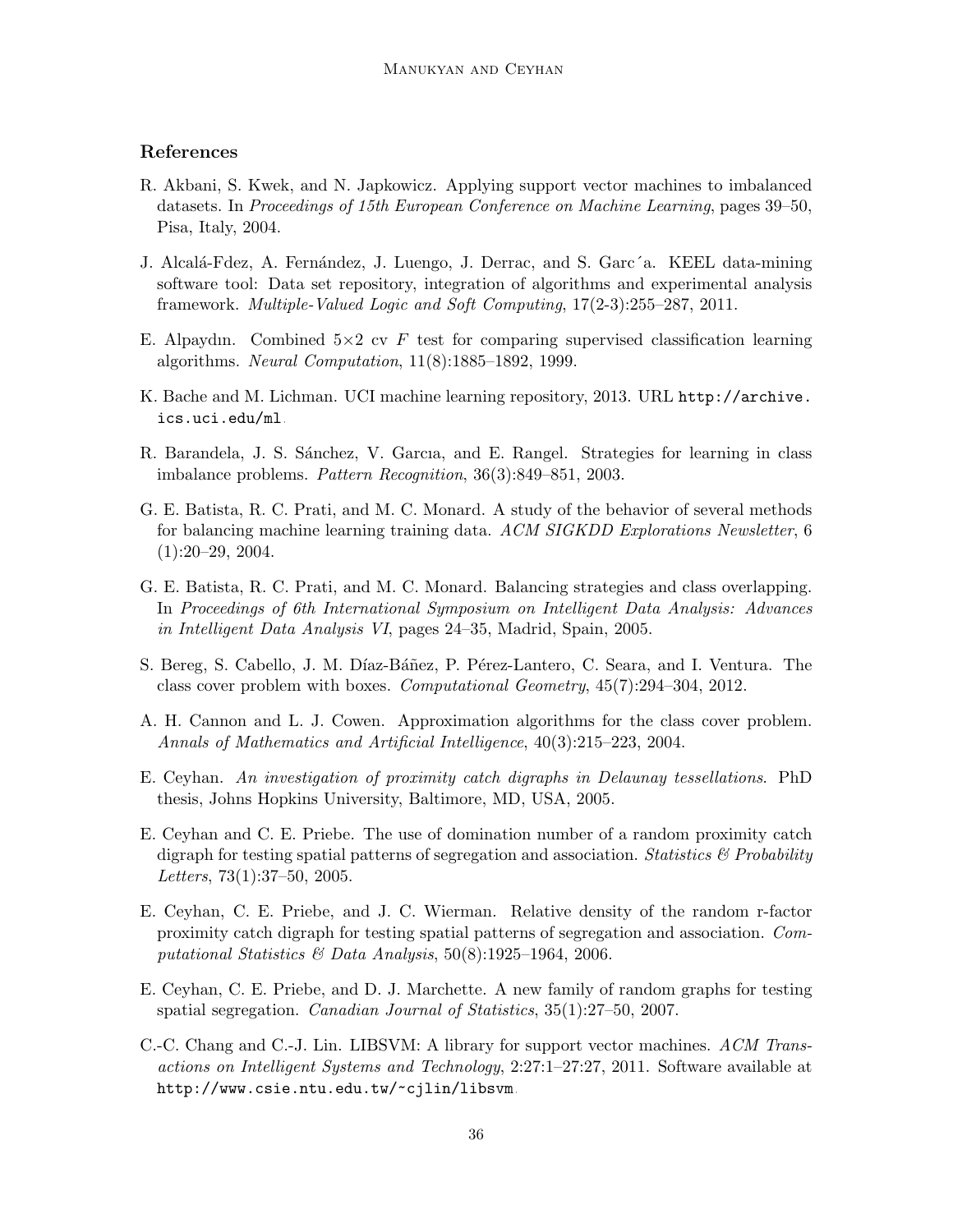- <span id="page-36-5"></span>N. V. Chawla, K. W. Bowyer, L. O. Hall, and W. P. Kegelmeyer. SMOTE: synthetic minority over-sampling technique. Journal of Artificial Intelligence Research, 16(1):321– 357, 2002.
- <span id="page-36-0"></span>N. V. Chawla, N. Japkowicz, and A. Kotcz. Editorial: Special issue on learning from imbalanced data sets. ACM SIGKDD Explorations Newsletter, 6(1):1–6, 2004.
- <span id="page-36-8"></span>V. Chvatal. A greedy heuristic for the set-covering problem. Mathematics of Operations Research, 4(3):233–235, 1979.
- <span id="page-36-10"></span>D. A. Cieslak and N. V. Chawla. Learning decision trees for unbalanced data. In *Proceedings* of the ECML PKDD 2008 Machine Learning and Knowledge Discovery in Databases: European Conference, pages 241–256, Antwerp, Belgium, 2008.
- <span id="page-36-1"></span>T. Cover and P. Hart. Nearest neighbor pattern classification. IEEE Transactions on Information Theory, 13(1):21–27, 1967.
- <span id="page-36-12"></span>M. Denil and T. Trappenberg. Overlap versus imbalance. In *Proceedings of the 23rd Cana*dian Conference on Advances in Artificial Intelligence, pages 220–231, Berlin, Heidelberg, 2010.
- <span id="page-36-3"></span>J. DeVinney, C. Priebe, D. Marchette, and D. Socolinsky. Random walks and catch digraphs in classification. In Proceedings of the  $34$ th Symposium on the Interface, Volume  $34$ : Computing Science and Statistics, Montreal, Quebec, Canada, 2002.
- <span id="page-36-9"></span>J. G. DeVinney. The class cover problem and its application in pattern recognition. PhD thesis, Johns Hopkins University, Baltimore, MD, USA, 2003.
- <span id="page-36-11"></span>T. G. Dietterich. Approximate statistical tests for comparing supervised classification learning algorithms. Neural Computation, 10(7):1895–1923, 1998.
- <span id="page-36-7"></span>P. Domingos. MetaCost: A general method for making classifiers cost-sensitive. In Proceedings of the Fifth ACM SIGKDD International Conference on Knowledge Discovery and Data Mining, KDD '99, pages 155–164, New York, NY, USA, 1999.
- <span id="page-36-4"></span>C. Drummond, R. C. Holte, et al. C4. 5, class imbalance, and cost sensitivity: why undersampling beats over-sampling. In Workshop on Learning from Imbalanced Datasets (II), Washington DC, USA, 2003.
- <span id="page-36-6"></span>C. Elkan. The foundations of cost-sensitive learning. In Proceedings of the 17th International Joint Conference on Artificial Intelligence, pages 973–978, Melbourne, Australia, 2001.
- <span id="page-36-13"></span>C. K. Eveland, D. A. Socolinsky, C. E. Priebe, and D. J. Marchette. A hierarchical methodology for class detection problems with skewed priors. Journal of Classification, 22(1): 17–48, 2005.
- <span id="page-36-2"></span>M. Fernández-Delgado, E. Cernadas, S. Barro, and D. Amorim. Do we need hundreds of classifiers to solve real world classification problems. Journal of Machine Learning Research, 15(1):3133–3181, 2014.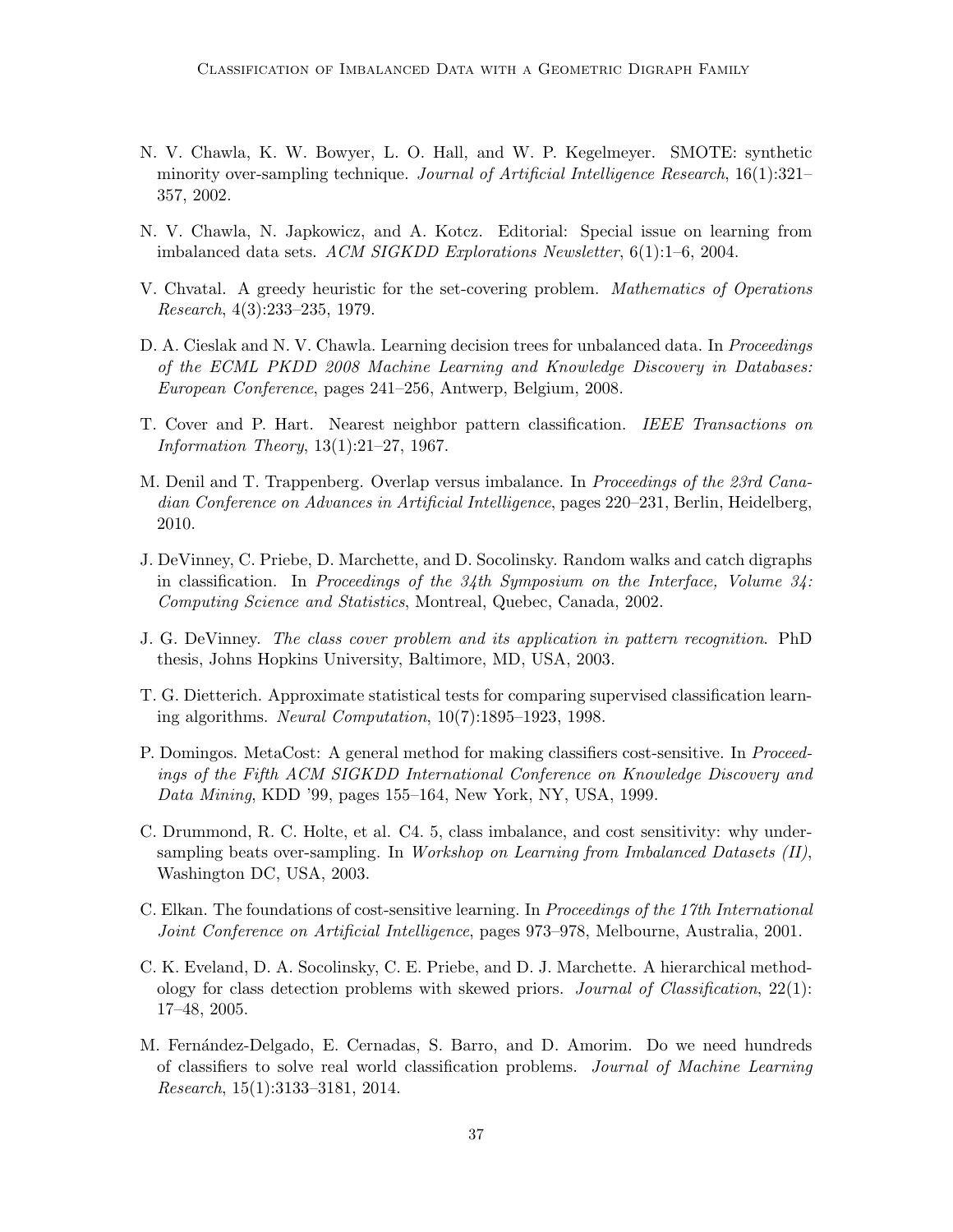- <span id="page-37-1"></span>E. Fix and J. L. Hodges. Discriminatory analysis. nonparametric discrimination: Consistency properties. International Statistical Review, 57(3):238–247, 1989.
- <span id="page-37-9"></span>Y. Freund and R. E. Schapire. A decision-theoretic generalization of on-line learning and an application to boosting. Journal of Computer and System Sciences, 55(1):119–139, 1997.
- <span id="page-37-8"></span>M. Galar, A. Fernandez, E. Barrenechea, H. Bustince, and F. Herrera. A review on ensembles for the class imbalance problem: Bagging-, boosting-, and hybrid-based approaches. IEEE Transactions on Systems, Man, and Cybernetics, Part C: Applications and Reviews, 42(4):463–484, 2012.
- <span id="page-37-2"></span>V. García, R. A. Mollineda, and J. S. Sánchez. On the k-NN performance in a challenging scenario of imbalance and overlapping. *Pattern Analysis and Applications*, 11(3-4):269– 280, 2008.
- <span id="page-37-6"></span>H. Han, W.-Y. Wang, and B.-H. Mao. Borderline-SMOTE: A new over-sampling method in imbalanced data sets learning. In Proceedings of the 2005 International Conference on Advances in Intelligent Computing - Volume Part I, pages 878–887, Berlin, Heidelberg, 2005.
- <span id="page-37-3"></span>D. J. Hand and V. Vinciotti. Choosing  $k$  for two-class nearest neighbour classifiers with unbalanced classes. Pattern Recognition Letters, 24(9):1555–1562, 2003.
- <span id="page-37-5"></span>H. He and E. A. Garcia. Learning from imbalanced data. IEEE Transactions on Knowledge and Data Engineering, 21(9):1263–1284, 2009.
- <span id="page-37-10"></span>J. Huang and C. X. Ling. Using AUC and accuracy in evaluating learning algorithms. IEEE Transactions on Knowledge and Data Engineering, 17(3):299–310, 2005.
- <span id="page-37-0"></span>N. Japkowicz and S. Stephen. The class imbalance problem: A systematic study. *Intelligent* Data Analysis, 6(5):429–449, 2002.
- <span id="page-37-13"></span>J. W. Jaromczyk and G. T. Toussaint. Relative neighborhood graphs and their relatives. Proceedings of the IEEE, 80(9):1502–1517, 1992.
- <span id="page-37-11"></span>T. Joachims. Making large-scale SVM learning practical. In B. Schölkopf, C. Burges, and A. Smola, editors, Advances in Kernel Methods - Support Vector Learning, pages 169–184. MIT Press, Cambridge, MA, 1999.
- <span id="page-37-12"></span>P. Juszczak, D. M. Tax, and R. Duin. Feature scaling in support vector data description. In Proceedings of 8th Annual Conference of the Advanced School for Computing and Imaging, pages 95–102, Delft, Netherlands, 2002.
- <span id="page-37-4"></span>S. Kotsiantis, D. Kanellopoulos, P. Pintelas, et al. Handling imbalanced datasets: A review. GESTS International Transactions on Computer Science and Engineering, 30(1):25–36, 2006.
- <span id="page-37-7"></span>M. Kuhn and K. Johnson. Applied Predictive Modeling. Springer, New York, USA, 2013.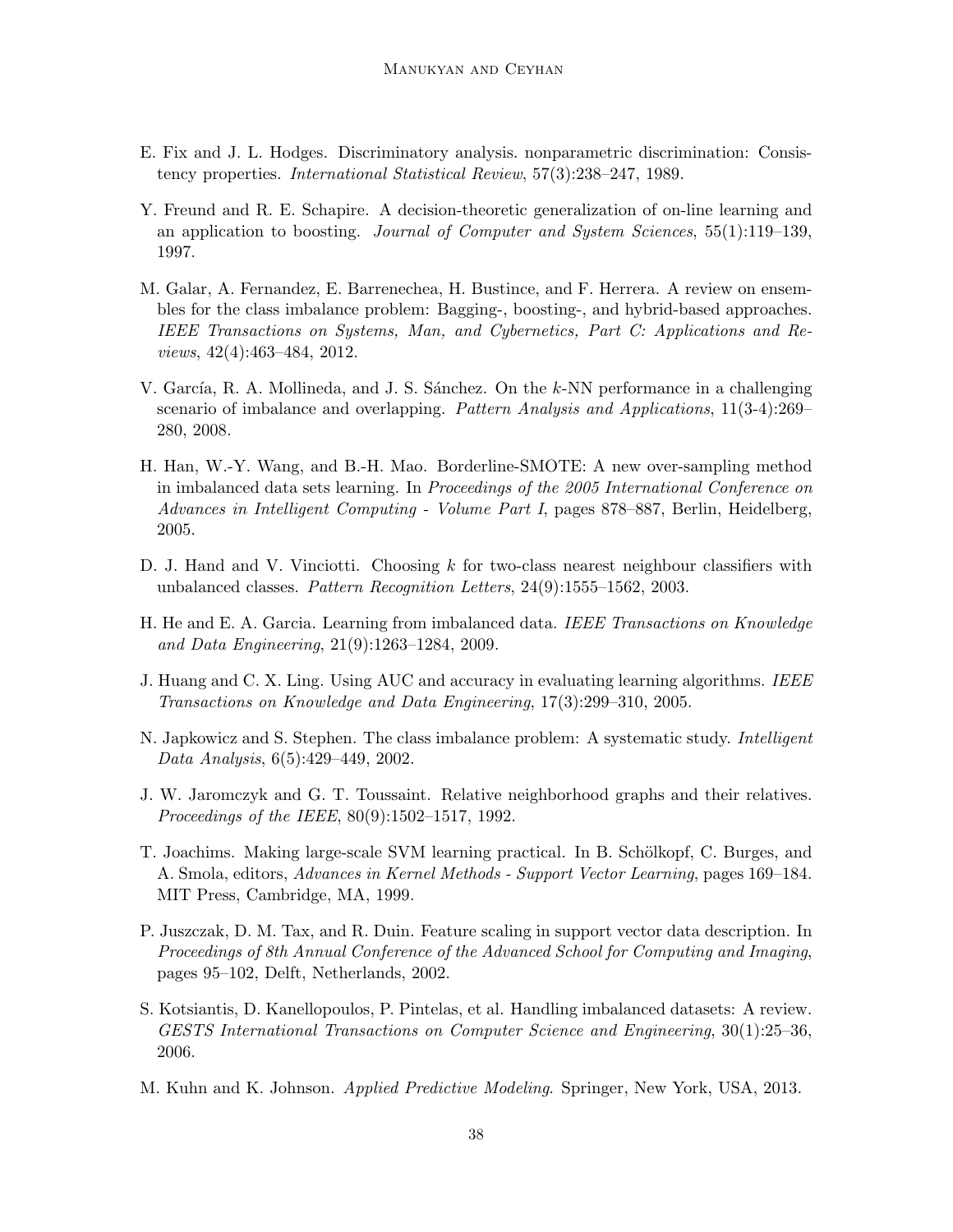- <span id="page-38-9"></span>C. X. Ling, Q. Yang, J. Wang, and S. Zhang. Decision trees with minimal costs. In Proceedings of the 21th International Conference on Machine Learning, page 69, Banff, Alberta, Canada, 2004.
- <span id="page-38-8"></span>X.-Y. Liu, J. Wu, and Z.-H. Zhou. Exploratory undersampling for class-imbalance learning. IEEE Transactions on Systems, Man, and Cybernetics, Part B: Cybernetics, 39(2):539– 550, 2009.
- <span id="page-38-7"></span>R. Longadge and S. Dongre. Class imbalance problem in data mining: Review. International Journal of Computer Science and Network, 2(1):83–87, 2013.
- <span id="page-38-0"></span>V. López, A. Fernández, S. García, V. Palade, and F. Herrera. An insight into classification with imbalanced data: Empirical results and current trends on using data intrinsic characteristics. Information Sciences, 250:113–141, 2013.
- <span id="page-38-3"></span>I. Mani and I. Zhang. kNN approach to unbalanced data distributions: A case study involving information extraction. In Proceedings of ICML'2003 Workshop on Learning from Imbalanced Datasets II, Washington, DC, USA, 2003.
- <span id="page-38-10"></span>D. J. Marchette. Class cover catch digraphs. Wiley Interdisciplinary Reviews: Computational Statistics, 2(2):171–177, 2010.
- <span id="page-38-12"></span>D. J. Marchette. cccd: Class Cover Catch Digraphs, 2013. URL [http://CRAN.R-project.](http://CRAN.R-project.org/package=cccd) [org/package=cccd](http://CRAN.R-project.org/package=cccd). R package version 1.04.
- <span id="page-38-1"></span>M. A. Mazurowski, P. A. Habas, J. M. Zurada, J. Y. Lo, J. A. Baker, and G. D. Tourassi. Training neural network classifiers for medical decision making: The effects of imbalanced datasets on classification performance. Neural Networks, 21(2):427–436, 2008.
- <span id="page-38-13"></span>D. Meyer, E. Dimitriadou, K. Hornik, A. Weingessel, and F. Leisch. e1071: Misc Functions of the Department of Statistics (e1071), TU Wien, 2014. URL [http://CRAN.R-project.](http://CRAN.R-project.org/package=e1071) [org/package=e1071](http://CRAN.R-project.org/package=e1071). R package version 1.6-4.
- <span id="page-38-2"></span>C. Phua, D. Alahakoon, and V. Lee. Minority report in fraud detection: Classification of skewed data. ACM SIGKDD Explorations Newsletter, 6(1):50–59, 2004.
- <span id="page-38-11"></span>R. C. Prati, G. E. Batista, and M. C. Monard. Class imbalances versus class overlapping: An analysis of a learning system behavior. In *Proceedings of 3rd Mexican International* Conference on Artificial Intelligence, pages 312–321, Mexico City, Mexico, 2004.
- <span id="page-38-4"></span>C. E. Priebe, J. G. DeVinney, and D. J. Marchette. On the distribution of the domination number for random class cover catch digraphs. Statistics  $\mathcal{B}$  Probability Letters, 55(3): 239–246, 2001.
- <span id="page-38-5"></span>C. E. Priebe, D. J. Marchette, J. G. DeVinney, and D. A. Socolinsky. Classification using class cover catch digraphs. Journal of Classification, 20(1):3–23, 2003a.
- <span id="page-38-6"></span>C. E. Priebe, J. L. Solka, D. J. Marchette, and B. T. Clark. Class cover catch digraphs for latent class discovery in gene expression monitoring by DNA microarrays. Computational Statistics & Data Analysis,  $43(4):621-632$ ,  $2003b$ .